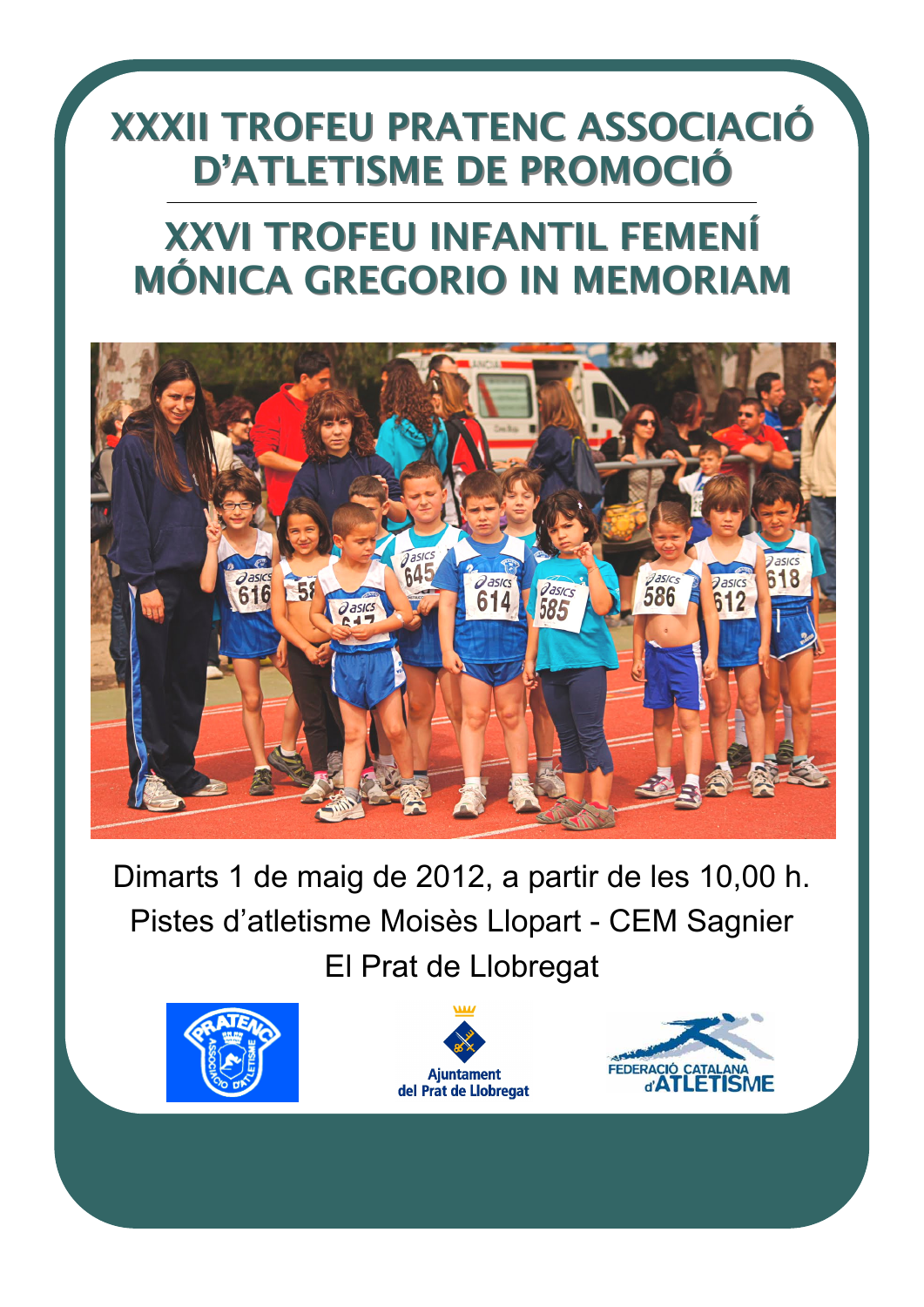# **60 M.LL. PBM**

|                |                | SÈRIE CARRER LLOC |              | DORSAL NOM                                     | <b>ANY</b> | <b>CLUB</b>          | <b>MARCA</b> |   |
|----------------|----------------|-------------------|--------------|------------------------------------------------|------------|----------------------|--------------|---|
| 1              | 1              | 1                 | $\mathbf{1}$ | <b>MARCOS PALACIOS</b>                         |            | 2005 AES ALCALÀ      | 10.93        | 4 |
| 1              | $\overline{7}$ | $\overline{2}$    | 405          | DAVID PÉREZ BRUQUE                             |            | 2005 CA MANRESA      | 11.39        | 1 |
| 1              | $\overline{2}$ | 3                 | 35           | <b>LUCA BASSAS GARRITY</b>                     |            | 2005 CE UNIVERSITARI | 11.56        |   |
| 1              | 6              | 4                 | 256          | MARC ACHCAOUCAOU ARROYO                        |            | 2005 CE PENEDÈS      | 11.74        |   |
| $\mathbf{1}$   | 3              | 5                 | 78           | ADRIÁN MOTA SOTO                               |            | 2005 UA RUBÍ         | 12.68        |   |
| 1              | 5              | 6                 | 735          | <b>MOAD BENZAID</b>                            |            | NC PRATENC AA        | 14.16        |   |
| 1              | 4              | $\overline{7}$    | 188          | SERGI GALDO OJEDA                              |            | 2006 AE SANT ANDREU  | 14.41        |   |
|                |                |                   |              |                                                |            |                      |              |   |
| $\overline{2}$ | 8              | 1                 | 798          | NIL JIMÉNEZ MARTÍN                             |            | 2005 PRATENC AA      | 11.64        |   |
| $\overline{c}$ | $\overline{7}$ | $\overline{2}$    | 361          | YOUNES DAHAK                                   |            | 2005 RIPOLLET UA     | 11.73        |   |
| $\mathbf 2$    | 1              | 3                 | 79           | ABEL DURÁN ROSELL                              |            | 2005 UA RUBÍ         | 11.93        |   |
| $\overline{c}$ | 4              | 4                 | 298          | ELIES VACCARO JULIA                            |            | 2005 CORNELLÀ AT     | 12.26        |   |
| $\overline{c}$ | 6              | 5                 | 487          | PERE MARTÍNEZ SERRA                            |            | 2006 CA MALGRAT      | 12.67        |   |
| $\overline{2}$ | 5              | $6\phantom{1}6$   | 82           | <b>XAVI VIAPLANA BALLESTA</b>                  |            | 2005 UA RUBÍ         | 13.48        |   |
| $\mathbf 2$    | $\overline{2}$ | <b>NP</b>         | 669          | PEPE GARCÍA GODO                               |            | 2005 CA IGUALADA     | <b>NP</b>    |   |
| $\overline{2}$ | 3              | <b>NP</b>         | 259          | <b>JAN MANTERO MIRALLES</b>                    |            | 2006 CE PENEDÈS      | <b>NP</b>    |   |
| 3              | 5              | 1                 | 262          | MARTÍ FONTANALS RÀFOLS                         |            | 2005 CE PENEDÈS      | 10.94        | 3 |
| 3              | 4              | $\overline{2}$    | 736          | LUCAS MATA PÉREZ                               |            | 2005 PRATENC AA      | 11.20        | 2 |
| 3              | 6              | 3                 | 362          | POL PEÑARANDO BAREA                            |            | 2005 RIPOLLET UA     | 11.75        |   |
| 3              | 3              | 4                 | 488          | ROGER FOLCH CASADELLÀ                          |            | 2005 CA MALGRAT      | 11.77        |   |
| 3              | $\overline{2}$ | 5                 | 299          | <b>GERARD LUNA MORAL</b>                       |            | 2005 CORNELLÀ AT     |              |   |
|                |                |                   |              |                                                |            |                      | 11.83        |   |
| 3              | $\overline{7}$ | 6                 | 536          | ROGER CUADRAS VIDAL                            |            | 2004 CA SANT JUST    | 13.52        |   |
| 3              | 1              | $\overline{7}$    | 190          | DANIEL MORENO AGUILERA                         |            | 2006 AE SANT ANDREU  | 13.80        |   |
| 4              | 6              | 1                 | 559          | <b>OMAR BOURY</b>                              |            | 2005 CA GAVÀ         | 10.72        | 5 |
| 4              | $\overline{7}$ | $\overline{2}$    | 296          | PAU ARENAS ROMÁN                               |            | 2005 CORNELLÀ AT     | 11.85        |   |
| 4              | $\overline{2}$ | 3                 | 521          | NIL GUTIÉRREZ                                  |            | NC CA VIC            | 12.45        |   |
| 4              | 1              | $\overline{4}$    | 363          | DÍDAC ARQUEROS ANTÓN                           |            | 2006 RIPOLLET UA     | 13.04        |   |
| 4              | 5              | 5                 |              | 189 JOAN PITARQUE COSTA                        |            | 2006 AE SANT ANDREU  | 13 16        |   |
| 4              | 4              | 6                 |              | 302 JUAN MANUEL SOLDADO PARÉS 2006 CORNELLÀ AT |            |                      | 17,00        |   |
| 4              | 3              | NP                | 81           | IZAN GARCÍA GEMAR                              |            | 2005 UA RUBÍ         | NP           |   |
|                |                |                   |              |                                                |            |                      |              |   |
| 5              | 1              | 1                 | 83           | MARC LÓPEZ SALA                                |            | 2005 UA RUBÍ         | 11.49        | 6 |
| 5              | $\overline{2}$ | $\overline{2}$    |              | 206 IVÁN ESPEJO                                |            | 2005 CE VILANOVA     | 11.96        |   |
| 5              | 3              | 3                 |              | 704 SERGI CASTELL BORRELL                      |            | 2005 AA CATALUNYA    | 12.12        |   |
| 5              | 5              | 4                 | 738          | DANIEL MONTES LÓPEZ                            |            | 2005 PRATENC AA      | 12.15        |   |
| 5              | $\overline{7}$ | 5                 |              | 406 GERARD CABRERA ESPINACH                    |            | 2006 CA MANRESA      | 12.92        |   |
| 5              | 6              | 6                 | 303          | JAN FERMÍN JUNYENT                             |            | 2005 CORNELLÀ AT     | 13.48        |   |
| 5              | 8              | $\overline{7}$    |              | 737 YALAL CHOUATI                              |            | 2005 PRATENC AA      | 36.22        |   |
| 5              | 4              | NP                |              | 562 PABLO PRIETO                               |            | 2006 CA GAVÀ         | <b>NP</b>    |   |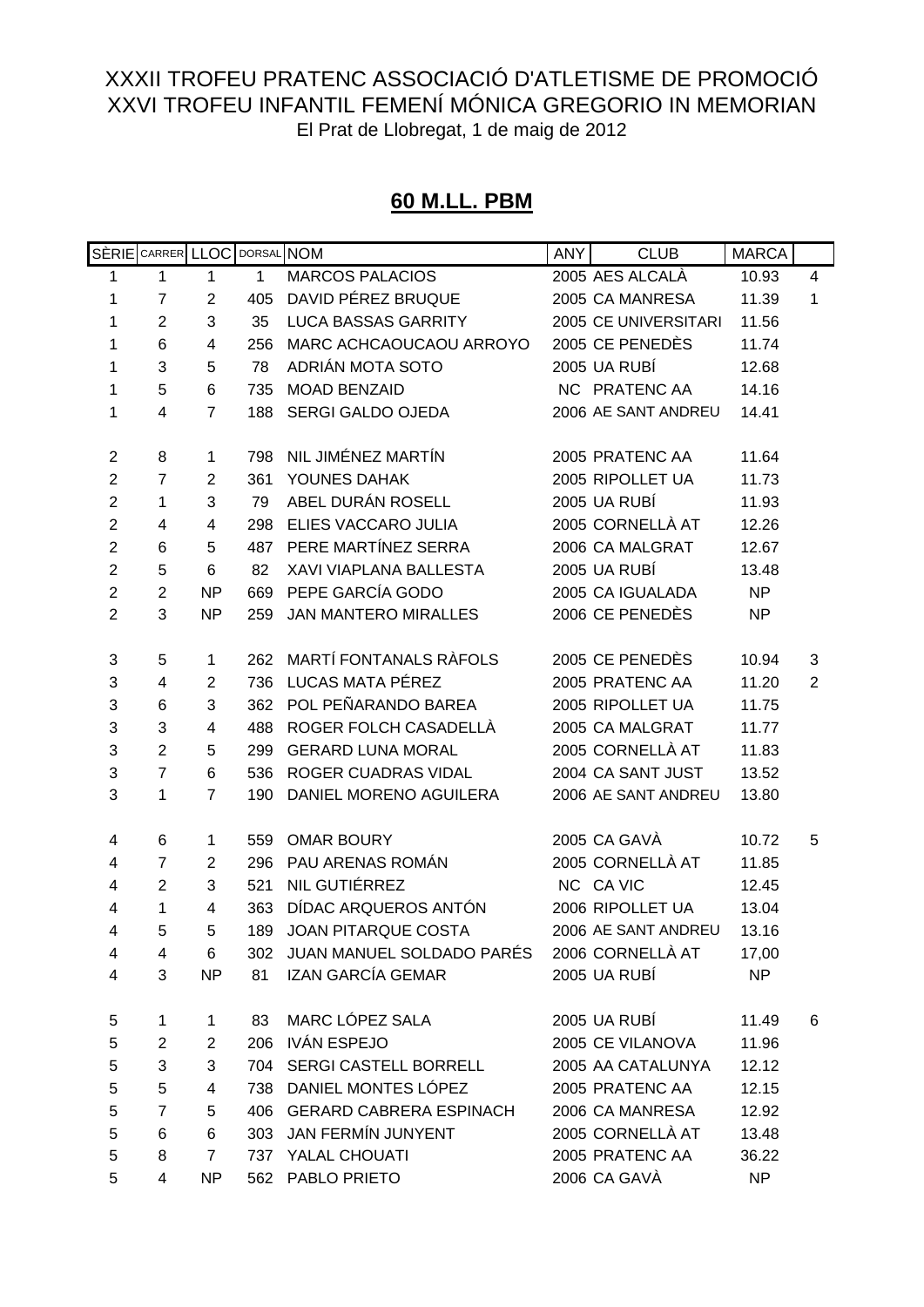#### **LLARGADA PBM**

|                | LLOC DORSAL | <b>NOM</b>                  | <b>ANY</b> | <b>CLUB</b>             | $\mathbf{1}$ | $\overline{2}$ | 3    | <b>MARCA</b>   | <b>PUNTS</b>   |
|----------------|-------------|-----------------------------|------------|-------------------------|--------------|----------------|------|----------------|----------------|
| 1              | 561         | <b>JOSEP CUBERO</b>         | 2005       | <b>CA GAVÀ</b>          | 2,24         | 2,43           | 2,15 | 2,43           | 5              |
| $\overline{2}$ | 681         | JOEL GIMÉNEZ PLANELLS       | 2005       | <b>CA IGUALADA</b>      | 1,92         | 2,23           | 2,23 | 2,23           | $\overline{4}$ |
| 3              | 297         | <b>AITOR DELGADO RUIZ</b>   | 2005       | <b>CORNELLÀ AT</b>      | 1,90         | 1,86           | 2,18 | 2,18           | 3              |
| 4              | 191         | ARNAU NIETO RODRÍGUEZ       | 2006       | <b>AE SANT ANDREU</b>   | 1,71         | 2,00           | 2,11 | 2,11           | $\overline{2}$ |
| 5              | 734         | <b>MARCO MONTES ARROYO</b>  | 2005       | <b>PRATENC AA</b>       | 1,99         | 1,74           | 2,03 | 2,03           | $\mathbf{1}$   |
| 6              | 269         | JOEL ESTEVE CABRERA         | 2005       | <b>CE PENEDÈS</b>       | 1,28         | 2,02           | 1,36 | 2,02           |                |
| $\overline{7}$ | 154         | SERGI FERNÁNDEZ RODRÍGUEZ   | 2005       | <b>ISS L'HOSPITALET</b> | 2,00         | 1,99           | 1,89 | 2,00           |                |
| 8              | 606         | VICENÇ CLOS BALCELLS        | 2005       | <b>CA VILAFRANCA</b>    | 1,09         | 1,98           | 1,53 | 1,98           |                |
| 9              | 454         | <b>HUGO TORRE DRAPER</b>    | 2005       | <b>CA CANALETES</b>     | 1,82         | 1,55           | X    | 1,82           |                |
| 10             | 733         | ARNAU MONTANÉ VERDIER       | 2006       | <b>PRATENC AA</b>       | 150,00       | 1,65           | 1,79 | 1,79           |                |
| 11             | 560         | <b>DANIEL CAHISA</b>        | 2006       | <b>CA GAVÀ</b>          | 1,58         | 1,68           | 1,65 | 1,68           |                |
| 12             | 80          | <b>MARTÍ ARDÉVOL CANALS</b> | 2005       | UA RUBÍ                 | 1,47         | 1,49           | 1,44 | 1,49           |                |
| 13             | 301         | <b>DIDAC ALBERTI GARCÍA</b> | 2006       | <b>CORNELLÀ AT</b>      | X            | 1,41           | 1,49 | 1,49           |                |
| 14             | 192         | <b>ORIOL ALMELA AGUILAR</b> | 2006       | <b>AE SANT ANDREU</b>   |              |                |      | NP             |                |
| 15             | 300         | <b>ORIOL VILA SÁNCHEZ</b>   | 2005       | <b>CORNELLÀ AT</b>      |              |                |      | N <sub>P</sub> |                |
| 16             | 737         | ARNAU MATÉ MÉNDEZ           | 2006       | <b>PRATENC AA</b>       |              |                |      | NP.            |                |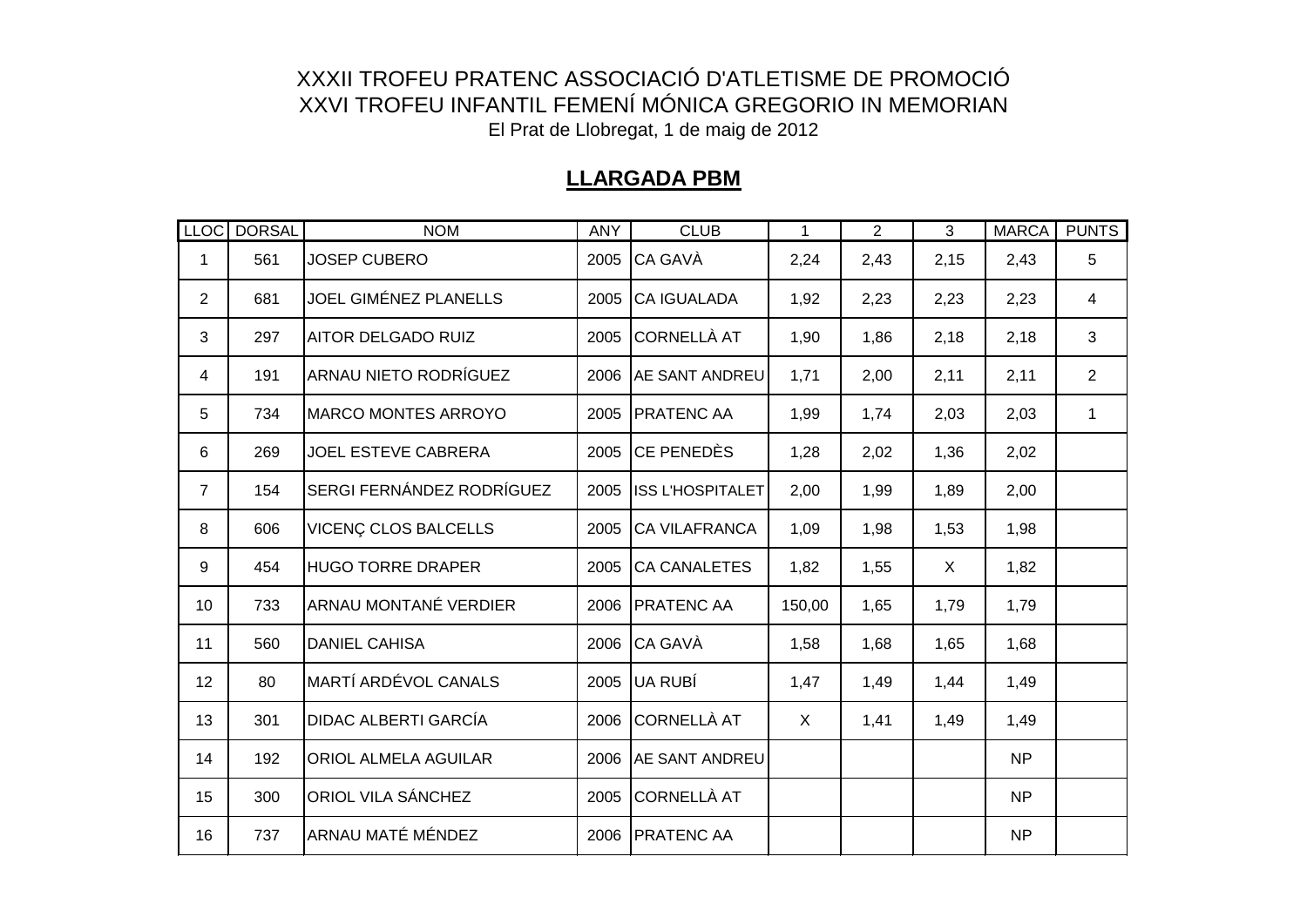#### **60 M.LL. BM**

|                | SÈRIE CARRER LLOC DORSAL NOM |                 |     |                                             | <b>ANY</b> | <b>CLUB</b>           | <b>MARCA</b> PUNTS |                |
|----------------|------------------------------|-----------------|-----|---------------------------------------------|------------|-----------------------|--------------------|----------------|
| 1              | 3                            | 1               | 193 | CARLES PASCUAL SÁNCHEZ                      |            | 2003 AE SANT ANDREU   | 10.18              |                |
| 1              | $\overline{2}$               | $\overline{2}$  | 156 | ALVARO LÓPEZ GARCÍA                         |            | 2004 ISS L'HOSPITALET | 10.47              |                |
| 1              | 1                            | 3               | 86  | ORIOL ARDÈVOL CANALS                        |            | 2004 UA RUBÍ          | 10.70              |                |
| 1              | 8                            | 4               | 455 | YABSERA SEGURA PESUDO                       |            | 2003 CA CANALETES     | 11.03              |                |
| 1              | 5                            | 5               | 313 | ALEJANDRO BORRÁS GUTIÉRREZ 2004 CORNELLA AT |            |                       | 11.21              |                |
| 1              | $\overline{7}$               | 6               | 489 | JORDI FERNÁNDEZ BORRULL                     |            | 2004 CA MALGRAT       | 11.47              |                |
| 1              | 6                            | $\overline{7}$  | 336 | POL VALLE ROCA                              |            | 2004 CA CALELLA       | 12.68              |                |
| 1              | 4                            | 8               | 258 | POL MANTERO MIRALLES                        |            | 2004 CE PENEDÈS       | <b>NP</b>          |                |
| $\mathbf 2$    | 3                            | 1               | 584 | SEVE MIRALLES VÁZQUEZ                       |            | 2003 CA MOLLET        | 9.79               | 5              |
| $\overline{c}$ | $\overline{2}$               | $\overline{2}$  | 364 | JOAN DE LA TORRE BELANA                     |            | 2003 RIPOLLET UA      | 9.85               | 4              |
| $\overline{2}$ | $\overline{7}$               | 3               | 512 | <b>FERRAN VANCELLS</b>                      |            | NC CA VIC             | 10.43              |                |
| $\overline{2}$ | $6\phantom{1}$               | 4               | 532 | LLORENÇ GARCÍA ROMERO                       |            | 2003 CA SANT JUST     | 10.93              |                |
| $\overline{2}$ | 5                            | 5               | 157 | DIEGO GARCÍA GARCÍA                         |            | 2004 ISS L'HOSPITALET | 11.44              |                |
| $\overline{2}$ | $\mathbf{1}$                 | $6\phantom{1}6$ | 260 | PERE MATEU RAVENTOS                         |            | 2003 CE PENEDÈS       | 11.97              |                |
| $\overline{2}$ | $\overline{4}$               | $\overline{7}$  | 89  | <b>IKER GALLEGO PERIENTE</b>                |            | 2003 UA RUBÍ          | <b>NP</b>          |                |
| 3              | 3                            | 1               | 412 | JAN DÍAZ BASULLAS                           |            | 2004 CA MANRESA       | 9.86               | 3              |
| 3              | 5                            | $\overline{2}$  | 456 | CARLOS ROTAECHE VILLANUEVA                  |            | 2003 CA CANALETES     | 10.04              | 1              |
| 3              | $\overline{7}$               | 3               | 90  | <b>MARC MALAVÉ SURRALLES</b>                |            | 2003 UA RUBÍ          | 10.29              |                |
| 3              | $\overline{2}$               | 4               | 535 | OSCAR HURTADO RODRÍGUEZ                     |            | 2004 CA SANT JUST     | 10.39              |                |
| 3              | 6                            | 5               | 741 | ALEJANDRO PÉREZ VILORIA                     |            | 2003 PRATENC AA       | 11.44              |                |
| 3              | $\mathbf{1}$                 | 6               | 366 | JOEL ARQUEROS ANTÓN                         |            | 2004 RIPOLLET UA      | 11.69              |                |
| 3              | $\overline{4}$               | $\overline{7}$  | 585 | DANIEL SOLEY FERNÁNDEZ                      |            | 2004 CA MOLLET        | 11.95              |                |
|                |                              |                 |     |                                             |            |                       |                    |                |
| 4              | $\overline{2}$               | 1               | 610 | <b>FERRAN CODORNIU HARO</b>                 |            | 2003 CA VILAFRANCA    | 10.00              | $\overline{2}$ |
| 4              | 3                            | $\overline{2}$  | 688 | JOSÉ DANIEL PEDRAZA AÑÉ                     |            | 2003 CM ST. CUGAT     | 10.22              |                |
| 4              | 1                            | 3               | 586 | ADRIÁN JIMÉNEZ AGUAYO                       |            | 2003 CA MOLLET        | 10.50              |                |
| 4              | 6                            | 4               | 742 | VÍCTOR VERA GONZÁLEZ                        |            | 2003 PRATENC AA       | 10.58              |                |
| 4              | 5                            | 5               | 640 | <b>MARC MORELL PONS</b>                     |            | 2003 CE UNIVERSITARI  | 11.10              |                |
| 4              | $\overline{4}$               | 6               | 564 | <b>MARTÍN CAHISA BENITO</b>                 |            | 2003 CA GAVÀ          | 12.18              |                |
| 4              | $\overline{7}$               | $\overline{7}$  | 408 | IAN BACARDIT CORRALES                       |            | 2004 CA MANRESA       | 13,00              |                |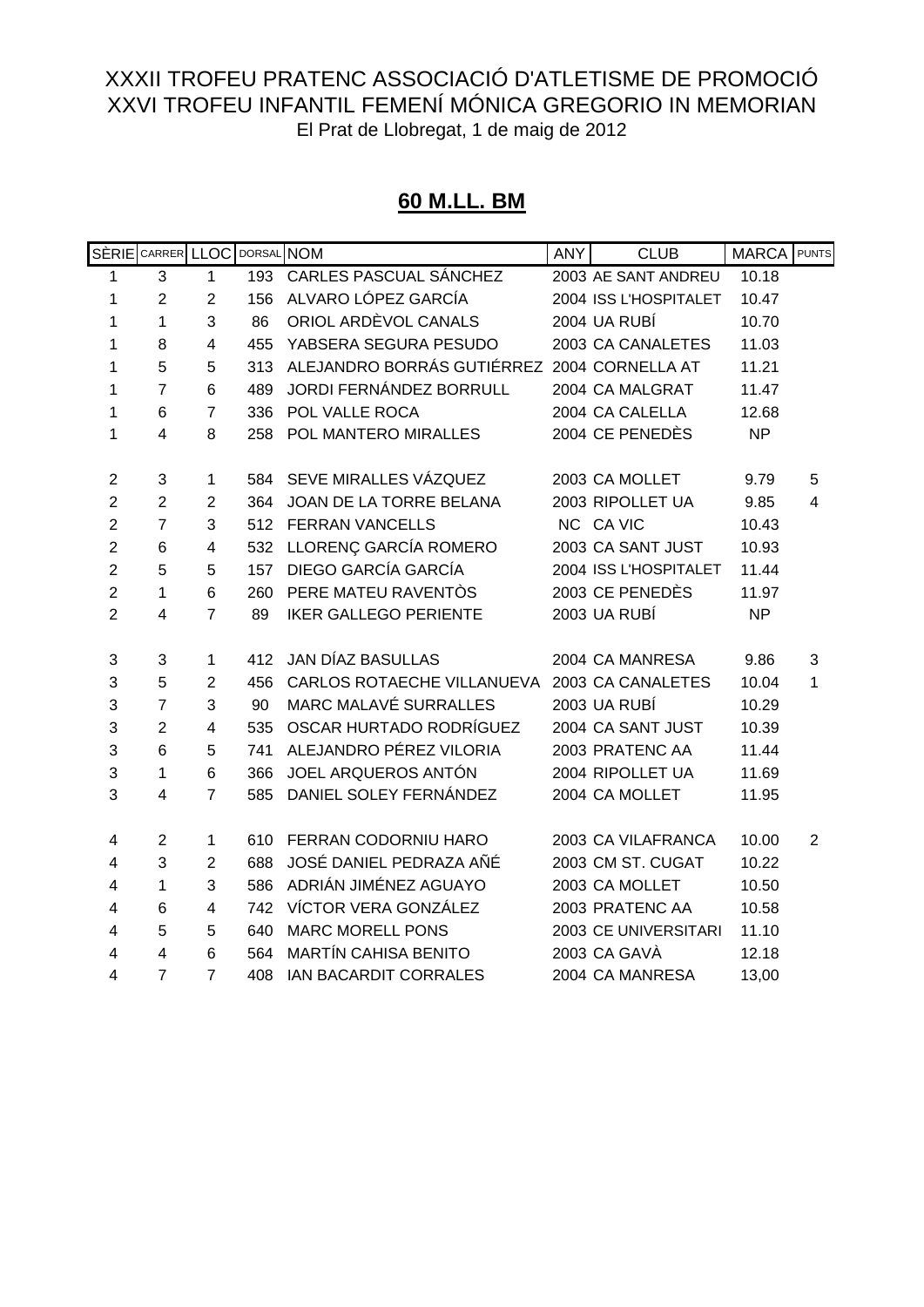# **1000 M.LL. BM**

|   | SÈRIE ORDRE LLOC DORSAL NOM |                |     |                                 | <b>ANY</b> | <b>CLUB</b>          | <b>MARCA</b> | <b>PUNTS</b>   |
|---|-----------------------------|----------------|-----|---------------------------------|------------|----------------------|--------------|----------------|
| 1 | 15                          | $\mathbf{1}$   | 407 | <b>ZAID MAAROUFI</b>            |            | 2003 CA MANRESA      | 3.24.56      | 5              |
| 1 | 14                          | $\overline{2}$ | 365 | <b>BRAHIM DAHAK</b>             |            | 2003 RIPOLLET UA     | 3.27.08      | $\overline{4}$ |
| 1 | 17                          | 3              | 410 | MIQUEL RIERA BLESA              |            | 2003 CA MANRESA      | 3.27.96      | 3              |
| 1 | 12                          | 4              | 308 | <b>DIDAC TAULATS BRAOS</b>      |            | 2003 CORNELLÀ AT     | 3.32.19      | $\overline{2}$ |
| 1 | 13                          | 5              | 309 | FELIU ALBERTI GARCÍA            |            | 2003 CORNELLÀ AT     | 3.40.80      | 1              |
| 1 | 29                          | 6              | 700 | ALEJANDRO ACEDO MARÍN           |            | 2003 JA SABADELL     | 3.44.43      |                |
| 1 | 28                          | 7              | 698 | ADRIÀ CAMBERO FABREGAT          |            | 2003 LLEIDA UA       | 3.48.22      |                |
| 1 | 22                          | 8              | 490 | DAVID FALOMIR QUINTANA          |            | 2003 CA MALGRAT      | 3.49.02      |                |
| 1 | 16                          | 9              | 409 | <b>BIEL DIAZ BASULLAS</b>       |            | 2003 CA MANRESA      | 3.49.72      |                |
| 1 | 26                          | 10             | 670 | ALEX GARCÍA GODÓ                |            | 2003 CA IGUALADA     | 3.52.16      |                |
| 1 | 8                           | 11             | 257 | UNAI MARQUÈS DUQUE              |            | 2004 CE PENEDÈS      | 3.57.57      |                |
| 1 | 4                           | 12             | 105 | HUGO CARRERAS ENFEDAQUE         |            | 2003 JA MONTCADA     | 4.01.68      |                |
| 1 | 23                          | 13             | 491 | <b>ERIC MOLIST GALEA</b>        |            | 2004 CA MALGRAT      | 4.05.87      |                |
| 1 | 19                          | 14             | 413 | <b>NIL ROSAS SORIA</b>          |            | 2004 CA MANRESA      | 4.06.78      |                |
| 1 | 1                           | 15             | 36  | DANIEL BASSAS GARRITY           |            | 2003 CE UNIVERSITARI | 4.09.38      |                |
| 1 | 6                           | 16             | 207 | <b>TOMAS TIENDA</b>             |            | 2004 CE VILANOVA     | 4.11.66      |                |
| 1 | 10                          | 17             | 305 | RUBÉN LISTE HURTADO             |            | 2004 CORNELLÀ AT     | 4.12.08      |                |
| 1 | 21                          | 18             | 458 | ARNAU TOMÀS HOMAR               |            | 2003 CA CANALETES    | 4.18.01      |                |
| 1 | 27                          | 19             | 693 | RUBÉN VILLALONGA MARTINEZ       |            | 2004 CA VILADECANS   | 4.20.20      |                |
| 1 | 18                          | 20             | 411 | <b>GUILLEM CABRERA ESPINACH</b> |            | 2003 CA MANRESA      | 4.27.08      |                |
| 1 | 25                          | 21             | 500 | <b>TARIKU BATISTE</b>           |            | 2004 AA CATALUNYA    | 4.28.55      |                |
| 1 | 5                           | 22             | 106 | ÓSCAR RODRÍGUEZ OLANO           |            | 2003 JA MONTCADA     | 4.31.89      |                |
| 1 | $\boldsymbol{9}$            | 23             | 258 | POL MANTERO MIRALLES            |            | 2004 PENEDÈS         | 4.44.85      |                |
| 1 | 11                          | 24             | 306 | <b>IKER MARTÍN HERNÁNDEZ</b>    |            | 2004 CORNELLÀ AT     | 4.46.95      |                |
| 1 | 3                           | 25             | 88  | ANDRÉS LÓPEZ BRUSTENGA          |            | 2003 UA RUBÍ         | 4.50.25      |                |
| 1 | $\overline{2}$              | 26             | 87  | SERGIO LÓPEZ BRUSTENGA          |            | 2003 UA RUBÍ         | 5.14.78      |                |
| 1 | 20                          | <b>NF</b>      | 457 | IGNACIO AOIZ PÉREZ DEL MOLINO   |            | 2004 CA CANALETES    | <b>NF</b>    |                |
| 1 | $\overline{7}$              | <b>NP</b>      | 255 | <b>MARC DOMENECH FERRÉ</b>      |            | 2004 CE PENEDÈS      | <b>NP</b>    |                |
| 1 | 24                          | <b>NP</b>      | 492 | ARNAU LLOBERAS ALBERT           |            | 2004 CA MALGRAT      | <b>NP</b>    |                |
| 1 | 30                          | <b>NP</b>      | 739 | VÍCTOR GIRONA AMEZCUA           |            | 2004 PRATENC AA      | <b>NP</b>    |                |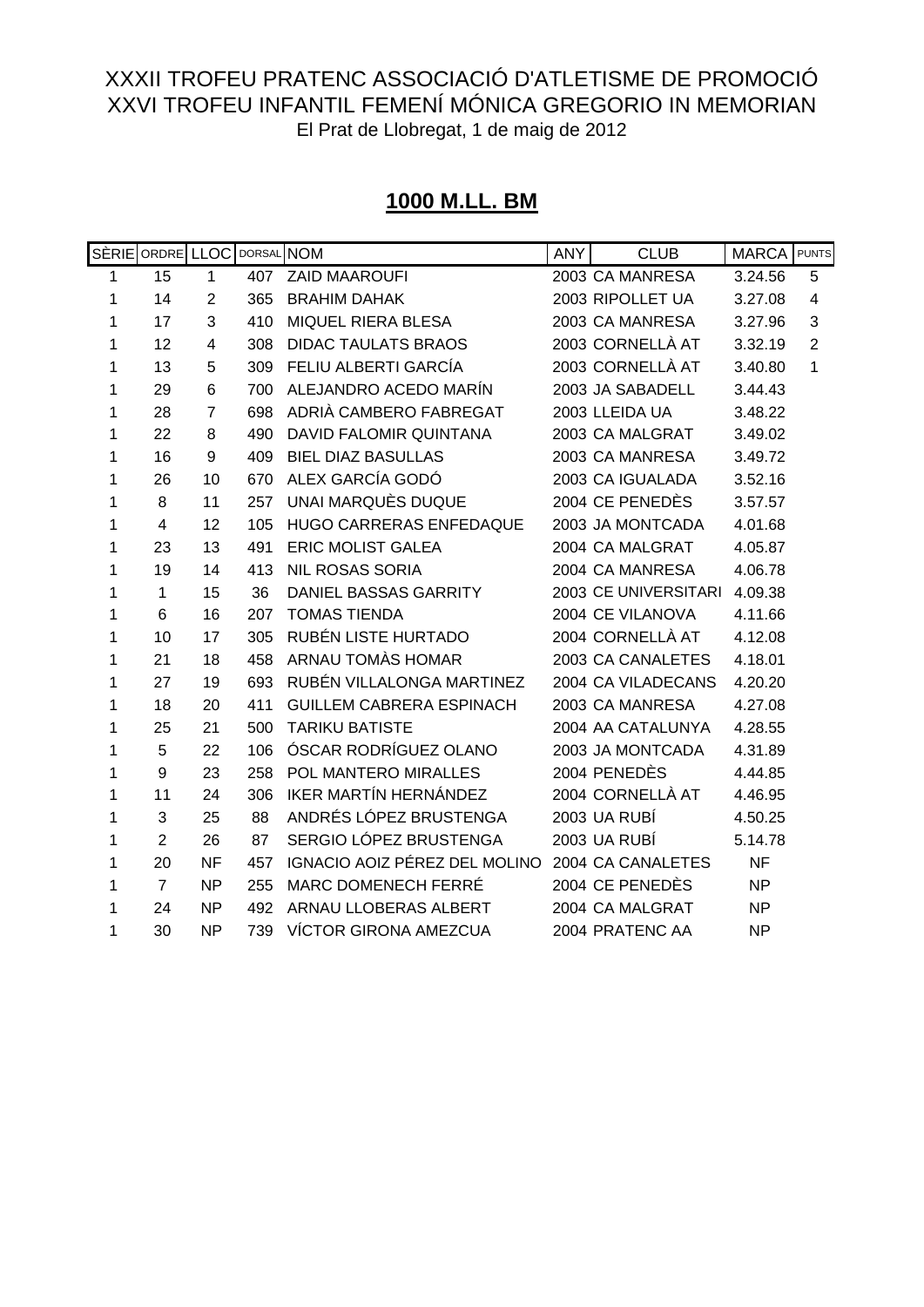#### **PILOTA BM**

|                | LLOC DORSAL | <b>NOM</b>                 | ANY       | <b>CLUB</b>           | $\mathbf{1}$ | 2     | 3     | 4     | 5     | 6     | MARCA PUNTS |                |
|----------------|-------------|----------------------------|-----------|-----------------------|--------------|-------|-------|-------|-------|-------|-------------|----------------|
| $\mathbf{1}$   | 533         | ADRIAN RODRÍGUEZ JUAN      |           | 2003 CA SANT JUST     | 31,21        | 28,22 | 23,19 | 25,60 | 24,89 | X     | 31,21       | 5              |
| $\overline{2}$ | 155         | MARC DÍAZ DELGADO          |           | 2003 ISS L'HOSPITALET | 23,10        | 25,60 | 27,10 | 20,36 | 27,33 | 25,14 | 27,33       | $\overline{4}$ |
| 3              | 84          | ORIOL ALARCÓN PÉREZ        |           | 2003 UA RUBÍ          | 21,40        | 22,47 | 25,42 | 24,64 | X     | 27,30 | 27,30       | 3              |
| 4              | 196         | ÁLVARO GONZÁLEZ SEGURA     | 2003      | <b>AE SANT ANDREU</b> | 23,87        | 24,66 | 26,51 | 26,37 | 23,40 | 26,68 | 26,68       | $\overline{2}$ |
| 5              | 563         | ROGER MORALES CUBEDO       |           | 2003 CA GAVÀ          | 20.76        | 23,65 | 19,88 | X     | 23,56 | 24,88 | 24,88       | $\mathbf{1}$   |
| 6              | 195         | JOSEP GARCÍA TAMARAL       |           | 2003 AE SANT ANDREU   | 20,45        | 21,04 | 20,70 | 21,34 | 18,70 | 21,21 | 21,34       |                |
| $\overline{7}$ | 534         | <b>ERIC CUADRAS VIDAL</b>  |           | 2004 CA SANT JUST     | X            | 20,05 | 18,94 | 20,04 | 17,62 | 19,42 | 20,05       |                |
| 8              | 214         | <b>CAMERON ROSS</b>        |           | 2004 CE VILANOVA      | X            | 15,01 | 18,65 | 17,07 | 16,89 | 16,98 | 18,65       |                |
| 9              | 492         | ARNAU LLOBERAS ALBERT      | 2004      | <b>MALGRAT</b>        | 11,76        | 16,15 | 18,50 |       |       |       | 18,50       |                |
| 10             | 565         | YERAI ABAD MUÑOZ           | 2004      | CA GAVÀ               | 17,60        | 17,87 | 18,22 |       |       |       | 18,22       |                |
| 11             | 194         | ALBERTO MATÍAS CALA        | 2003      | <b>AE SANT ANDREU</b> | 15,95        | 12,50 | 18,12 |       |       |       | 18,12       |                |
| 12             | 213         | <b>ARTHUR BERENGUER</b>    | 2004      | <b>CE VILANOVA</b>    | 6,23         | 12,60 | 16,36 |       |       |       | 16,36       |                |
| 13             | 517         | POL ROVIRA COMAS           | <b>NC</b> | CA VIC                | 12,12        | 15,20 | 13,50 |       |       |       | 15,20       |                |
| 14             | 307         | IKER FERNANDEZ ORTIZ       | 2004      | CORNELLÀ AT           | 13,87        | 13,95 | 15,04 |       |       |       | 15,04       |                |
| 15             | 493         | IKER TERRÓN MOLIST         | 2004      | <b>CA MALGRAT</b>     | 13,79        | 15,03 | 11,78 |       |       |       | 15,03       |                |
| 16             | 740         | ORIOL MOGAS MORALES        |           | 2004 PRATENC AA       | 14,23        | 14,18 | 14,60 |       |       |       | 14,23       |                |
| 17             | 312         | MARC GONZÁLEZ SÁNCHEZ      | 2004      | CORNELLÀ AT           | 12,26        | 13,83 | 10,60 |       |       |       | 13,82       |                |
| 18             | 459         | GUIFRÉ LLINÀS AYORA        | <b>NC</b> | <b>CA CANALETES</b>   | X            | X     | 13,45 |       |       |       | 13,45       |                |
| 19             | 310         | PAU HERRANZ PUIG           | 2004      | <b>CORNELLÀ AT</b>    | 13,31        | 11,08 | 11,83 |       |       |       | 13,31       |                |
| 20             | 304         | DAVID PEÑARANDA LÓPEZ      |           | 2003 CORNELLÀ AT      | X            | 13,21 | 11,85 |       |       |       | 13,21       |                |
| 21             | 607         | PAU SOLER ROCA             |           | 2004 CA VILAFRANCA    | 7,24         | 3,65  | 13,20 |       |       |       | 13,20       |                |
| 22             | 608         | ALEXANDER CHAFFARDET ALMON |           | 2004 CA VILAFRANCA    | 12,93        | X     | X     |       |       |       | 12,93       |                |
| 23             | 85          | ISAAC LÓPEZ RAMONEDA       |           | 2004 UA RUBÍ          | $\times$     | 9,85  | 8,55  |       |       |       | 9,85        |                |
| <b>NP</b>      | 197         | SAMUEL RODRÍGUEZ SOTO      |           | 2004 AE SANT ANDREU   |              |       |       |       |       |       | <b>NP</b>   |                |
| <b>NP</b>      | 311         | PAU ALCAIDE ORTEGA         |           | 2004 CORNELLÀ AT      |              |       |       |       |       |       | <b>NP</b>   |                |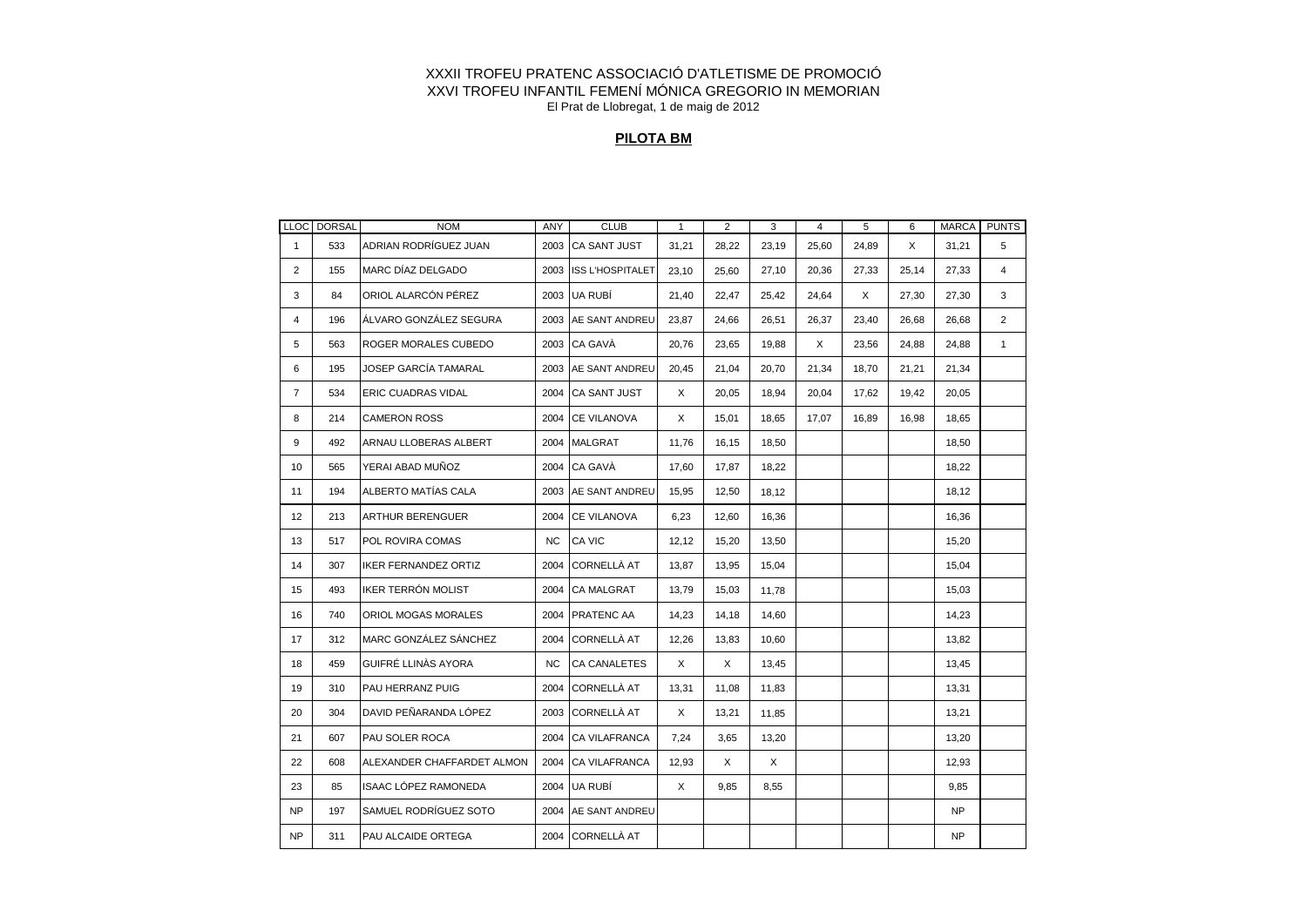#### **60 M.LL. AM**

|                | SÈRIE CARRER LLOC DORSAL NOM |                |     |                                  | <b>ANY</b> | <b>CLUB</b>                 | <b>MARCA</b> | <b>FINAL</b>   |
|----------------|------------------------------|----------------|-----|----------------------------------|------------|-----------------------------|--------------|----------------|
| 1              | 4                            | $\mathbf{1}$   | 120 | PAU MATA MARTY                   |            | 2002 UGE BADALONA           | 9.46         | F7             |
| 1              | 6                            | $\overline{2}$ | 198 | <b>IKER GONZALEZ RODRÍGUEZ</b>   |            | 2001 AE SANT ANDREU         | 9.47         | F <sub>8</sub> |
| 1              | $\overline{2}$               | 3              | 41  | ANDREAS RAFI DVORACEK            |            | 2002 CE UNIVERSITARI        | 9.81         |                |
| 1              | $\overline{7}$               | 4              | 261 | <b>ALEX GAY SANTOS</b>           |            | 2001 CE PENEDÈS             | 9.91         |                |
| 1              | 1                            | 5              | 3   | <b>GERARD CASTILLO</b>           |            | 2001 AES ALCALÀ             | 9.95         |                |
| 1              | 5                            | 6              | 159 | <b>GERARD CARRASCO VILLASECA</b> |            | 2002 ISS L'HOSPITALET       | 9.98         |                |
| 1              | 8                            | $\overline{7}$ | 340 | ADRIÀ PUIG BESA                  |            | 2001 CA CALELLA             | 10.04        |                |
| 1              | 3                            | 8              | 91  | ROMÀ MOTA SOTO                   |            | 2001 UA RUBÍ                | 10.98        |                |
| $\overline{2}$ | 4                            | 1              | 466 | POL TERUEL SUBIRATS              |            | 2001 CA CANALETES           | 9.00         | F <sub>1</sub> |
| $\overline{2}$ | $\overline{7}$               | 2              | 691 | <b>ALEIX BONET SARRIAS</b>       |            | 2001 CM SANT CUGAT          | 9.07         | F <sub>2</sub> |
| $\overline{2}$ | 6                            | 3              | 416 | RICARD LASHERAS COLOMÉ           |            | 2001 CA MANRESA             | 9.15         | F <sub>3</sub> |
| $\overline{2}$ | 8                            | 4              | 420 | ADRIÀ PALÁ                       |            | 2002 CA MANRESA             | 9.59         |                |
| $\overline{2}$ | 5                            | 5              | 526 | <b>VÍCTOR RUDA OLIVARES</b>      |            | 2001 CA SANT JUST           | 9.65         |                |
| $\overline{2}$ | $\overline{2}$               | 6              | 494 | ADRIÀ FOLCH CASADELLÀ            |            | 2002 CA MALGRAT             | 9.80         |                |
| $\overline{2}$ | 1                            | $\overline{7}$ | 254 | ADRIÀ SAUMELL CASTRO             |            | 2001 CE PENEDÈS             | 9.95         |                |
| $\overline{2}$ | 3                            | 8              | 4   | <b>MARC FUENTES</b>              |            | 2001 AES ALCALÀ             | 10.52        |                |
| 3              | 5                            | $\mathbf 1$    | 687 | <b>JOAN ARTIGAS MEDINA</b>       |            | 2001 CM SANT CUGAT          | 9.25         | F4             |
| 3              | $\overline{2}$               | $\overline{2}$ | 418 | ÈRIC MOLINA GÓMEZ                |            | 2002 CA MANRESA             | 9.27         | F <sub>5</sub> |
| 3              | 3                            | 3              | 592 | <b>ISMAEL FATY TOLOSA</b>        |            | 2002 CA MOLLET              | 9.28         | F <sub>6</sub> |
| 3              | $\overline{7}$               | 4              | 642 | FÈLIX LÁZARO FERRER              |            | <b>2001 CE UNIVERSITARI</b> | 9.51         |                |
| 3              | 4                            | 5              | 678 | <b>ISAAC BALLESTEROS LLOBET</b>  |            | 2000 CA LAIETÀNIA           | 9.56         |                |
| 3              | 1                            | 6              | 495 | <b>GUIU MARTÍNEZ MAS</b>         |            | 2001 CA MALGRAT             | 9.65         |                |
| 3              | 6                            | $\overline{7}$ | 568 | RAFAEL SANCHIS                   |            | 2001 CA GAVÀ                | 9.79         |                |
| 3              | 8                            | <b>NP</b>      | 745 | MANEL ROLDÁN ROMERO              |            | 2001 PRATENC AA             | <b>NP</b>    |                |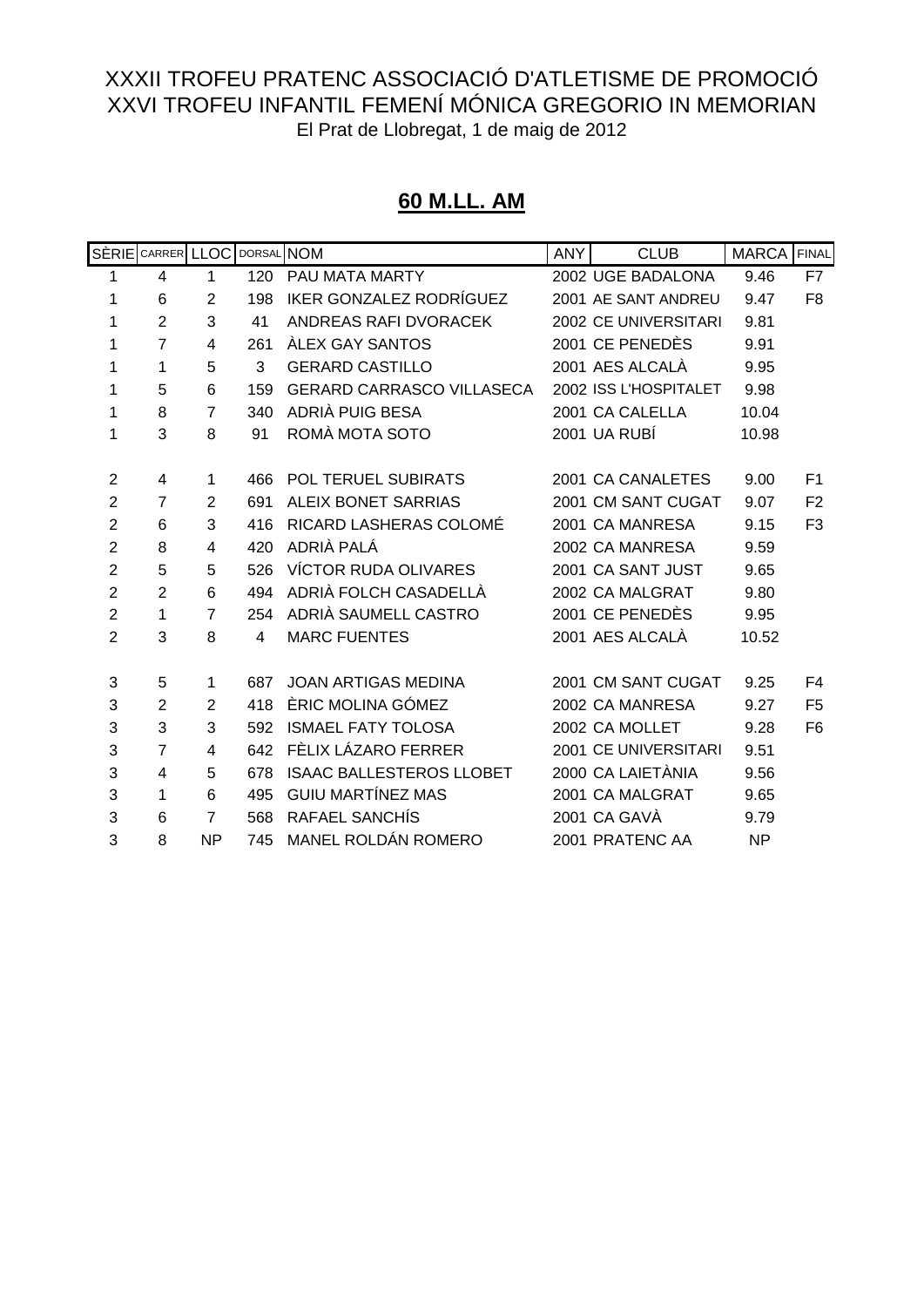| SÈRIE CARRER LLOC DORSAL NOM |   |   |     |                                | <b>ANY</b> | <b>CLUB</b>         | <b>MARCA</b> | <b>PUNTS</b> |
|------------------------------|---|---|-----|--------------------------------|------------|---------------------|--------------|--------------|
| <b>FINAL</b>                 | 4 |   | 466 | <b>POL TERUEL SUBIRATS</b>     |            | 2001 CA CANALETES   | 8.85         | 5            |
| <b>FINAL</b>                 | 5 | 2 | 691 | ALEIX BONET SARRIAS            |            | 2001 CM SANT CUGAT  | 8.96         | 4            |
| <b>FINAL</b>                 | 6 | 3 | 416 | RICARD LASHERAS COLOMÉ         |            | 2001 CA MANRESA     | 9.06         | 3            |
| <b>FINAL</b>                 |   | 4 | 418 | ÉRIC MOLINA GOMEZ              |            | 2002 CA MANRESA     | 9.13         | 2            |
| <b>FINAL</b>                 | 3 | 5 | 687 | JOAN ARTIGAS MEDINA            |            | 2001 CM SANT CUGAT  | 9.17         | 1            |
| <b>FINAL</b>                 | 2 | 6 | 592 | <b>ISMAEL FATY TOLOSA</b>      |            | 2002 CA MOLLET      | 9.34         |              |
| <b>FINAL</b>                 | 8 |   | 198 | <b>IKER GONZALEZ RODRÍGUEZ</b> |            | 2001 AE SANT ANDREU | 9.34         |              |
| <b>FINAL</b>                 |   | 8 | 120 | PAU MATA MARTY                 |            | 2002 UGE BADALONA   | 9.59         |              |

# **60 M.LL. AM FINAL**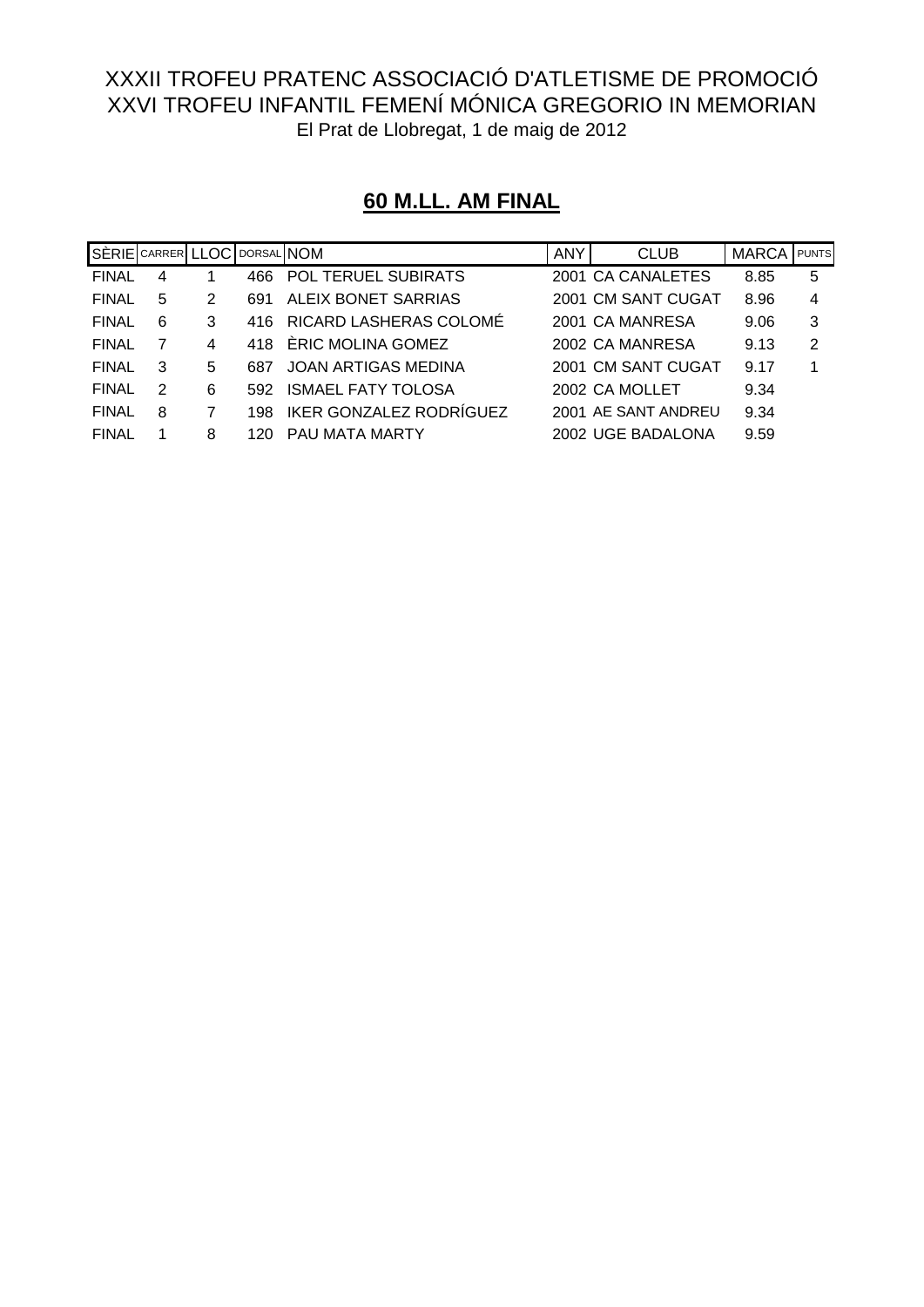#### **600 M.LL. AM**

|   | SÈRIE ORDRE LLOC        |                | DORSAL NOM     |                               | <b>ANY</b> | <b>CLUB</b>           | <b>MARCA</b> | <b>PUNTS</b>            |
|---|-------------------------|----------------|----------------|-------------------------------|------------|-----------------------|--------------|-------------------------|
| 1 | 15                      | $\mathbf{1}$   | 267            | <b>HAMID DARBAOUI</b>         |            | 2001 CE PENEDÈS       | 1.48.06      | 5                       |
| 1 | 14                      | $\overline{2}$ | 251            | ARNAU MARÍN MONTANER          |            | 2001 CE PENEDÈS       | 1.49.18      | $\overline{\mathbf{4}}$ |
| 1 | 12                      | 3              | 119            | <b>MARIO PÉREZ MOLERO</b>     |            | 2001 UGE BADALONA     | 1.51.37      | 3                       |
| 1 | 27                      | 4              | 589            | <b>ISAAC PARADAS FALCÓ</b>    |            | 2002 CA MOLLET        | 1.52.80      | $\overline{2}$          |
| 1 | $\mathbf{1}$            | 5              | 5              | ALEJANDRO PÉREZ SEQUEIRA      |            | 2001 AES ALCALÀ       | 1.53.48      | 1                       |
| 1 | 31                      | 6              | 692            | RAUL VILLALONGA MARTINEZ      |            | 2001 CA VILADECANS    | 1.55.35      |                         |
| 1 | 21                      | $\overline{7}$ | 460            | BERNAT CODINA COSTA           |            | 2001 CA CANALETES     | 1.58.57      |                         |
| 1 | 30                      | 8              | 641            | <b>ERNEST COTONAT DONAT</b>   |            | 2001 CE UNIVERSITARI  | 1.59.74      |                         |
| 1 | 22                      | 9              | 465            | BEZA SEGURA PESUDO            |            | 2002 CA CANALETES     | 2.00.65      |                         |
| 1 | 6                       | 10             | 39             | ALBERT LÓPEZ VIDAL            |            | 2001 CE UNIVERSITARI  | 2.00.74      |                         |
| 1 | $\overline{2}$          | 11             | 6              | DAVID PÉREZ SEQUEIRA          |            | 2001 AES ALCALÀ       | 2.01.69      |                         |
| 1 | $\overline{7}$          | 12             | 94             | <b>GERARD MERINO SARDAÑÉS</b> |            | 2001 UA RUBÍ          | 2.01.73      |                         |
| 1 | 20                      | 13             | 444            | ALAN GARCIA FERNANDEZ         |            | 2002 CANALETES        | 2.02.60      |                         |
| 1 | 33                      | 14             | 789            | <b>ARTUR COLL SICLUNA</b>     |            | NC FC BARCELONA       | 2.03.15      |                         |
| 1 | 29                      | 15             | 671            | POL ROCA CARRERAS             |            | 2002 CA IGUALADA      | 2.03.43      |                         |
| 1 | 23                      | 16             | 468            | TON VIEIRA POBLET             |            | 2002 CA CANALETES     | 2.03.87      |                         |
| 1 | 26                      | 17             | 569            | <b>OSCAR GARCÍA</b>           |            | 2001 CA GAVÀ          | 2.04.48      |                         |
| 1 | 9                       | 18             | 99             | <b>JAN SOLER PRIOR</b>        |            | 2002 UA RUBÍ          | 2.05.13      |                         |
| 1 | 19                      | 19             | 419            | MILOS MILLARD JORDÀ           |            | 2002 CA MANRESA       | 2.06.57      |                         |
| 1 | 18                      | 20             | 417            | MARC FERNANDEZ SERRANO        |            | 2002 CA MANRESA       | 2.07.22      |                         |
| 1 | 25                      | 21             | 509            | <b>ORIOL BENITO</b>           |            | NC CA VIC             | 2.08.73      |                         |
| 1 | 34                      | 22             | 901            | <b>GYAN POLO LLORENS</b>      |            | 2001 MONTCADA         | 2.09.66      |                         |
| 1 | 28                      | 23             | 590            | PAU CAÑADAS CRESPO            |            | 2002 CA MOLLET        | 2.09.72      |                         |
| 1 | 3                       | 24             | $\overline{7}$ | ASIER BARÓ ECHEVARRIA         |            | 2001 AES ALCALÀ       | 2.11.51      |                         |
| 1 | $\overline{\mathbf{4}}$ | 25             | 37             | <b>MARIO BASSAS GARRITY</b>   |            | 2001 CE UNIVERSITARI  | 2.11.96      |                         |
| 1 | 32                      | 26             | 748            | YOUSEF MOUAGUIYA AOUAJ        |            | 2002 PRATENC AA       | 2.12.42      |                         |
| 1 | 5                       | 27             | 38             | FRANCESC GOULA MALLESTER      |            | 2001 CE UNIVERSITARI  | 2.12.74      |                         |
| 1 | 8                       | 28             | 95             | NÉSTOR FERNÁNDEZ MARTÍNEZ     |            | 2002 UA RUBÍ          | 2.16.59      |                         |
| 1 | 11                      | 29             | 109            | OSCAR MUÑOZ MENDOZA           |            | 2001 JA MONTCADA      | 2.18.66      |                         |
| 1 | 10                      | 30             | 108            | ALBERT SANTAEULARIA CRIADO    |            | 2002 JA MONTCADA      | 2.22.77      |                         |
| 1 | 13                      | <b>NP</b>      | 160            | SERGI VALDÉS GRIS             |            | 2001 ISS L'HOSPITALET | <b>NP</b>    |                         |
| 1 | 16                      | <b>NP</b>      | 339            | OSCAR CHAMIZO LOPEZ           |            | 2001 CA CALELLA       | NP           |                         |
| 1 | 17                      | <b>NP</b>      | 367            | <b>JOAN MARÍ MORENO</b>       |            | 2001 RIPOLLET UA      | <b>NP</b>    |                         |
| 1 | 24                      | <b>NP</b>      | 497            | <b>JOEL JARO LOPEZ</b>        |            | 2002 CA MALGRAT       | <b>NP</b>    |                         |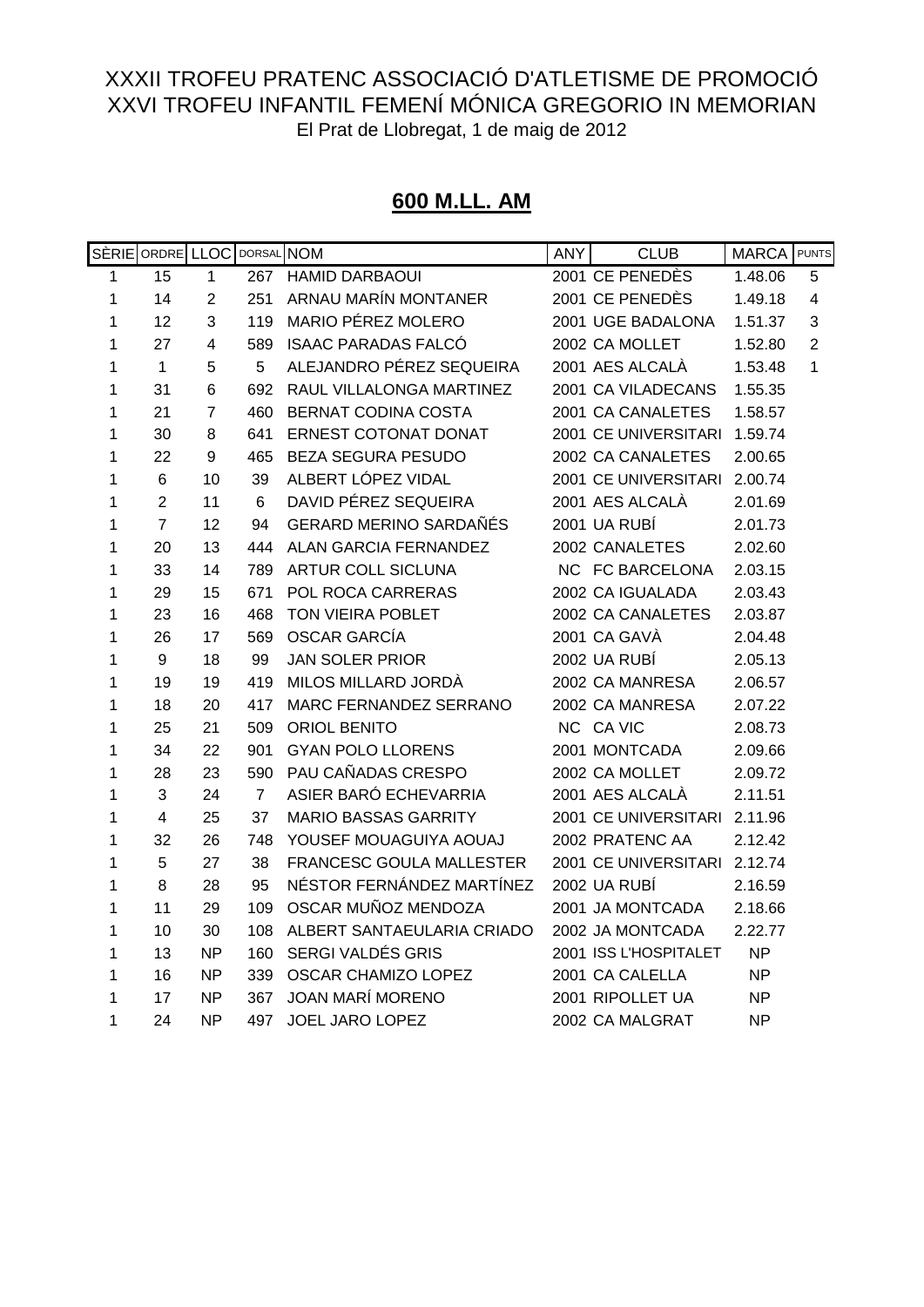#### **LLARGADA AM**

|                | LLOC DORSAL | <b>NOM</b>                    | ANY  | <b>CLUB</b>           | $\mathbf{1}$ | $\overline{2}$ | 3    | $\overline{4}$ | 5    | 6        | <b>MARCA</b> | <b>PUNTS</b>   |
|----------------|-------------|-------------------------------|------|-----------------------|--------------|----------------|------|----------------|------|----------|--------------|----------------|
| $\mathbf{1}$   | 97          | ADRIÀ NAVAJÓN FABREGAT        |      | 2001 UA RUBÍ          | 4,01         | 3,77           | 3,83 | 3,67           | 3,89 | 4,02     | 4.02         | 5              |
| $\overline{2}$ | 467         | JUAN AOIZ PÉREZ DEL MOLINO    |      | 2001 CA CANALETES     | 4,00         | 3,87           | 3,64 | 3,51           | 3,79 | 3,68     | 4,00         | 4              |
| 3              | 337         | DYLAN SCHNEIR ABAZOLO         | 2001 | <b>CA CALELLA</b>     | X            | 3,87           | 2,92 | 2,92           | 2,86 | 3,05     | 3,87         | 3              |
| 4              | 615         | ALBERT COBO AGUILAR           |      | 2001 AEM 2000         | 3,78         | 3,43           | 3,64 | 3,32           | 3,47 | 3,85     | 3,85         | $\overline{2}$ |
| 5              | 415         | ARNAU DE ARRIBA CERAROLS      |      | 2001 CA MANRESA       | 3,62         | 3,61           | 3,55 | 3,20           | 3,78 | 3,68     | 3,78         | $\mathbf{1}$   |
| 6              | 93          | IDAVID JIMÉNEZ MUÑIZ          |      | 2001 UA RUBÍ          | 3,76         | 3,24           | 3,56 | 3,14           | 3,56 | 3,76     | 3,76         |                |
| $\overline{7}$ | 628         | <b>SERGI ADALID SORIANO</b>   |      | 2001 GA LLUISOS-M     | 3,55         | 3,44           | 3,74 | 3,59           | 3,62 | $\times$ | 3,74         |                |
| 8              | 567         | <b>NIKOS ABBABIS</b>          |      | 2002 CA GAVÀ          | 3,51         | 3,23           | 3.67 | 3,21           | 3,58 | 3,58     | 3,67         |                |
| 9              | 462         | IALBERT ROMEO BARCELÓ         |      | 2002 CA CANALETES     | 3,43         | 3,29           | 3,60 |                |      |          | 3,60         |                |
| 10             | 570         | <b>ALBERT ESTEBAN</b>         |      | 2001 CA GAVÀ          | 3,36         | 3,55           | 3,36 |                |      |          | 3,55         |                |
| 11             | 591         | QUIM MULERO MATOS             |      | 2001 CA MOLLET        | 3,18         | 3,15           | 3,52 |                |      |          | 3,52         |                |
| 12             | 461         | <b>IGERARD FELIS MORLANS</b>  | 2001 | <b>CA CANALETES</b>   | 3,51         | 3,15           | 3,16 |                |      |          | 3,51         |                |
| 13             | 496         | <b>TELM FONTAS ROBERT</b>     |      | 2002 CA MALGRAT       | 3,50         | $\times$       | 3,17 |                |      |          | 3,50         |                |
| 14             | 747         | FÈLIX MARQUÉS MIRON           |      | 2001 PRATENC AA       | 3,40         | 3,32           | 3,24 |                |      |          | 3,40         |                |
| 15             | 270         | <b>IMARC ALADESA VARGAS</b>   |      | 2002 CE PENEDÈS       | 3,10         | 3,06           | 3,29 |                |      |          | 3,29         |                |
| 16             | 743         | <b>POL MONTESINOS GARRIDO</b> |      | 2002 PRATENC AA       | 3,25         | 2,96           | 3,03 |                |      |          | 3,25         |                |
| 17             | 209         | <b>DANIEL TULLOCH</b>         |      | 2001 ICE VILANOVA     | 2,95         | 2,73           | 2,88 |                |      |          | 2,95         |                |
| 18             | 463         | <b>HUGO GER BENITO</b>        |      | 2002 CA CANALETES     | 2,55         | 2,37           | 2,79 |                |      |          | 2,74         |                |
| 19             | 643         | MARTÍ SANMIGUEL NAVARRO       |      | 2002 CE UNIVERSITARI  | 2,54         | $\times$       | 2,73 |                |      |          | 2,73         |                |
| <b>NP</b>      | 158         | JOAQUIM RODRÍGUEZ FAUROUX     |      | 2002 ISS L'HOSPITALET |              |                |      |                |      |          | <b>NP</b>    |                |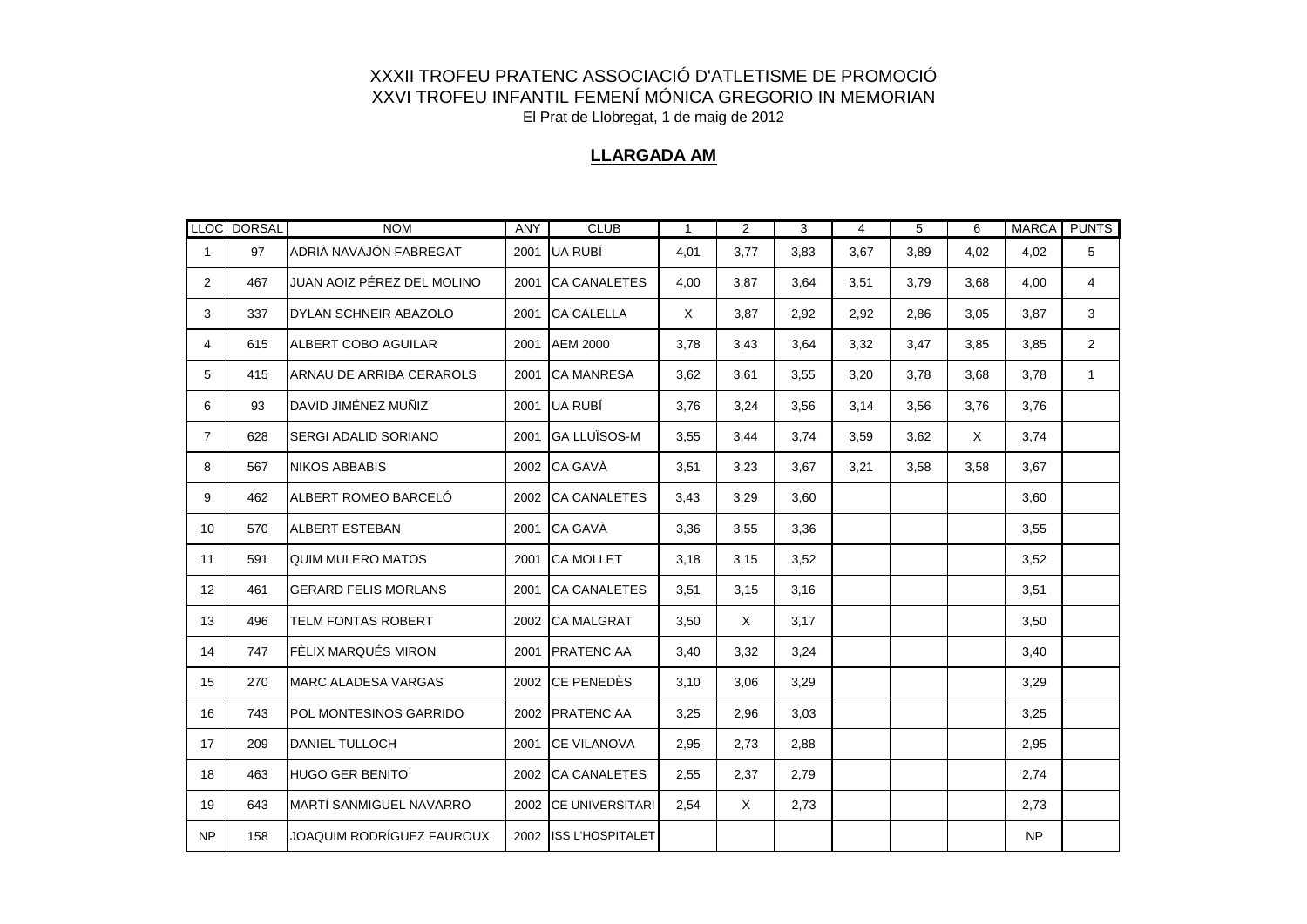#### **PILOTA AM**

|                | LLOC DORSAL | <b>NOM</b>                       | <b>ANY</b> | <b>CLUB</b>           | $\mathbf{1}$ | 2        | 3        | $\overline{4}$ | 5     | 6     | <b>MARCA</b> | <b>PUNTS</b>   |
|----------------|-------------|----------------------------------|------------|-----------------------|--------------|----------|----------|----------------|-------|-------|--------------|----------------|
| 1              | 166         | <b>GUILLEM CEBEIRO</b>           |            | 2001 ISS L'HOSPITALET | 34,83        | $\times$ | $\times$ | 31,73          | 31,30 | 34,83 | 34,83        | 5              |
| $\overline{2}$ | 796         | POL ALBARRAN SÁNCHEZ             |            | 2001 CA NOU BARRIS    | 27,01        | 28,42    | 24,42    | 25,04          | 29,00 | 27,53 | 29,00        | 4              |
| 3              | 98          | IAN ROOD RODAMILANS              |            | 2002 UA RUBÍ          | 21,75        | X        | 25,84    | 22,53          | 23,91 | 28,17 | 28,17        | 3              |
| 4              | 253         | <b>CARLES LUMBRERAS NAVARRO</b>  |            | 2001 CE PENEDÈS       | 23,65        | 25,44    | 27,60    | 25,09          | 23,03 | 26,69 | 27,60        | $\overline{2}$ |
| 5              | 8           | SERAFÍ MBA GARCÍA                |            | 2001 AES ALCALA       | 25,54        | 25,63    | 24,77    | 23,95          | 25,13 | 26,43 | 26,43        | $\mathbf{1}$   |
| 6              | 516         | <b>ENRIC VAN ESCH</b>            |            | NC CA VIC             | 26,26        | 24,66    | 25,33    | 23,26          | 20,48 | 24,66 | 26,26        |                |
| $\overline{7}$ | 199         | SERGIO ORTEGA MARTÍN             |            | 2001 AE SANT ANDREU   | 25,66        | 21,83    | 23,23    | 23,34          | 25,16 | 26,20 | 26,20        |                |
| 8              | 746         | <b>MARIO MONTES LÓPEZ</b>        |            | 2002 PRATENC AA       | 22,91        | 24,23    | 25,73    | 23,77          | 23,26 | 23,83 | 25,73        |                |
| 9              | 40          | JORDI BEASCOECHEA ESTRAGUÉS      |            | 2001 CE UNIVERSITARI  | 22,02        | 22,64    | 24,15    |                |       |       | 24,15        |                |
| 10             | 744         | <b>ROGER MOGAS MORALES</b>       |            | 2002 PRATENC AA       | 23,92        | 21,16    | 23,03    |                |       |       | 23,92        |                |
| 11             | 518         | <b>CARLES MARTÍNEZ</b>           |            | NC CA VIC             | 22,04        | 23,04    | 23,89    |                |       |       | 23,89        |                |
| 12             | 200         | <b>MARTÍN GONZALEZ SEGURA</b>    |            | 2002 AE SANT ANDREU   | 23,74        | 20,69    | 20,52    |                |       |       | 23,74        |                |
| 13             | 464         | JOSEP CASTELLS LLACH             |            | 2002 CA CANALETES     | 19,62        | 22,28    | 18,42    |                |       |       | 22,28        |                |
| 14             | 201         | POL SOTILLOS HERITSCH            |            | 2001 AE SANT ANDREU   | 20,97        | 18,72    | 22,08    |                |       |       | 22,08        |                |
| 15             | 252         | ROGER GARCÍA ARQUÉ               |            | 2001 CE PENEDÈS       | 19,10        | 11,04    | 20,80    |                |       |       | 20,80        |                |
| 16             | 368         | ALEX MARTÍN CALVO                |            | 2002 RIPOLLET UA      | 17,15        | 20,49    | 20,49    |                |       |       | 20,49        |                |
| 17             | 107         | JOAN MILLÁN OBIS                 |            | 2002 JA MONTCADA      | X            | 19,00    | X        |                |       |       | 19,00        |                |
| 18             | 414         | PAU SANTANACH PINTÓ              |            | 2002 CA MANRESA       | 18,92        | $\times$ | $\times$ |                |       |       | 18,92        |                |
| 19             | 644         | <b>GERARD SAN MIGUEL NAVARRO</b> |            | 2002 CE UNIVERSITARI  | X            | 18,10    | 18,89    |                |       |       | 18,89        |                |
| 20             | 566         | <b>GUILLEM ESTEVE</b>            |            | 2001 CA GAVÀ          | 18,19        | 18,65    | X        |                |       |       | 18,65        |                |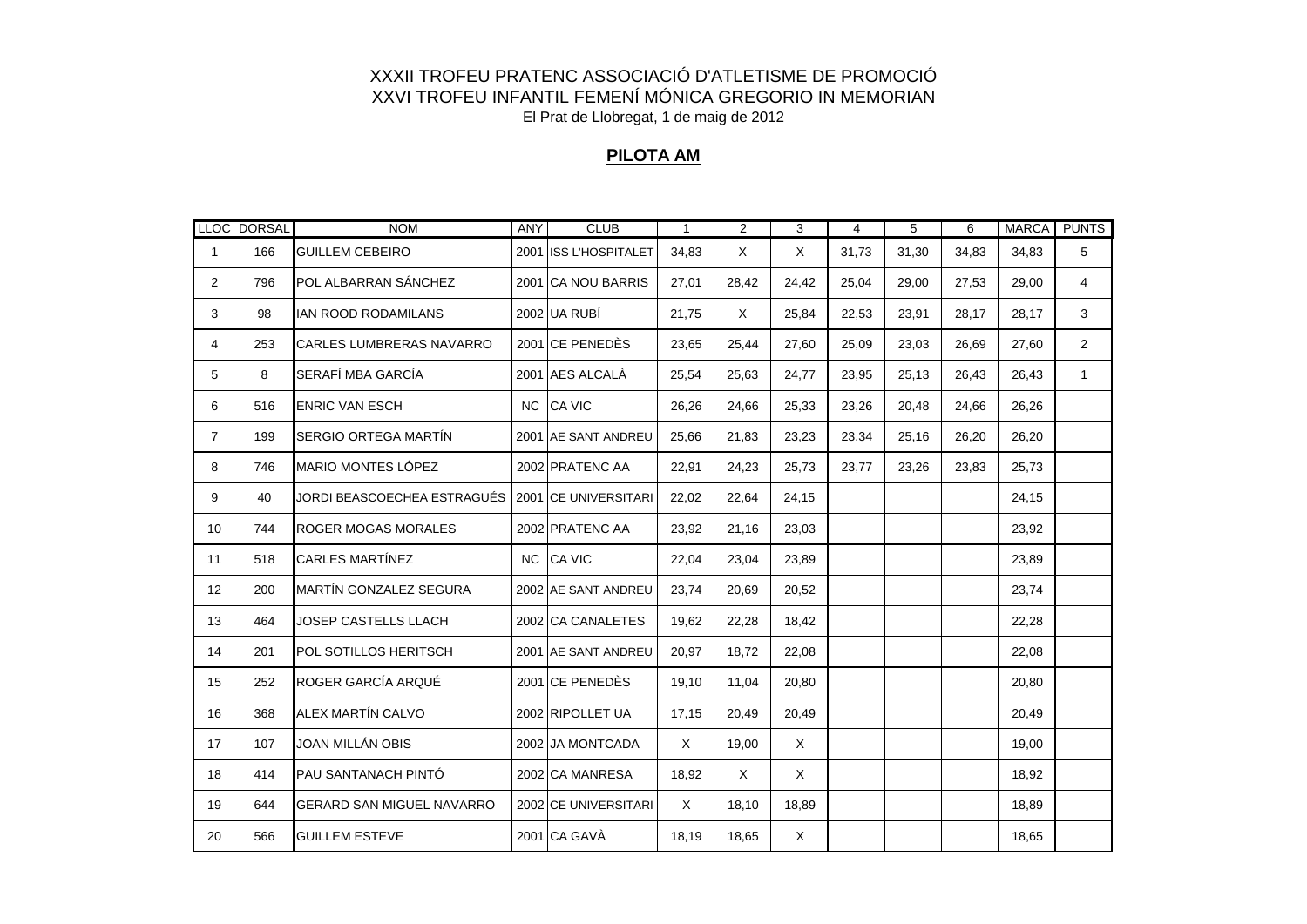#### **80 M.LL. IM**

|                         | SÈRIE CARRER LLOC |                | DORSAL NOM |                               | <b>ANY</b> | <b>CLUB</b>                 | <b>MARCA</b> | FINAL          |
|-------------------------|-------------------|----------------|------------|-------------------------------|------------|-----------------------------|--------------|----------------|
| 1                       | 3                 | 1              | 271        | POL RETAMAL ÁVILA             |            | 1999 CE PENEDÈS             | 10.58        | F <sub>3</sub> |
| 1                       | 6                 | $\overline{2}$ | 163        | RUBEN GÓMEZ GARCÍA            |            | 1999 ISS L'HOSPITALET       | 11.17        | F7             |
| 1                       | 5                 | 3              | 343        | <b>ANTONIO TIGRI VALDIVIA</b> |            | 2000 CA CALELLA             | 12.56        |                |
| 1                       | 1                 | $\overline{4}$ | 42         | <b>JORDI ARTÍMEZ SALA</b>     |            | <b>1999 CE UNIVERSITARI</b> | 12.57        |                |
| 1                       | $\overline{7}$    | 5              | 473        | RAÚL ROTAECHE VILLANUEVA      |            | 2000 CA CANALETES           | 12.91        |                |
| 1                       | 4                 | 6              | 316        | DANIEL NOGUERA TRABALON       |            | 1999 CORNELLÀ AT            | <b>NP</b>    |                |
| $\overline{2}$          | 1                 | 1              | 524        | KEVIN SERRÈS MARTÍNEZ         |            | 1999 CA SANT JUST           | 10.59        | F <sub>4</sub> |
| $\overline{2}$          | $\overline{7}$    | $\overline{2}$ | 767        | <b>OSCAR PRIETO BLASCO</b>    |            | 1999 FC BARCELONA           | 11.09        | F <sub>5</sub> |
| $\mathbf 2$             | 3                 | 3              | 43         | PAUL BERARD                   |            | <b>1999 CE UNIVERSITARI</b> | 11.51        |                |
| $\overline{c}$          | $\overline{2}$    | 4              | 344        | <b>JOEL SALA MONTEAGUDO</b>   |            | 2000 CA CALELLA             | 12.17        |                |
| $\overline{2}$          | 5                 | 5              | 504        | ALBERT SAÑÉ                   |            | NC CA VIC                   | 12.21        |                |
| $\overline{2}$          | $\overline{4}$    | 6              | 474        | <b>BADARA DDIAYE LORENZO</b>  |            | 2000 CA CANALETES           | 14.49        |                |
| $\overline{2}$          | 6                 | $\overline{7}$ | 420        | <b>MARC PALÀ MASSIP</b>       |            | 1999 CA MANRESA             | <b>NP</b>    |                |
| 3                       | 3                 | 1              | 422        | POL VILA VILASECA             |            | 1999 CA MANRESA             | 10.39        | F <sub>1</sub> |
| 3                       | 1                 | $\overline{2}$ | 622        | <b>MARTÍ GRAU SUBIRATS</b>    |            | 1999 GA LLUÏSOS-M           | 11.30        |                |
| 3                       | 5                 | 3              | 616        | <b>JOAN MORENO MARTÍNEZ</b>   |            | 2000 AEM 2000               | 11.51        |                |
| 3                       | $\overline{4}$    | 4              | 44         | ROGER RAVENTÓS CAMPMANY       |            | <b>1999 CE UNIVERSITARI</b> | 12.14        |                |
| 3                       | $\overline{2}$    | 5              | 475        | MARC OBRERO GRANADA           |            | 2000 CA CANALETES           | 12.57        |                |
| 3                       | 6                 | 6              | 574        | <b>MARCEL ROYO</b>            |            | 2000 CA GAVÀ                | 12.89        |                |
| 3                       | $\overline{7}$    | $\overline{7}$ | 754        | ALEIX MONTESINOS GARRIDO      |            | 2000 PRATENC AA             | 13.28        |                |
| 4                       | 6                 | 1              | 685        | JOAN MARTÍNEZ PEÑALVER        |            | 1999 CA NOU BARRIS          | 10.39        | F <sub>2</sub> |
| 4                       | 5                 | 2              | 750        | FERRAN CAMACHO CODINACHS      |            | 1999 PRATENC AA             | 11.15        | F <sub>6</sub> |
| $\overline{\mathbf{4}}$ | 1                 | 3              | 476        | XAVIER BARRUBÉS MASSIP        |            | 2000 CA CANALETES           | 11.27        | F <sub>8</sub> |
| 4                       | $\overline{2}$    | 4              | 45         | LUIS CALZADO BASSO            |            | 2000 CE UNIVERSITARI        | 11.90        |                |
| $\overline{\mathbf{4}}$ | 3                 | 5              | 752        | JOSÉ DONOSO CRUZ              |            | 2000 PRATENC AA             | 12.50        |                |
| 4                       | $\overline{7}$    | 6              | 208        | <b>NIL MORRUT</b>             |            | 2000 CE VILANOVA            | 13.34        |                |
| 4                       | 4                 | $\overline{7}$ | 46         | <b>ALBERT CLEMENTE MARSAL</b> |            | 2000 CE UNIVERSITARI        | <b>NP</b>    |                |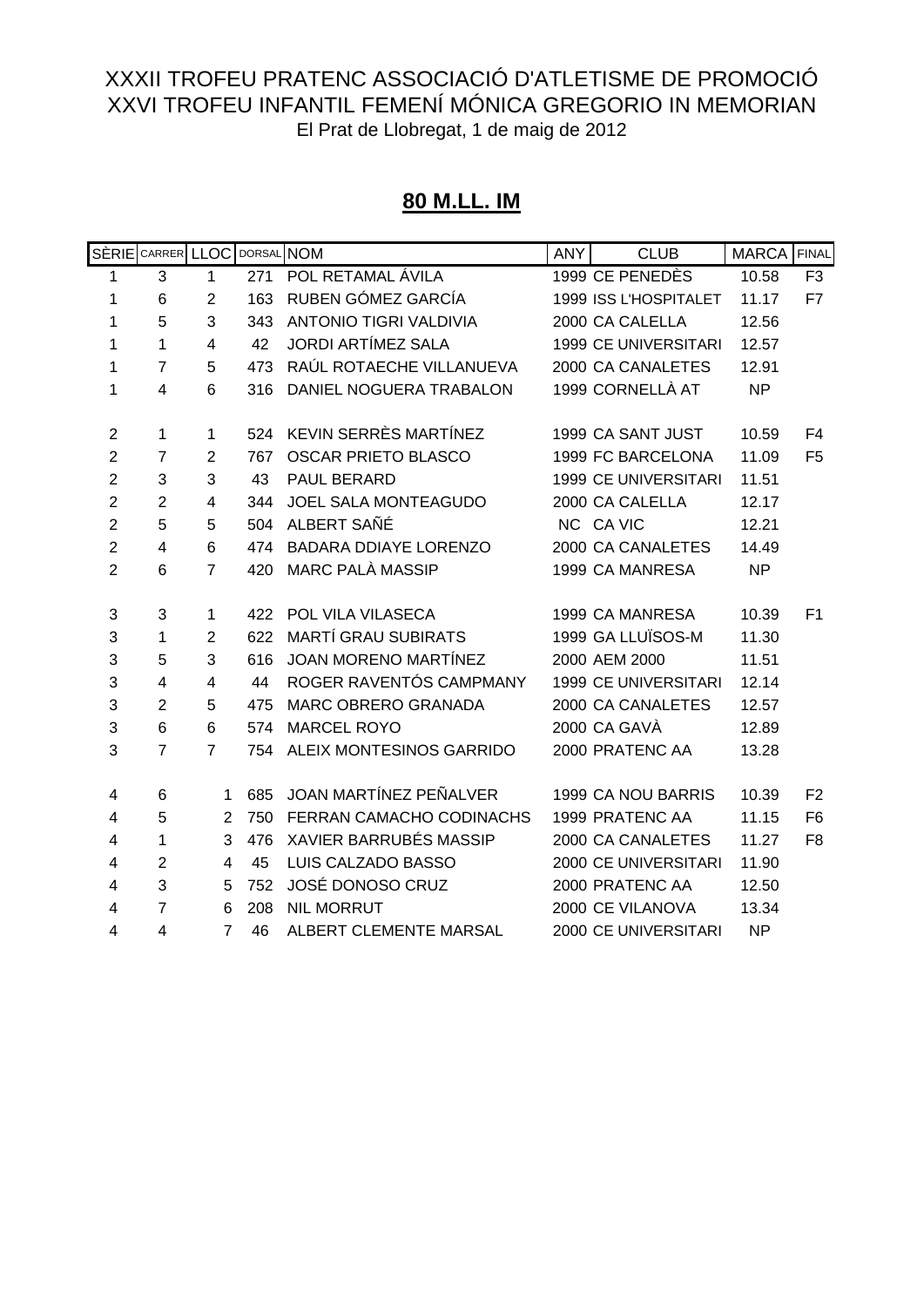# **80 M.LL. IM FINAL**

| SÈRIE CARRER LLOC DORSAL NOM |   |   |     |                            | <b>ANY</b> | <b>CLUB</b>           | <b>MARCA</b> | PUNTS          |
|------------------------------|---|---|-----|----------------------------|------------|-----------------------|--------------|----------------|
| <b>FINAL</b>                 | 5 |   |     | 685 JOAN MARTINEZ PEÑALVER |            | 1999 CA NOU BARRIS    | 10.49        | 5              |
| <b>FINAL</b>                 | 4 | 2 | 422 | <b>POL VILA VILASECA</b>   |            | 1999 CA MANRESA       | 10.51        | $\overline{4}$ |
| <b>FINAL</b>                 | 3 | 3 | 271 | POL RETAMAL AVILA          |            | 1999 CE PENEDÈS       | 10.56        | -3             |
| <b>FINAL</b>                 | 6 | 4 |     | 524 KEVIN SERRÈS MARTÍNEZ  |            | 1999 CA SANT JUST     | 10.80        | 2              |
| <b>FINAL</b>                 | 2 | 5 | 767 | ÓSCAR PRIETO BLASCO        |            | 1999 FC BARCELONA     | 11.22        | -1             |
| <b>FINAL</b>                 |   | 6 | 163 | RUBÉN GÓMEZ GARCÍA         |            | 1999 ISS L'HOSPITALET | 11.25        |                |
| <b>FINAL</b>                 | 8 | 7 | 476 | XAVIER BARRUBÉS MASSIP     |            | 2000 CA CANALETES     | 11.33        |                |
| <b>FINAL</b>                 |   | 8 | 750 | FERRAN CAMACHO CODINACHS   |            | 1999 PRATENC AA       | 11.38        |                |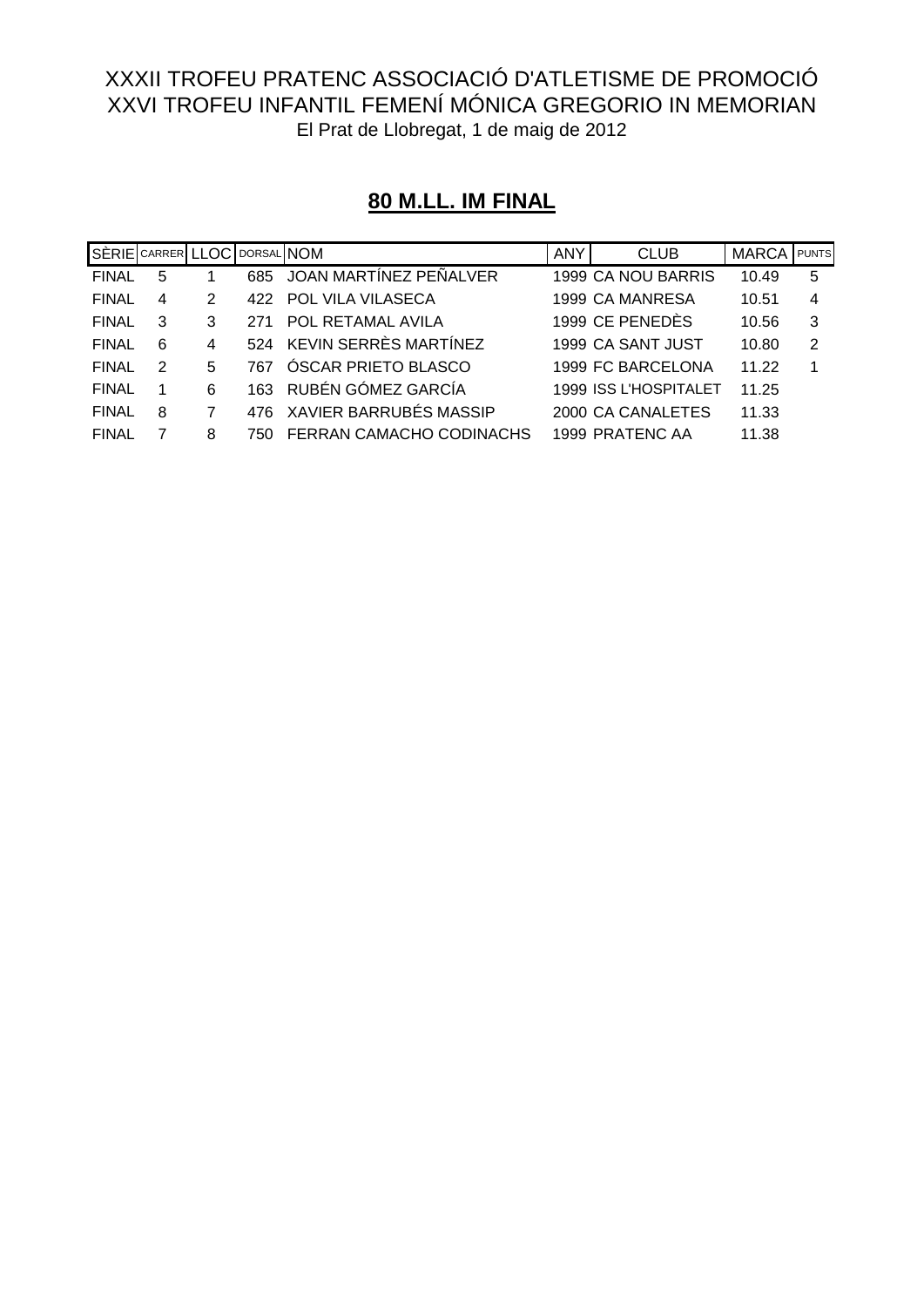# **1000 M.LL. IM**

|                | SÈRIE ORDRE LLOC |                | DORSAL NOM |                              | <b>ANY</b> | <b>CLUB</b>           | <b>MARCA</b> | PUNTA |
|----------------|------------------|----------------|------------|------------------------------|------------|-----------------------|--------------|-------|
| 1              | 10               | 1              | 587        | ANTONIO LÓPEZ SEGURA         |            | 2000 CA MOLLET        | 3.07.17      | 5     |
| 1              | 6                | $\overline{2}$ | 370        | SERGÍ MARTÍN CALVO           |            | 1999 RIPOLLET UA      | 3.10.30      | 2     |
| 1              | $\overline{2}$   | 3              | 161        | ADRIÀ CAMINS VILA            |            | 1999 ISS L'HOSPITALET | 3.10.36      | 1     |
| 1              | 5                | 4              | 314        | KEVIN FERNÁNDEZ ÁLVAREZ      |            | 1999 CORNELLÀ AT      | 3.13.36      |       |
| 1              | 8                | 5              | 469        | PAU ORIVE VIDAL              |            | 2000 CA CANALETES     | 3.15.15      |       |
| 1              | 11               | 6              | 679        | ALEIX AZNAR BAIRES           |            | 2000 CA LAIETÀNIA     | 3.19.14      |       |
| 1              | 4                | $\overline{7}$ | 264        | <b>DRISS RHIMOU</b>          |            | 1999 CE PENEDÈS       | 3.20.32      |       |
| 1              | 9                | 8              | 470        | <b>MATEU VIEIRA POBLET</b>   |            | 1999 CA CANALETES     | 3.20.25      |       |
| 1              | $\overline{7}$   | 9              | 371        | ALBERT GONZÁLEZ GUTIÉRREZ    |            | 1999 RIPOLLET UA      | 3.21.06      |       |
| 1              | 3                | 10             | 203        | <b>ORIOL TRAVER VILCHES</b>  |            | 2000 AE SANT ANDREU   | 3.37.52      |       |
| 1              | 1                | 11             | 121        | ADRIÀ RIVERO HENSCHEL        |            | 2000 UGE BADALONA     | 3.46.23      |       |
|                |                  |                |            |                              |            |                       |              |       |
| $\overline{2}$ | 8                | 1              | 472        | CARLOS SÁEZ SADORNIL         |            | 1999 CA CANALETES     | 3.08.89      | 4     |
| $\overline{2}$ | 3                | $\overline{2}$ | 266        | <b>JAOUAD HSSINI</b>         |            | 1999 CE PENEDÈS       | 3.08.91      | 3     |
| $\overline{2}$ | $\overline{2}$   | 3              | 164        | <b>JORDI ALMIR GARCÍA</b>    |            | 1999 ISS L'HOSPITALET | 3.10.73      |       |
| $\overline{c}$ | 5                | $\overline{4}$ | 424        | MOHAMED EL KHARRAZ           |            | 1999 CA MANRESA       | 3.16.71      |       |
| $\overline{c}$ | $\overline{7}$   | 5              | 471        | ADRIÁN STUTZBARTH CATALAN    |            | 1999 CA CANALETES     | 3.21.37      |       |
| $\overline{2}$ | 6                | 6              | 425        | ARNAU LOPEZ MAZORRIAGA       |            | 1999 CA MANRESA       | 3.21.38      |       |
| $\overline{2}$ | 10               | $\overline{7}$ | 636        | <b>JOSEP MOLINÉ RIONE</b>    |            | 2000 CA TORREDEMBARRA | 3.23.13      |       |
| $\overline{2}$ | 11               | 8              | 659        | <b>OUSSAMA BLAL LAHILIMI</b> |            | 2000 GA LLUÏSOS-M     | 3.24.60      |       |
| $\overline{2}$ | 9                | 9              | 588        | GUILLEM GÓMEZ GARCÍA         |            | 2000 CA MOLLET        | 3.29.40      |       |
| $\overline{c}$ | 4                | 10             | 372        | HUGO CALVO CARBÓ             |            | 2000 RIPOLLET UA      | 3.32.81      |       |
| $\overline{c}$ | 1                | 11             | 122        | ÓSCAR LÓPEZ VILLANUEVA       |            | 2000 UGE BADALONA     | 3.39.98      |       |
|                |                  |                |            |                              |            |                       |              |       |
| 0              | 0                | <b>NP</b>      | 265        | RACHID AIT ALIBOU            |            | 1999 CE PENEDÈS       | <b>NP</b>    |       |
| $\mathbf 0$    | 0                | <b>NP</b>      | 421        | WILLIAM MILLARD JORDÀ        |            | 2000 CA MANRESA       | <b>NP</b>    |       |
| 0              | $\Omega$         | <b>NP</b>      | 609        | RICARD COLOMÉ JIMENAZ        |            | 1999 CA VILAFRANCA    | <b>NP</b>    |       |
| $\mathbf 0$    | $\overline{0}$   | <b>NP</b>      | 753        | <b>JORDI GRAS PEDRERA</b>    |            | 2000 PRATENC AA       | <b>NP</b>    |       |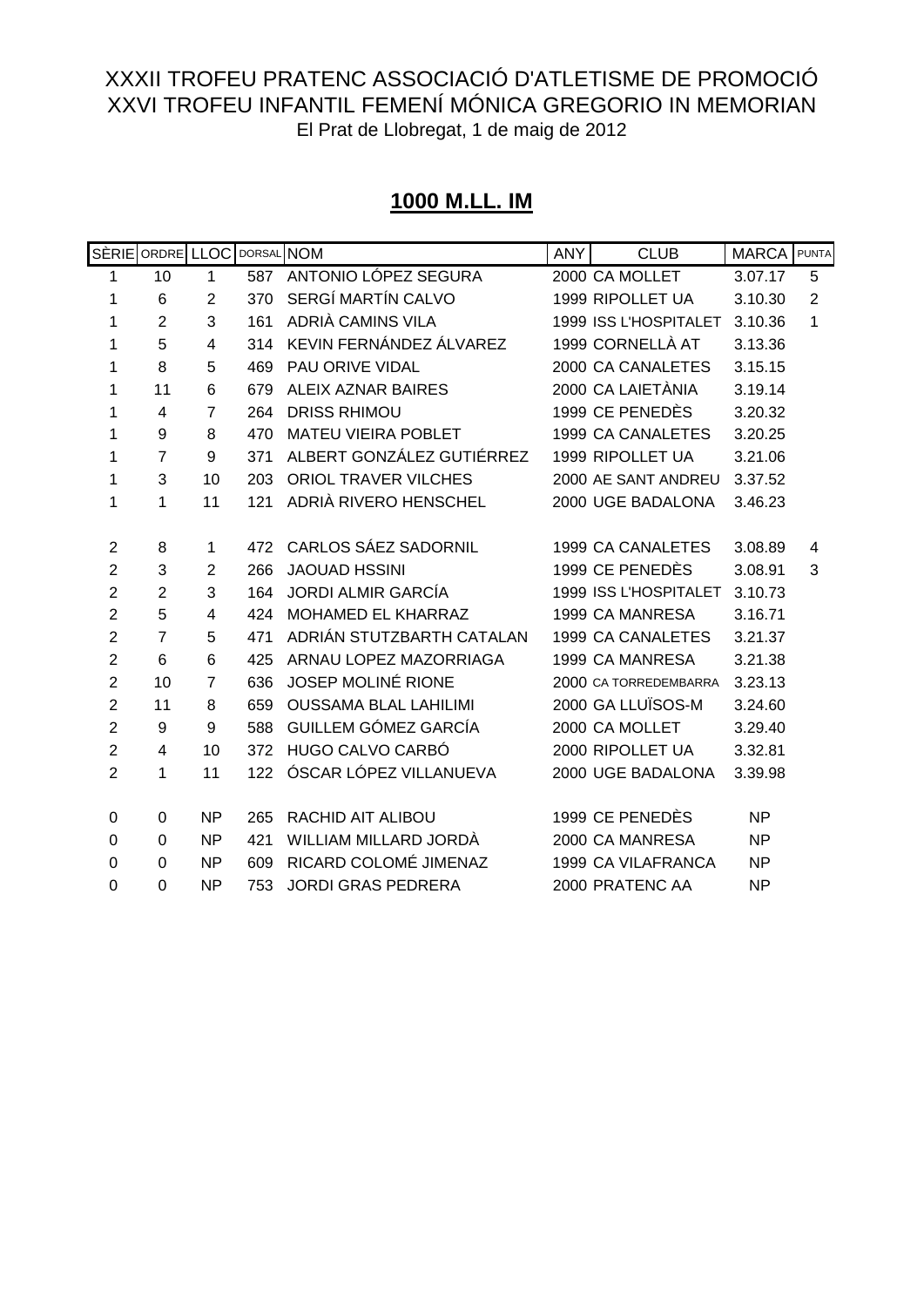#### **ALÇADA IM**

|                | LLOC DORSAL | <b>NOM</b>                  | ANY       | <b>CLUB</b>           | 1,20                     | 1,25                     | 1,30    | 1,35                     | 1,40       | 1,43       | 1,46       | 1,49       | 1,52       | 1,54 | 1,56       | <b>MARCA</b> | <b>PUNTS</b>   |
|----------------|-------------|-----------------------------|-----------|-----------------------|--------------------------|--------------------------|---------|--------------------------|------------|------------|------------|------------|------------|------|------------|--------------|----------------|
|                | 508         | <b>ABEL BENITO</b>          | <b>NC</b> | CA VIC                | -                        | $\overline{\phantom{a}}$ | -       | O                        | $\circ$    | $\circ$    | $\circ$    | $\circ$    | XXO        | XO   | <b>XXX</b> | 1,54         | 5              |
| 2              | 318         | JAIME GUERRA ALEJANDRE      |           | 1999 CORNELLÀ AT      | $\equiv$                 | $\circ$                  | $\circ$ | O                        | $\circ$    | XXO        | $\circ$    | XO         | <b>XXX</b> |      |            | 1,49         | $\overline{4}$ |
| 3              | 478         | ISAAC IBÁÑEZ FERNÁNDEZ      |           | 1999 CA CANALETES     | $\equiv$                 | $\equiv$                 | $\circ$ | $\overline{\phantom{a}}$ | $\circ$    | $\circ$    | $\circ$    | <b>XXX</b> |            |      |            | 1,46         | 3              |
| $\overline{4}$ | 341         | ALEX GONZALEZ BUENO         |           | 1999 CA CALELLA       | $\circ$                  | $\circ$                  | XO      | XO                       | XO         | XO         | <b>XXX</b> |            |            |      |            | 1,43         | 2              |
| 5              | 572         | <b>EDUARD FERRER</b>        |           | 1999 CA GAVÀ          | $\circ$                  | $\circ$                  | $\circ$ | $\circ$                  | $\circ$    | <b>XXX</b> |            |            |            |      |            | 1,40         |                |
| 6              | 202         | DANIEL LÓPEZ HERNÁNDEZ      |           | 1999 AE SANT ANDREU   | $\overline{\phantom{0}}$ | $\circ$                  | XO      | O                        | $\circ$    | <b>XXX</b> |            |            |            |      |            | 1,40         |                |
| $\overline{7}$ | 658         | <b>PAU REY RUIZ</b>         |           | 2000 GA LLUÏSOS-M     | $\circ$                  | $\circ$                  | $\circ$ | XXO                      | <b>XXX</b> |            |            |            |            |      |            | 1,35         |                |
| 8              | 345         | BIEL LÓPEZ GINESTA          |           | 1999 CA CALELLA       | $\circ$                  | $\circ$                  | XO      | XXO                      | <b>XXX</b> |            |            |            |            |      |            | 1,35         |                |
| 9              | 520         | <b>FERRAN SAGRERA</b>       | NC        | CA VIC                | $\circ$                  | XO                       | $\circ$ | <b>XXX</b>               |            |            |            |            |            |      |            | 1,30         |                |
| 10             | 123         | JORGE BERMEJO PÉREZ         |           | 1999 UGE BADALONA     | $\circ$                  | $\circ$                  | XO      | <b>XXX</b>               |            |            |            |            |            |      |            | 1,30         |                |
| 11             | 686         | <b>SERGI TORNER CABOT</b>   |           | 2000 CA NOU BARRIS    | XO                       | <b>XXX</b>               |         |                          |            |            |            |            |            |      |            | 1,20         |                |
| 12             | 423         | <b>GERARD MESAS HERRANZ</b> |           | 2000 CA MANRESA       | XXO                      | <b>XXX</b>               |         |                          |            |            |            |            |            |      |            | 1,20         |                |
| <b>NP</b>      | 165         | MIGUEL GARCÍA GARCÍA        |           | 2000 ISS L'HOSPITALET |                          |                          |         |                          |            |            |            |            |            |      |            | <b>NP</b>    |                |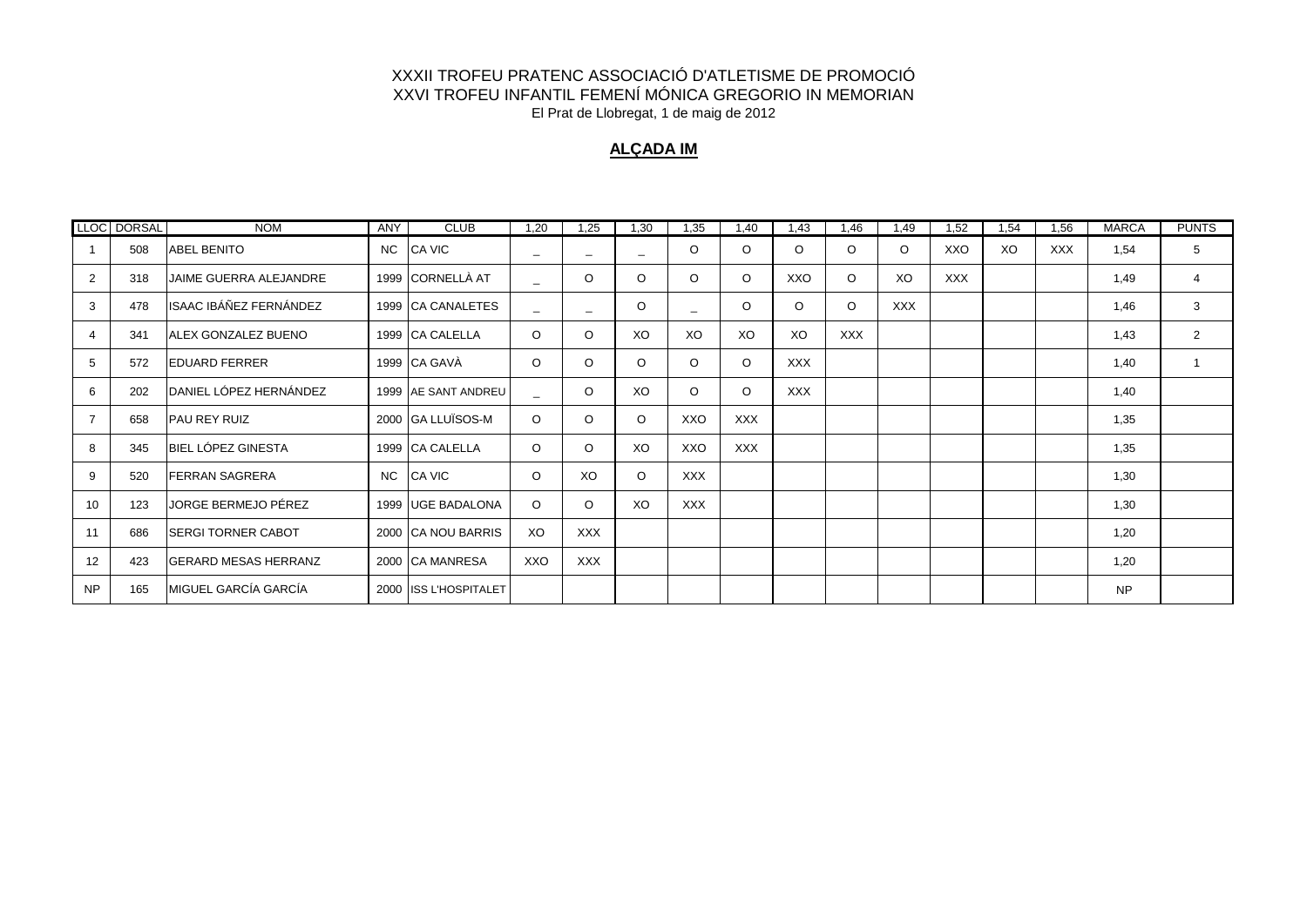# **TRIPLE IM**

|                | LLOC DORSAL | <b>NOM</b>                    | <b>ANY</b> | <b>CLUB</b>           |              | $\overline{2}$ | 3    | 4            | 5            | 6    | <b>MARCA</b> | <b>PUNTS</b>   |
|----------------|-------------|-------------------------------|------------|-----------------------|--------------|----------------|------|--------------|--------------|------|--------------|----------------|
|                | 315         | JULEN SAYAGO CEREZO           | 1999       | CORNELLÀ AT           | 9,97         | 9,97           | 9,79 | 9,55         | 10,00        | 9,96 | 10,00        | 5              |
| $\overline{2}$ | 573         | <b>SERGIO PÉREZ</b>           |            | 2000 CA GAVÀ          | 8,92         | 9,06           | 8,78 | 9,44         | $\mathsf{X}$ | 9,55 | 9,55         | 4              |
| 3              | 319         | <b>ALEX VALVERDE VALENCIA</b> | 1999       | CORNELLÀ AT           | 8,99         | 8,82           | 9,17 | 8,96         | 8,78         | 9,15 | 9,17         | 3              |
| 4              | 571         | IVÁN LÓPEZ TORRECILLAS        |            | 1999 CA GAVÀ          | 8,97         | 9,16           | X    | $\mathsf{X}$ | $\times$     | 9,03 | 9,16         | $\overline{2}$ |
| 5              | 162         | IDAVID NASARRE GUILLAMÓN      |            | 2000 ISS L'HOSPITALET | 9,07         | 8,98           | 8,73 | 8,52         | 8,00         | 8,95 | 9,07         |                |
| 6              | 768         | ALEX GRÀCIA GASULLA           |            | 2000   FC BARCELONA   | 8,63         | 8,18           | 8,58 | 8,65         | 8,01         | 8,99 | 8,99         |                |
| $\overline{7}$ | 595         | RAÚL MERINO EXPÓSITO          |            | 1999 CA MOLLET        | 8,62         | 8,26           | 8,53 | 8,85         | 8,69         | 8,85 | 8,85         |                |
| 8              | 632         | NÉSTOR CAZORLA MILARA         |            | 2000 AA PALAMÓS       | 8,41         | 8,38           | 8,59 | 8,32         | 8,49         | X    | 8,59         |                |
| 9              | 633         | CHRISTIAN MONTIEL ANDREOTTI   |            | 2000 AA PALAMÓS       | 8,31         | 8,38           | 8,09 |              |              |      | 8,38         |                |
| 10             | 699         | <b>MARC TOMEI CEBOLLERO</b>   |            | 2000 JA SABADELL      | X            | 8,16           | 8,31 |              |              |      | 8,31         |                |
| 11             | 211         | <b>LLUIS BARRANCO</b>         |            | 2000 CE VILANOVA      | 8,27         | 7,67           | 7,88 |              |              |      | 8,27         |                |
| 12             | 47          | <b>VÍCTOR FLO ARIAS</b>       |            | 2000 ICE UNIVERSITARI | 7,66         | 7,35           | 7,65 |              |              |      | 7,66         |                |
| 13             | 751         | <b>MATÍAS NAHUEL CHAVES</b>   | 1999       | <b>IPRATENC AA</b>    | $\mathsf{X}$ | 7,53           | X    |              |              |      | 7,53         |                |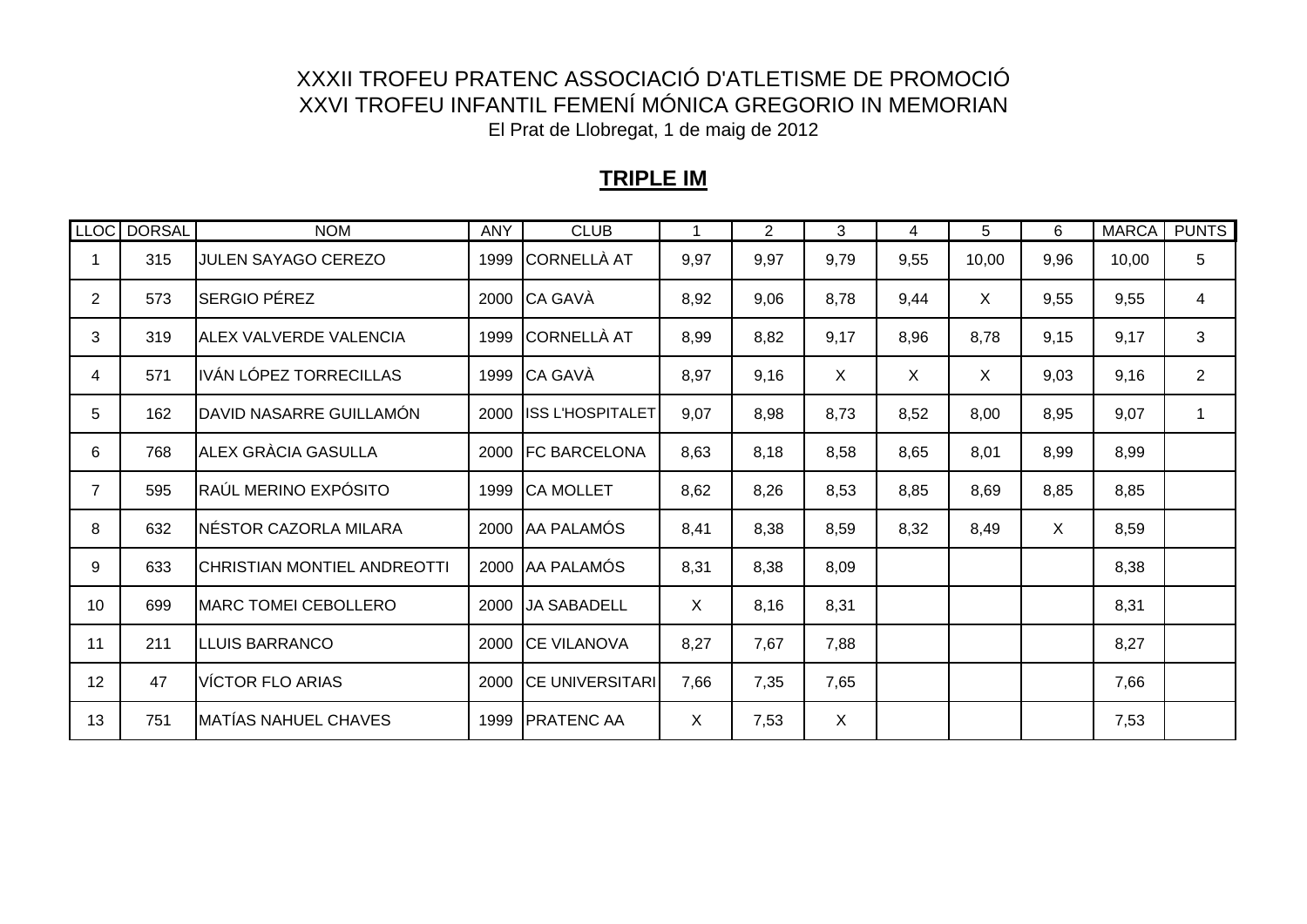### **PES IM**

|           | LLOC DORSAL | <b>NOM</b>                   | ANY       | <b>CLUB</b>           |           | $\overline{2}$ | 3    | 4     | 5      | 6     | <b>MARCA</b> | <b>PUNTS</b>   |
|-----------|-------------|------------------------------|-----------|-----------------------|-----------|----------------|------|-------|--------|-------|--------------|----------------|
|           | 635         | AARON SOLÁ SANJUÁN           |           | 1999 CA TORREDEMBARRA | 11,28     | 11,76          | X.   | 10,88 | 10, 10 | 10,04 | 11,76        | 5              |
| 2         | 519         | <b>ENRIC MARTÍNEZ</b>        | <b>NC</b> | <b>CA VIC</b>         | 9,16      | 9,30           | 9,40 | 9,67  | 8,96   | 8,65  | 9,67         | 4              |
| 3         | 317         | DANIEL SERRANO JORCANO       |           | 1999 CORNELLÀ AT      | 8,92      | 9,39           | 9,49 | 9,56  | 9,52   | 9,10  | 9,56         | 3              |
| 4         | 749         | IKER VAQUÉ MAHEDERO          |           | 2000 PRATENC AA       | X         | $\sf X$        | 8,23 | 7,96  | X      | X     | 8,23         | $\overline{2}$ |
| 5         | 342         | IVÁN MAÑÉ GARCIA             |           | 2000 CA CALELLA       | 6,62      | 6,21           | 6,28 | 7,03  | 7,02   | 6,69  | 7,03         | 1              |
| 6         | 477         | IVÁN PUNCIANO MORILLO        |           | 1999 CA CANALETES     | 6,12      | 6,35           | 6,29 | 6,10  | 6,08   | 5,65  | 6,35         |                |
|           | 511         | <b>SALVADOR AYATS</b>        | NC        | <b>CA VIC</b>         | 5,35      | 5,30           | 5,44 | 5,51  | 5,25   | 5,40  | 5,51         |                |
| NP        | 100         | <b>MIKEY PHILLIPS VALLET</b> |           | 2000 UA RUBÍ          | <b>NP</b> |                |      |       |        |       |              |                |
| <b>NP</b> | 166         | <b>MANEL RODRÍGUEZ MESA</b>  |           | 1999 ISS L'HOSPITALET | <b>NP</b> |                |      |       |        |       |              |                |
| <b>NP</b> | 346         | DAVID BASTIDA GURREA         |           | 1999 CA CALELLA       | <b>NP</b> |                |      |       |        |       |              |                |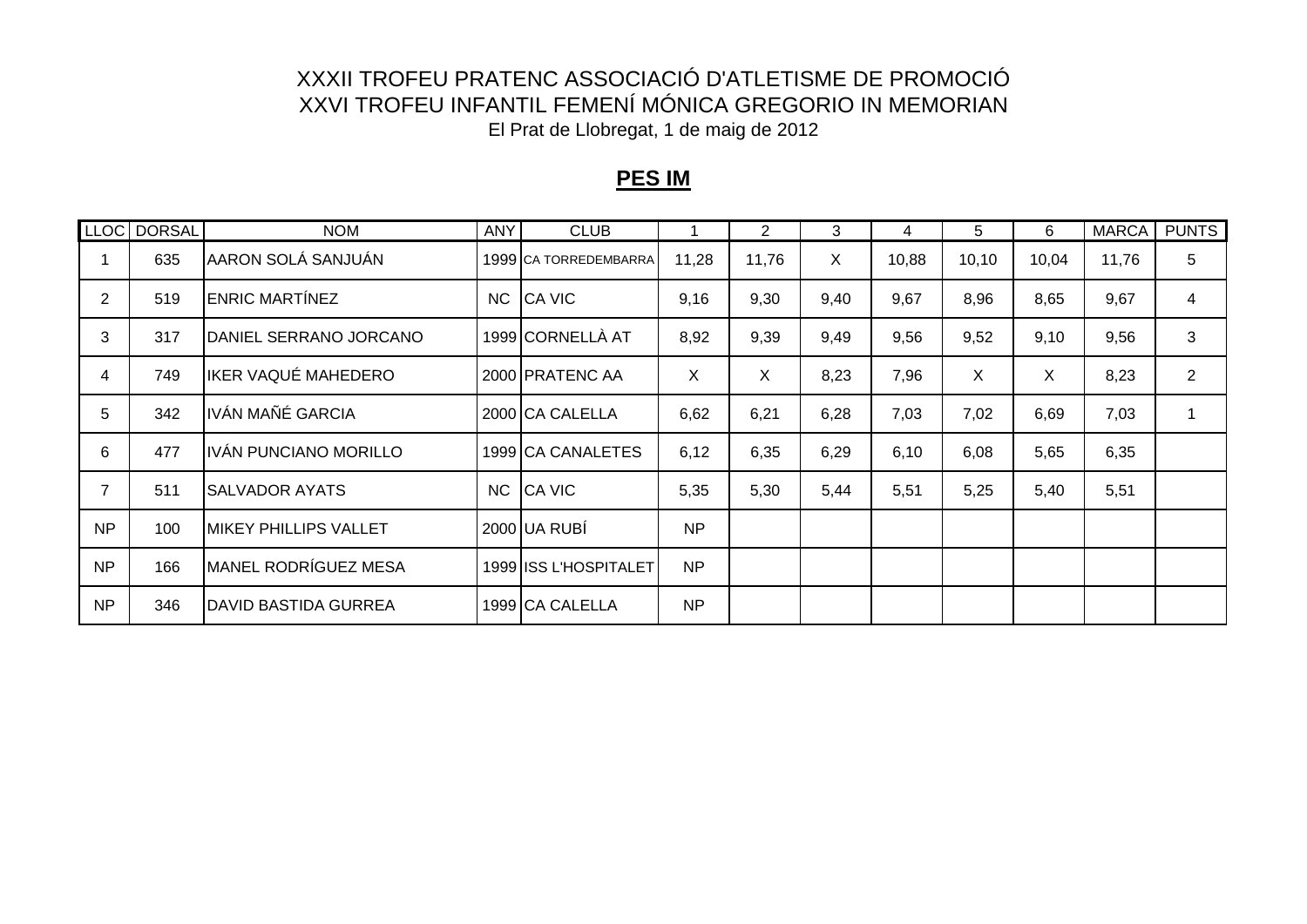# **100 M.LL. CM**

|                | SÈRIE CARRER LLOC DORSAL NOM |                |     |                               | <b>ANY</b> | <b>CLUB</b>          | MARCA FINAL |                |
|----------------|------------------------------|----------------|-----|-------------------------------|------------|----------------------|-------------|----------------|
|                |                              |                |     | VENT: $+1,3$                  |            |                      |             |                |
| 1              | 5                            | 1              | 321 | JOEL GABALDÀ ALONSO           |            | 1997 CORNELLÀ AT     | 12.15       | F4             |
| 1              | 6                            | 2              | 785 | PAU VÁZQUEZ TORRENS           |            | 1997 UG BADALONA     | 12.15       | F <sub>5</sub> |
| 1              | 8                            | 3              | 272 | <b>JORDI GÓMEZ</b>            |            | 1997 CE PENEDÈS      | 12.49       | F7             |
| 1              | 4                            | 4              | 51  | MARC BEASCOECHEA ESTRAGUÉS    |            | 1997 CE UNIVERSITARI | 12.62       |                |
| 1              | 1                            | 5              | 655 | CARLOS MÉNDEZ GÁLVEZ          |            | 1997 UA RUBI         | 13.50       |                |
| 1              | 2                            | 6              | 205 | MARC GALDÓ OJEDA              |            | 1997 AE SANT ANDREU  | 13.59       |                |
| 1              | 3                            | $\overline{7}$ | 210 | <b>LUKAS RUCKESTEINER</b>     |            | 1997 CE VILANOVA     | 13.64       |                |
| 1              | 7                            | 8              | 790 | MARC DELGADO GRASCA           |            | 1997 CA GAVA         | 14.24       |                |
|                |                              |                |     |                               |            |                      |             |                |
|                |                              |                |     | VENT: $+1,8$                  |            |                      |             |                |
| $\overline{2}$ | $\overline{7}$               |                | 783 | DAVID GARCÍA ORDOÑEZ          |            | 1997 AA CATALUNYA    | 11.48       | F <sub>1</sub> |
| $\overline{2}$ | 3                            | 2              | 707 | ORIOL HERRERO SOBRINO         |            | 1997 CA LAIETÀNIA    | 11.83       | F <sub>2</sub> |
| $\overline{2}$ | 6                            | 3              | 776 | <b>GUILLEM TAMAYO INSENSE</b> |            | 1997 AA CATALUNYA    | 11.95       | F <sub>3</sub> |
| $\overline{2}$ | 4                            | 4              | 348 | <b>JOSEP MAS TUBERT</b>       |            | 1997 CA CALELLA      | 12.32       | F <sub>6</sub> |
| $\overline{2}$ | 5                            | 5              | 656 | GUILLEM OLLÉ MAJO             |            | 1997 UA RUBÍ         | 12.58       | F <sub>8</sub> |
| $\overline{2}$ | $\overline{2}$               | 6              | 652 | <b>ORIOL BRAVO RUIZ</b>       |            | 1997 UA RUBÍ         | 12.68       |                |
| $\overline{2}$ | 8                            | $\overline{7}$ | 784 | LLUIS NAVARRO MUÑOZ           |            | 1997 AA CATALUNYA    | 13.02       |                |
| $\overline{2}$ | 1                            | <b>NP</b>      | 627 | JORDI MIRMI MASRAMÓN          |            | 1997 GA LLUÏSOS-M    | <b>NP</b>   |                |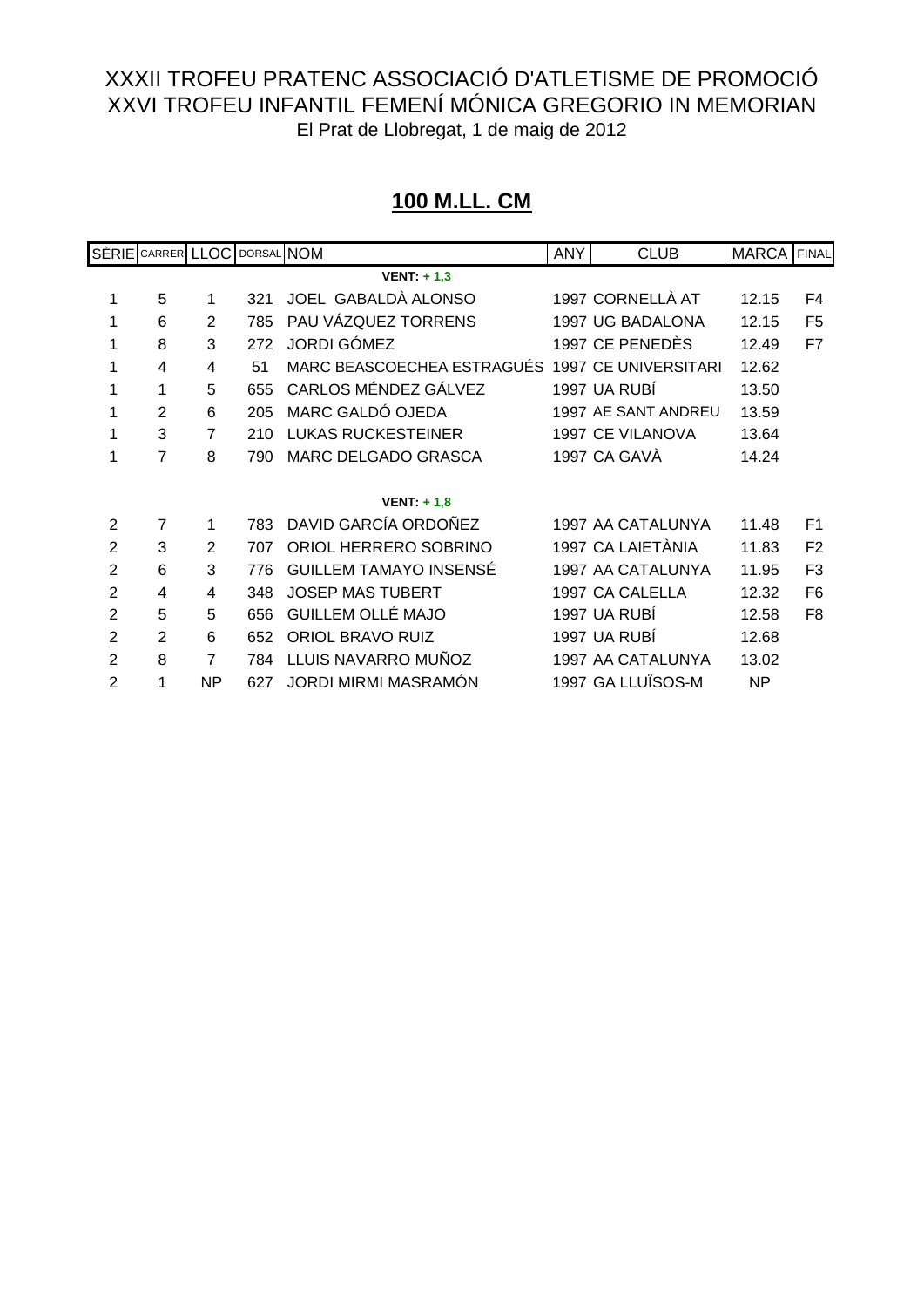|              | SÈRIE CARRER LLOC DORSAL NOM |    |     |                               | <b>ANY</b> | <b>CLUB</b>       | <b>MARCA</b> | PUNTS |
|--------------|------------------------------|----|-----|-------------------------------|------------|-------------------|--------------|-------|
|              |                              |    |     | <b>VENT: - 1,3</b>            |            |                   |              |       |
| <b>FINAL</b> | 4                            |    |     | 783 DAVID GARCÍA ORDÓÑEZ      |            | 1997 AA CATALUNYA | 11.64        | 5     |
| <b>FINAL</b> | 2                            | 2  |     | 785 PAU VÁZQUEZ TORRENS       |            | 1997 UG BADALONA  | 12.05        | 4     |
| <b>FINAL</b> | 5                            | 3  | 707 | ORIOL HERRERO SOBRINO         |            | 1997 CA LAIETÀNIA | 12.05        | 3     |
| <b>FINAL</b> | 6                            | 4  | 321 | JOEL GABALDÀ ALONSO           |            | 1997 CORNELLÀ AT  | 12.13        | 2     |
| <b>FINAL</b> | 3                            | 5  | 776 | <b>GUILLEM TAMAYO INSENSE</b> |            | 1997 AA CATALUNYA | 12.26        | 1     |
| <b>FINAL</b> |                              | 6  | 348 | <b>JOSEP MAS TUBERT</b>       |            | 1997 CA CALELLA   | 12.40        |       |
| <b>FINAL</b> | 8                            | 7  | 656 | GUILLEM OLLÉ MAJO             |            | 1997 UA RUBÍ      | 12.60        |       |
| <b>FINAL</b> |                              | NΡ | 272 | <b>JORDI GÓMEZ</b>            |            | 1997 CE PENEDÉS   | NP           |       |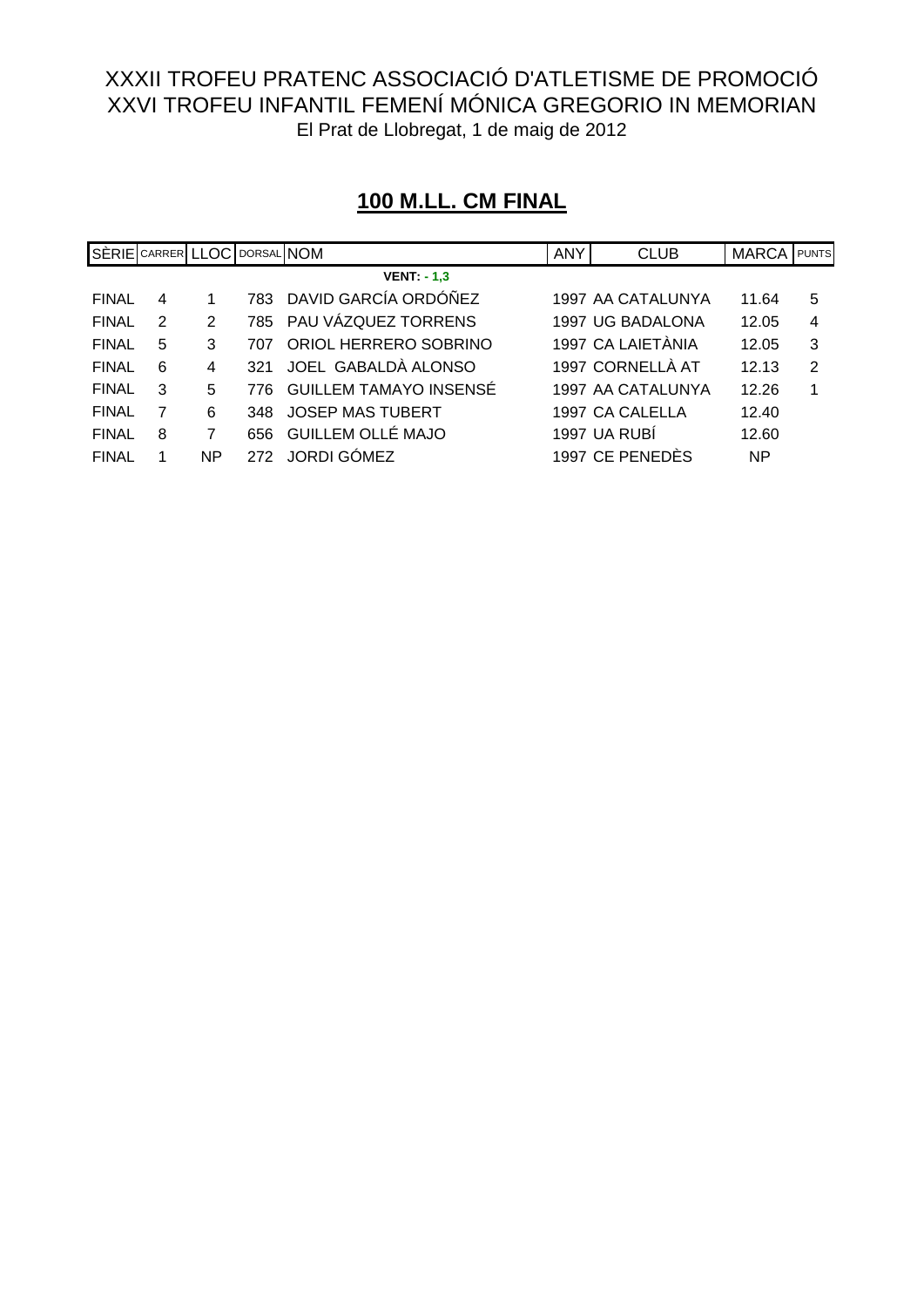# **300 M.LL. CM**

|                | SÈRIE CARRER LLOC |                | DORSAL NOM |                              | <b>ANY</b> | <b>CLUB</b>           | <b>MARCA</b> | <b>PUNTS</b> |
|----------------|-------------------|----------------|------------|------------------------------|------------|-----------------------|--------------|--------------|
|                | 4                 | 1              | 169        | PAU RUBIO ARBONA             |            | 1997 ISS L'HOSPITALET | 37.54        | 5            |
|                | 5                 | $\mathfrak{p}$ | 172        | ALBERT VALLE TOLEDO          |            | 1997 ISS L'HOSPITALET | 38.20        | 4            |
|                |                   | 3              | 347        | <b>MIKI GUAL ORTEGA</b>      |            | 1997 CA CALELLA       | 39.10        | 3            |
|                | 6                 | 4              | 653        | IKER GÓMEZ ESCUDERO          |            | 1998 UA RUBI          | 39.43        | 2            |
|                | 8                 | 5              | 479        | MIQUEL MEDINA PLAZA          |            | 1997 CA CANALETES     | 39.77        | 1            |
|                | 3                 | 6              | 755        | MIGUEL ÁNGEL MERINO SANTIAGO |            | 1997 PRATENC AA       | 40.31        |              |
| 1              | 2                 | 7              | 702        | EDUARD NAVARRO PLADEMUNT     |            | 1997 CA SANT CELONI   | 40.46        |              |
|                | $\overline{7}$    | 8              | 167        | ÓSCAR LOSCOS ENRÍQUEZ        |            | 1997 ISS L'HOSPITALET | 40.48        |              |
|                |                   |                |            |                              |            |                       |              |              |
| 2              | 2                 | 1              | 625        | ARNAU MONTSECH SOLDEVILA     |            | 1997 GA LLUÏSOS-M     | 40.61        |              |
| 2              | 6                 | $\mathfrak{p}$ | 624        | <b>BIEL MAYANS MONTES</b>    |            | 1997 GA LLUÏSOS-M     | 41.66        |              |
| $\overline{2}$ | 7                 | 3              | 263        | <b>OSCAR ESTEVE BOADA</b>    |            | 1998 CE PENEDÈS       | 42.14        |              |
| 2              | 4                 | 4              | 657        | ANTONI MALAVÉ SURRALLES      |            | 1998 UA RUBI          | 43.49        |              |
| 2              | 3                 | 5              | 759        | JORDI SANTAOLALLA TRAGAN     |            | 1997 PRATENC AA       | 44.48        |              |
| 2              |                   | 6              | 645        | GUILLERMO CARRILLO LINARES   |            | 1997 CE UNIVERSITARI  | 45.57        |              |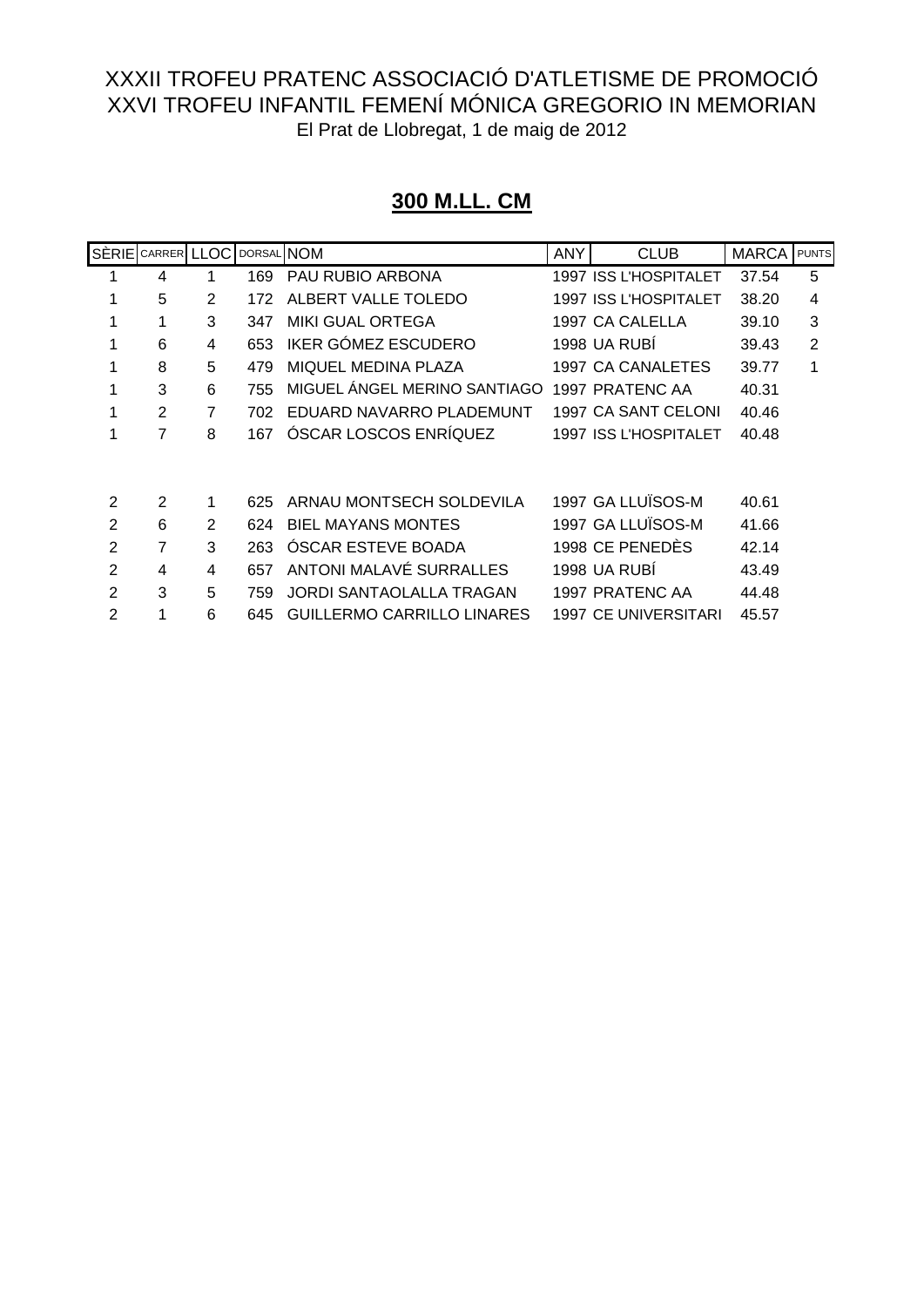# **1000 M.LL. CM**

|                | SÈRIE ORDRE LLOC |                         | DORSAL NOM |                                                 | <b>ANY</b> | <b>CLUB</b>                 | <b>MARCA</b> | <b>PUNTS</b>            |
|----------------|------------------|-------------------------|------------|-------------------------------------------------|------------|-----------------------------|--------------|-------------------------|
| 1              | 6                | 1                       | 373        | CARLOS ROGUERA SÁNCHEZ                          |            | 1997 RIPOLLET UA            | 2.44.54      | 5                       |
| 1              | $\overline{7}$   | $\overline{2}$          | 426        | <b>MARWAN EL FADILI</b>                         |            | 1997 CA MANRESA             | 2.45.95      | $\overline{\mathbf{4}}$ |
| 1              | 10               | 3                       | 694        | <b>MARC RODRÍGUEZ COCA</b>                      |            | 1998 U COLOMENCA A          | 2.47.50      | 3                       |
| 1              | 3                | $\overline{\mathbf{4}}$ | 110        | YELI SAGNA KEITA                                |            | 1998 JA MONTCADA            | 2.49.33      | $\overline{2}$          |
| 1              | $\overline{4}$   | 5                       | 170        | <b>GERARD GIRONA HERRERO</b>                    |            | 1997 ISS L'HOSPITALET       | 2.59.29      |                         |
| 1              | 8                | 6                       | 480        | <b>TOMÀS LASCURAIN FELIU</b>                    |            | NC CA CANALETES             | 3.00.11      |                         |
| 1              | 12               | $\overline{7}$          |            | 900 BERNAT AZCOHA FRANBUJU                      |            | 1997 CA IGUALADA            | 3.03.02      |                         |
| 1              | $\mathbf{1}$     | 8                       | 48         | POL BIGORDÀ SORIANO                             |            | 1997 CE UNIVERSITARI        | 3.03.66      |                         |
| 1              | 11               | 9                       | 705        | <b>JUAN JOSÉ ARCILA DUQUE</b>                   |            | 1998 AA CATALUNYA           | 3.14.63      |                         |
| 1              | 5                | 10                      | 320        | <b>FRANCESC TAULATS BRAOS</b>                   |            | 1998 CORNELLÀ AT            | 3.17.23      |                         |
| 1              | $\overline{2}$   | 11                      | 49         | <b>JAIME BROTONS DÁVILA</b>                     |            | <b>1997 CE UNIVERSITARI</b> | 3.20.53      |                         |
| 1              | 9                | 12                      | 646        | ELOY COTONAT DONAT                              |            | <b>1998 CE UNIVERSITARI</b> | 3.22.68      |                         |
|                |                  |                         |            |                                                 |            |                             |              |                         |
| $\overline{2}$ | $\boldsymbol{9}$ | 1                       | 651        | MIQUEL ÉGEZ JIMÉNEZ                             |            | 1997 UA RUBÍ                | 2.51.06      | 1                       |
| $\overline{2}$ | 1                | $\overline{2}$          | 111        | <b>JOAN RIERA CRUZ</b>                          |            | 1998 JA MONTCADA            | 2.53.99      |                         |
| $\overline{2}$ | 3                | 3                       |            | 259 POL REGULL MATA                             |            | 1997 CE PENEDÈS             | 2.58.99      |                         |
| $\overline{2}$ | $\overline{2}$   | 4                       | 112        | ÓSCAR RODRÍGUEZ PASTOR                          |            | 1997 JA MONTCADA            | 3.00.35      |                         |
| $\mathbf 2$    | 8                | 5                       | 623        | SERGIO MUÑOZ HERNÁNDEZ                          |            | 1997 GA LLUÏSOS-M           | 3.02.53      |                         |
| $\overline{2}$ | 10               | 6                       | 695        | <b>JOAQUÍN GARCÍA ROMERA</b>                    |            | 1997 U COLOMENCA A          | 3.03.43      |                         |
| $\overline{2}$ | 11               | $\overline{7}$          | 782        | SERGI LÓPEZ MASSANA                             |            | 1997 CORNELLÀ AT            | 3.06.57      |                         |
| $\overline{2}$ | 6                | 8                       | 428        | FERRAN CAMPS RUSIÑOL                            |            | 1997 CA MANRESA             | 3.15.03      |                         |
| $\overline{2}$ | 4                | 9                       | 322        | FERRAN CARRERAS GARCÍA                          |            | 1997 CORNELLÀ AT            | 3.16.95      |                         |
| $\mathbf 2$    | $\overline{7}$   | 10                      | 505        | <b>MARC SAÑÉ</b>                                |            | NC CA VIC                   | 4.29.81      |                         |
| $\overline{2}$ | 5                | <b>NF</b>               | 374        | AXEL MARTÍN PICHILINGUE MAYLLE 1997 RIPOLLET UA |            |                             | <b>NF</b>    |                         |
|                |                  |                         |            |                                                 |            |                             |              |                         |
| $\mathbf 0$    | $\boldsymbol{0}$ | <b>NP</b>               | 50         | PAU JANÉ BARRERA                                |            | <b>1997 CE UNIVERSITARI</b> | <b>NP</b>    |                         |
| 0              | 0                | <b>NP</b>               | 761        | <b>JONATHAN CANO VEGAS</b>                      |            | 1998 PRATENC AA             | <b>NP</b>    |                         |
| $\mathbf 0$    | $\mathbf 0$      | <b>NP</b>               | 427        | NARCÍS PANA CONSTANTÍN                          |            | 1998 CA MANRESA             | <b>NP</b>    |                         |
| 0              | $\Omega$         | <b>NP</b>               | 617        | MARC DEL ESTAL JULIÀ                            |            | 1997 AEM 2000               | <b>NP</b>    |                         |
| $\mathbf 0$    | $\mathbf 0$      | <b>NP</b>               | 272        | JORDI GÓMEZ DEL CASAL GRAU                      |            | 1997 CE PENEDÈS             | <b>NP</b>    |                         |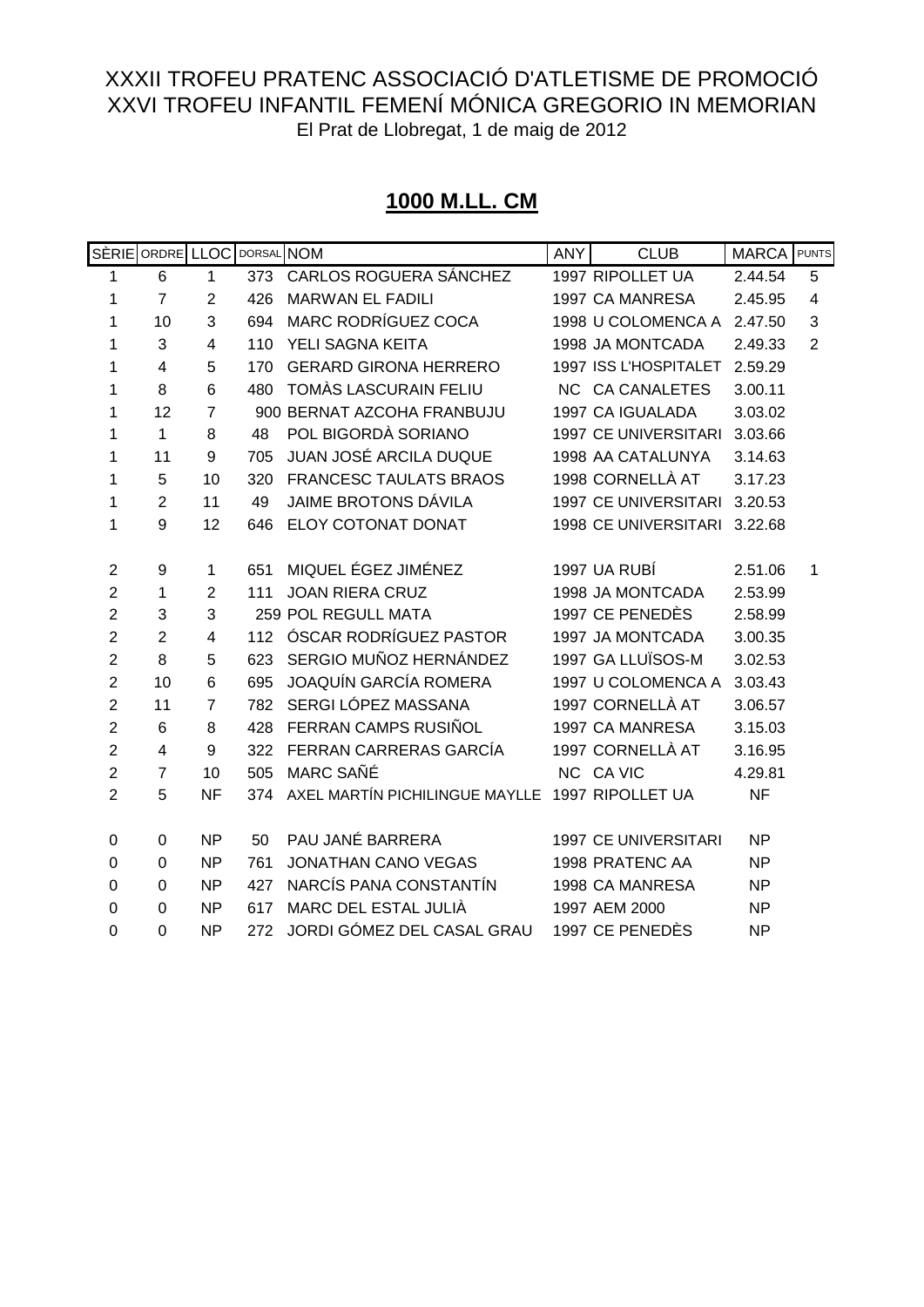#### **ALÇADA CM**

|           | LLOC DORSAL | <b>NOM</b>                  | ANY | <b>CLUB</b>             | 1.30                     | 1,35                     | 1.40                     | 1,45                     | 1.50       | 1,55       | 1.60       | 1,65       | 1,68 | 1.71       | .75<br>-1 | 1.80       | <b>MARCA</b> | <b>PUNTS</b>   |
|-----------|-------------|-----------------------------|-----|-------------------------|--------------------------|--------------------------|--------------------------|--------------------------|------------|------------|------------|------------|------|------------|-----------|------------|--------------|----------------|
|           | 501         | <b>ELOI PINYOL</b>          | NC. | <b>CA VIC</b>           | $\overline{\phantom{a}}$ | -                        | -                        | $\overline{\phantom{a}}$ | -          | $\circ$    | O          | XO         | XO   | XO         | O         | <b>XXX</b> | 1,75         | 5              |
|           | 52          | ADRIÁN RAFI DVORACEK        |     | 1997 CE UNIVERSITARI    |                          | $\overline{\phantom{a}}$ | $\overline{\phantom{a}}$ | O                        | $\Omega$   | $\Omega$   | XO         | $\circ$    | XXO  | <b>XXX</b> |           |            | 1,68         | $\overline{4}$ |
|           | 788         | VÍCTOR COLL SICLUNA         |     | 1998 IFC BARCELONA      | -                        | -                        | -                        | $\overline{\phantom{a}}$ | $\Omega$   | $\circ$    | XO         | <b>XXX</b> |      |            |           |            | 1,60         | 3              |
|           | 576         | <b>LLUC ESQUIROL</b>        |     | 1998 CA GAVÀ            | $\overline{\phantom{a}}$ | $\overline{\phantom{0}}$ | $\overline{\phantom{a}}$ | O                        | XO         | XXO        | XO         | <b>XXX</b> |      |            |           |            | 1,60         | $\overline{2}$ |
|           | 760         | <b>PAU BERENGUER MOLINS</b> |     | 1997 <b>IPRATENC AA</b> | -                        | O                        | $\Omega$                 | O                        | XO         | XXO        | <b>XXX</b> |            |      |            |           |            | 1,55         |                |
|           | 502         | <b>IGUILLEM PINYOL</b>      | NC. | <b>CA VIC</b>           | $\circ$                  | O                        | XO                       | O                        | $\Omega$   | <b>XXX</b> |            |            |      |            |           |            | 1,50         |                |
|           | 771         | JOSEP ORIOL BERTRÁN         |     | 1998 <b>IGUALADA</b>    | O                        | $\Omega$                 | O                        | O                        | <b>XXX</b> |            |            |            |      |            |           |            | 1,45         |                |
|           | 619         | <b>IMARC CORRO CAMPOS</b>   |     | 1998 AEM 2000           | $\overline{\phantom{a}}$ | $\overline{\phantom{m}}$ | O                        | XO                       | <b>XXX</b> |            |            |            |      |            |           |            | 1,45         |                |
| 9         | 756         | DANIEL LORENTE UNIÓN        |     | 1998 PRATENC AA         | $\overline{\phantom{a}}$ | O                        | $X_{-}$                  |                          |            |            |            |            |      |            |           |            | 1,35         |                |
| <b>NP</b> | 676         | <b>MARC MELERO PASCÁN</b>   |     | 1997 CA LAIETÀNIA       |                          |                          |                          |                          |            |            |            |            |      |            |           |            | <b>NP</b>    |                |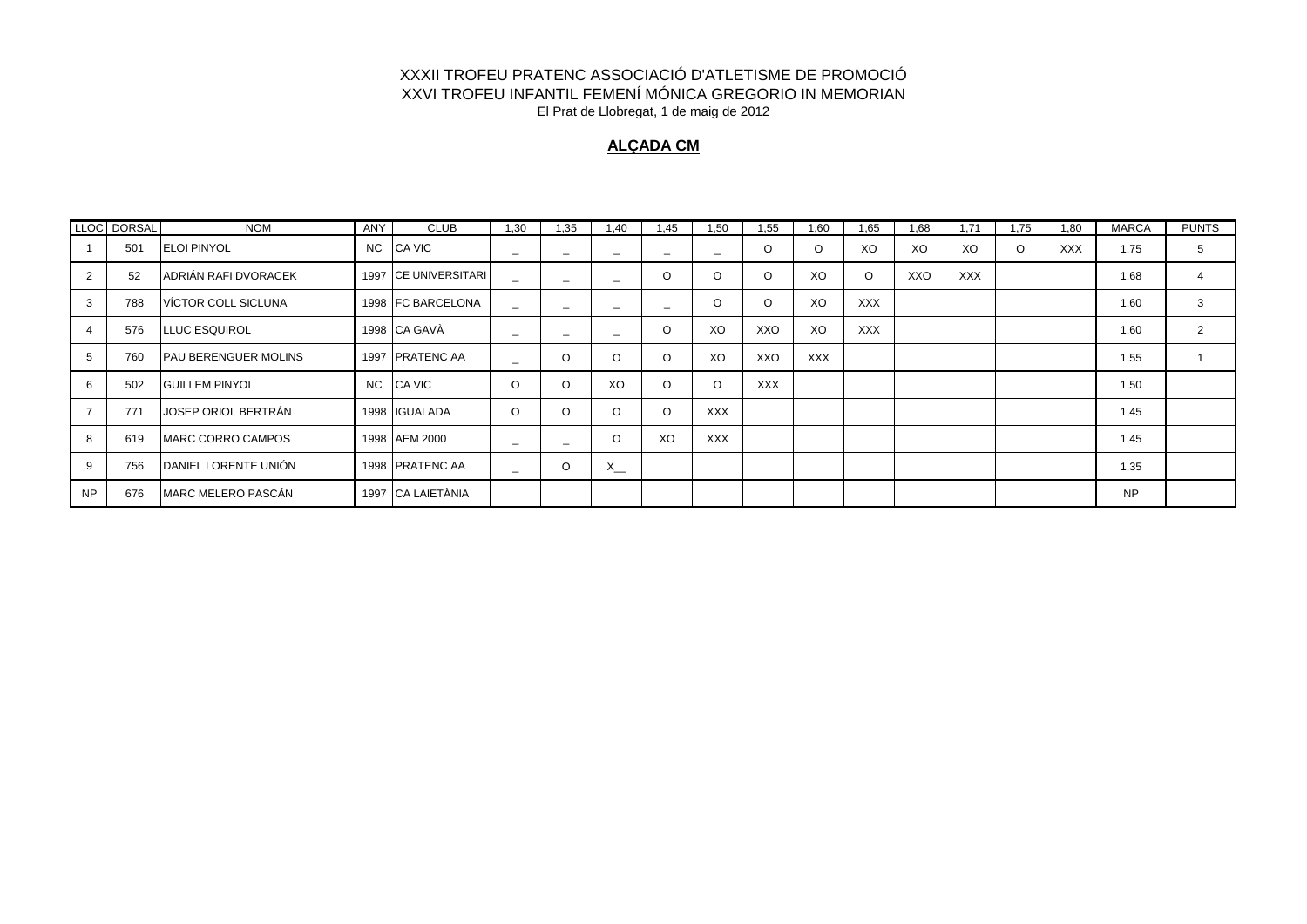#### **LLARGADA CM**

|                | LLOC DORSAL | <b>NOM</b>                   | ANY | <b>CLUB</b>          | 1               | 2              | 3              | 4              | 5              | 6              | MARCA          | <b>PUNTS</b>   |
|----------------|-------------|------------------------------|-----|----------------------|-----------------|----------------|----------------|----------------|----------------|----------------|----------------|----------------|
| $\mathbf{1}$   | 204         | ÀNGEL BAZÁN CASTELLÓ         |     | 1997 AE SANT ANDREU  | X               | 6,00<br>$+1,1$ | 5,93<br>$+0,5$ | 6,20<br>$+3,3$ | 6,16<br>$+0,7$ | 6,31<br>$+2,8$ | 6,31<br>$+2,8$ | 5              |
| $\overline{2}$ | 781         | JOAN SALA GARRIGA            |     | 1997 AA CATALUNYA    | X               | 5,59           | 5,42           | 5,62           | 6,15           | 6,16           | 6,16           | $\overline{4}$ |
| 3              | 770         | <b>FERRAN URQUIA SANZ</b>    |     | 1997 AA CATALUNYA    | X               | $+3,2$<br>5,53 | $-0,3$<br>5,09 | $+1,8$<br>5.56 | $+2,7$<br>5,93 | $+3,2$<br>X    | $+3,2$<br>5,93 | 3              |
|                |             |                              |     |                      | 5,16            | $+1,7$<br>5,47 | $-0,1$<br>5,50 | $+2,7$<br>5,77 | $+1,8$<br>5,92 | 5,67           | $+1,8$<br>5,92 |                |
| 4              | 779         | <b>GERARD LUIS FELTRE</b>    |     | 1997 UG BADALONA     | $+1,3$          | $+1,0$         | $+2,8$         | $+3,2$         | $+3,0$         | $+1,7$         | $+3,0$         | $\overline{2}$ |
| 5              | 430         | MARTÍ SUGRAÑES GRANÉ         |     | 1997 ICA MANRESA     | 5,56<br>$+0.9$  | 5,66<br>0,0    | 5,37<br>$+0,6$ | 5,85<br>$+2,0$ | 5,67<br>$+2,7$ | 5,87<br>$+3,7$ | 5,87<br>$+3,7$ | $\mathbf{1}$   |
| 6              | 349         | <b>ALBERT PUIG BESA</b>      |     | 1997 CA CALELLA      | 5,63<br>$+0,5$  | X              | $\mathsf X$    | 5,84<br>$+2,8$ | 5,83<br>$+3,1$ | 5,73<br>$+2,9$ | 5,84<br>$+2,8$ |                |
| $\overline{7}$ | 577         | CÉSAR RODRIGUEZ              |     | 1997 CA GAVÀ         | 5,38<br>$+ 1,8$ | 5,13<br>$+1,7$ | 5,11<br>$-0.4$ | 5,27<br>$+2,1$ | 5,13<br>$+2,2$ | 5,46<br>$+1,1$ | 5,46<br>$+1,1$ |                |
| 8              | 654         | ERIC PÉREZ CHICA             |     | 1997 UA RUBÍ         | 5,34<br>$+1,9$  | 5,35           | 5,18<br>$-0,6$ | 5.05<br>$+1,9$ | $\mathsf{X}$   | 5,21<br>$+2,1$ | 5,35<br>$+1,8$ |                |
| 9              |             |                              |     | 1997 CE PENEDÈS      | 5,35            | $+1,8$<br>4,97 | 4,97           |                |                |                | 5,35           |                |
|                | 235         | <b>FERRAN MATA</b>           |     |                      | $+0.8$          | $+2,7$         | $+0,2$         |                |                |                | $+0,8$         |                |
| 10             | 596         | VÍCTOR MERINO EXPÓSITO       |     | 1997 CA MOLLET       | X               | 4,92<br>$+1,7$ | 4,78<br>$-0,5$ |                |                |                | 4,92<br>$+1,7$ |                |
| 11             | 618         | POL NAVAS OTERO              |     | 1998 AEM 2000        | 4.55<br>$+0,5$  | 4.88<br>0,0    | 4,70<br>$+0,4$ |                |                |                | 4,88<br>0,0    |                |
| 12             | 674         | ALEIX MARÍN ALONSO           |     | 1997 CA IGUALADA     | X               | 4,60           | 4,85           |                |                |                | 4,85           |                |
| 13             | 56          | <b>ALEIX PORTA PAPELL</b>    |     | 1998 CE UNIVERSITARI | 4,64            | $+2,4$<br>4,82 | $-0,4$<br>4,56 |                |                |                | $-0,4$<br>4,82 |                |
|                |             |                              |     |                      | 0,0<br>4,78     | $+1,6$<br>4,62 | $-0.9$<br>4,36 |                |                |                | $+1,6$<br>4,78 |                |
| 14             | 55          | PERE RICART VALLÉS           |     | 1997 CE UNIVERSITARI | $-0.4$          | $-1,7$         | $+0,4$         |                |                |                | $-0,4$         |                |
| 15             | 229         | ERIC DE ANTONIO TUDELA       |     | 1998 CE PENEDÈS      | 4,60<br>$+1,2$  | 4,63<br>$+2,7$ | $\mathsf{X}$   |                |                |                | 4,63           |                |
| 16             | 787         | <b>JAVIER VALERO MORILLO</b> |     | 1998 FC BARCELONA    | 4,31<br>$+1,6$  | 4,35<br>$+2,0$ | 4,60<br>$+1,3$ |                |                |                | 4,60<br>$+2,0$ |                |
| 17             | 650         | FERRAN MERINO SARDANES       |     | 1998 UA RUBÍ         | 4,26            | 4,51           | 4,28           |                |                |                | 4,51           |                |
|                |             |                              |     |                      | $+2,0$          | $+1,2$         | $-0.9$         |                |                |                | $+1,2$         |                |
| 18             | 626         | VICTOR SEDANO ALCALDE        |     | 1998 GA LLUÏSOS-M    | 4,49<br>$+1,2$  | 4,46<br>$+0,9$ | 4,39<br>$-0,5$ |                |                |                | 4,49<br>$+1,2$ |                |
| 19             | 757         | JAVIER LORENTE UNIÓN         |     | 1998 PRATENC AA      | 4,27<br>$+0,5$  | 4,41<br>$+1,5$ | 4,17<br>$-1,0$ |                |                |                | 4,41<br>$+1,5$ |                |
| 20             | 212         | <b>MARCOS HUERTA</b>         |     | 1997 ICE VILANOVA    | 4,33<br>0,0     | 4,25<br>$+1,0$ | 4,29<br>$+0,9$ |                |                |                | 4,33<br>0,0    |                |
| 21             | 57          | ALBERT SOTILLOS COSTA        |     | 1998 CE UNIVERSITARI | 4.04            | 4,33           | 3,42           |                |                |                | 4,33           |                |
|                |             |                              |     |                      | $+0,9$<br>4,11  | $+0,7$<br>3,92 | $-0,3$<br>4,20 |                |                |                | $+0,7$<br>4,20 |                |
| 22             | 54          | ALBERT BALADA ELIZONDO       |     | 1997 CE UNIVERSITARI | $+0,5$          | $+0,3$         | $+0,1$         |                |                |                | $+0,1$         |                |
| 23             | 575         | <b>MARC BEKEMANS</b>         |     | 1998 CA GAVA         | 4,15<br>$+2,1$  | X              | X              |                |                |                | 4,15<br>$+2,1$ |                |
| 24             | 498         | PAU RUSCALLEDA GÓMEZ         |     | 1997 CA MALGRAT      | 3,68<br>$+1,9$  | 0,10           | 3,90<br>$+2,0$ |                |                |                | 3,90<br>$+2,0$ |                |
| <b>NP</b>      | 53          | <b>JORDI ALVAREZ RAMOS</b>   |     | 1997 CE UNIVERSITARI |                 |                |                |                |                |                | N <sub>P</sub> |                |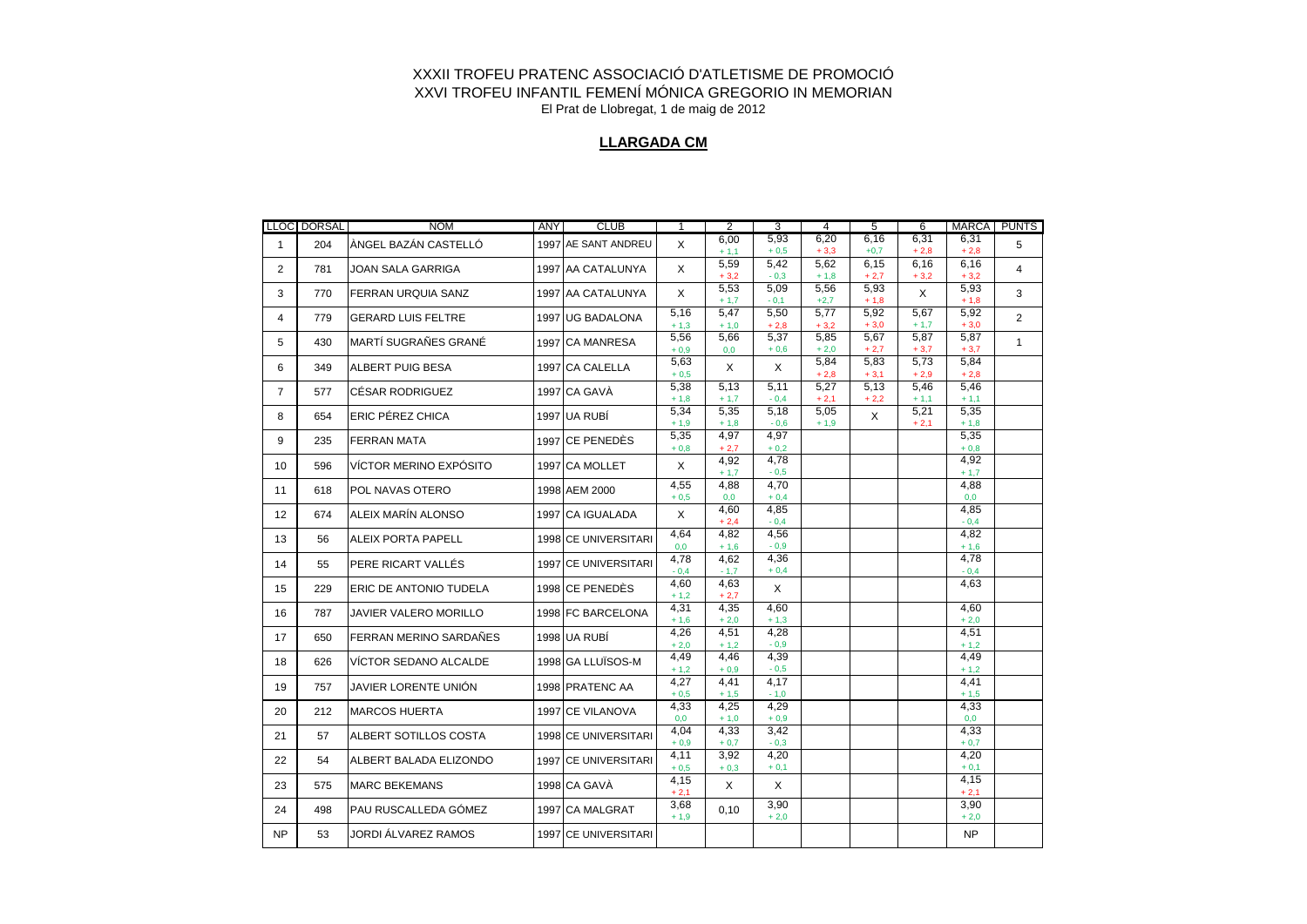### **PES CM**

|           | LLOC DORSAL | <b>NOM</b>                | ANY | <b>CLUB</b>            |       | 2     | 3     | 4     | 5     | 6     |           | MARCA PUNTS |
|-----------|-------------|---------------------------|-----|------------------------|-------|-------|-------|-------|-------|-------|-----------|-------------|
|           | 429         | SERGI CABEZÓN ORTAS       |     | 1997 CA MANRESA        | 12,06 | 12,06 | 12,44 | 12,10 | 13,95 | 13,51 | 13,95     | 5           |
| 2         | 672         | ADRIÀ BERTRÁN MARTÍ       |     | 1997 CA IGUALADA       | 11,23 | 12,03 | 12,29 | 13,11 | 11,41 | 12,88 | 13,11     | 4           |
| 3         | 268         | MARTÍ GUSI PIÑOL          |     | 1997 CE PENEDÈS        | 11,56 | X     | 12,06 | 11,65 | 11,67 | 12,46 | 12,46     | 3           |
| 4         | 780         | VÍCTOR SERRANO JORCANO    |     | 1997 CORNELLÀ AT       | 10,72 | 10,34 | 10,71 | 10,69 | 10,05 | 10,70 | 10,72     | 2           |
| 5         | 673         | MARTÍ FERRÉS CASERAS      |     | 1997 CA IGUALADA       | 9,32  | X     | 8,41  | 9,26  | X     | 9,64  | 9,64      |             |
| 6         | 758         | ÍÓSCAR DEL VALLE CANTERO  |     | 1997 <b>PRATENC AA</b> | 6,68  | 6,86  | 6,09  | 6,27  | 7,13  | 6,57  | 7,13      |             |
| <b>NP</b> | 171         | <b>SERGIO GÓMEZ RECHE</b> |     | 1997 ISS L'HOSPITALET  |       |       |       |       |       |       | <b>NP</b> |             |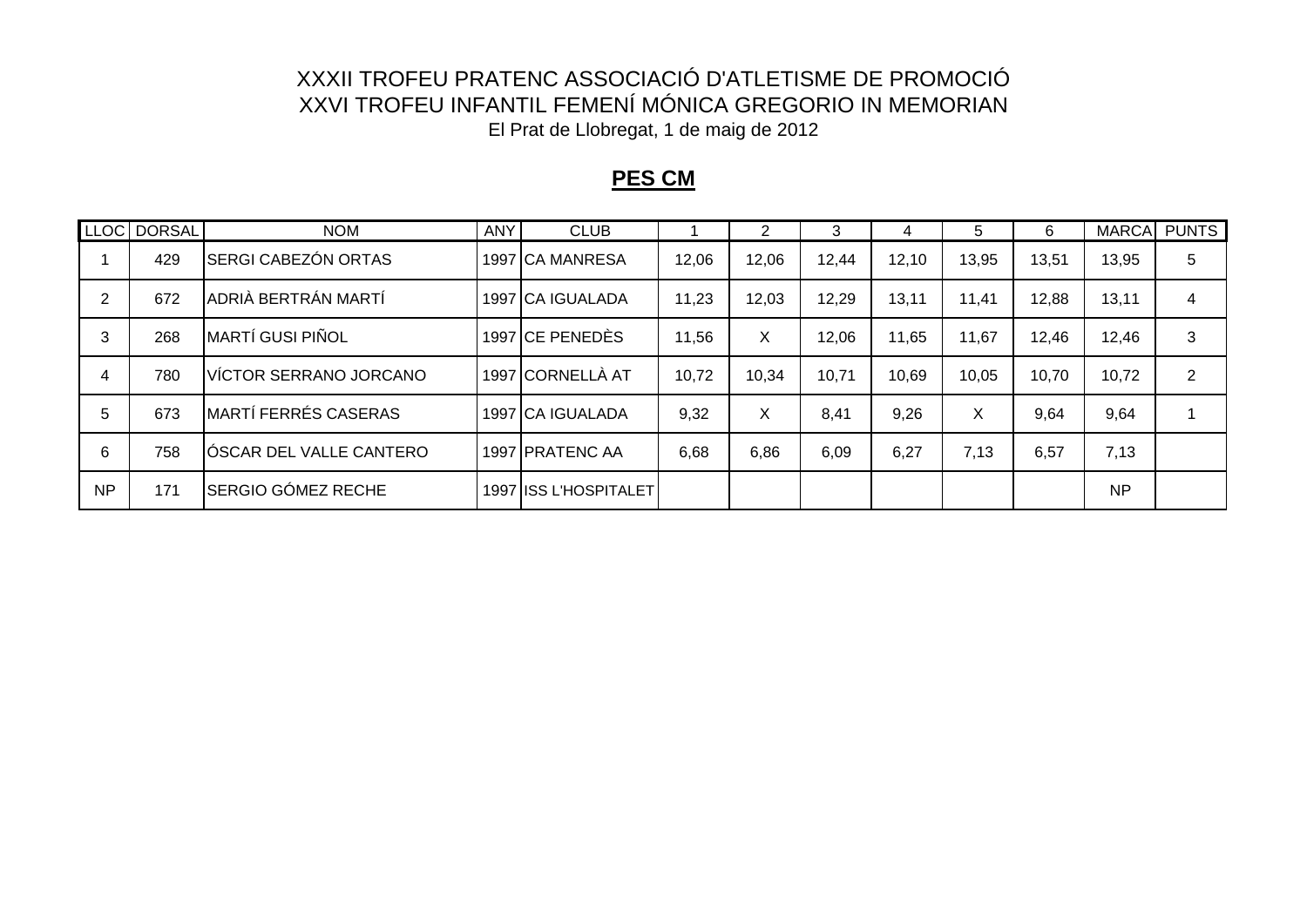# **60 M.LL. PBF**

|                | SÈRIE CARRER LLOC |                | DORSAL NOM     |                                                 | <b>ANY</b> | <b>CLUB</b>           | <b>MARCA</b> | <b>PUNTS</b> |
|----------------|-------------------|----------------|----------------|-------------------------------------------------|------------|-----------------------|--------------|--------------|
| 1              | $\overline{7}$    | 1              | 793            | BRUNA SAGRERA ESTRADA                           |            | 2005 CA VIC           | 11.84        | 2            |
| 1              | 5                 | $\overline{2}$ | 218            | <b>AINA PASCUAL</b>                             |            | 2005 CE VILANOVA      | 11.91        | 1            |
| 1              | 1                 | 3              | $\overline{2}$ | NADIA CARREÑO                                   |            | 2005 AES ALCALÀ       | 12.13        |              |
| 1              | 4                 | 4              | 173            | LAURA GRAU VILLAESCUSA                          |            | 2006 AE SANT ANDREU   | 12.84        |              |
| 1              | 6                 | 5              | 539            | AITANA GARCÍA ROMERO                            |            | 2006 CA SANT JUST     | 12.90        |              |
| 1              | 8                 | 6              | 377            | MIREIA ESTRUCH ESCÁMEZ                          |            | 2005 CA MANRESA       | 12.90        |              |
| 1              | $\overline{2}$    | $\overline{7}$ | 58             | <b>MARTA MORALES ARROYO</b>                     |            | 2005 UA RUBÍ          | 13.02        |              |
| 1              | 3                 | <b>NP</b>      | 124            | ALEXANDRA ALBERT AVILÉS                         |            | 2005 ISS L'HOSPITALET | <b>NP</b>    |              |
|                |                   |                |                |                                                 |            |                       |              |              |
| $\overline{2}$ | 3                 | 1              | 274            | ELSA GIJÓN RUIZ                                 |            | 2005 CORNELLÀ AT      | 11.48        | 5            |
| $\overline{2}$ | 8                 | $\overline{2}$ | 664            | NÚRIA MOIX FELIP                                |            | 2005 CA IGUALADA      | 11.49        | 4            |
| $\overline{2}$ | 1                 | 3              | 481            | CLAUDIA BERZAL CÓRDOBA                          |            | 2005 CA MALGRAT       | 11.65        | 3            |
| $\overline{2}$ | 4                 | 4              | 542            | ANDREA VALDÉS MÉNDEZ                            |            | 2005 CA GAVÀ          | 12.27        |              |
| $\overline{2}$ | 6                 | 5              | 174            | MIREIA SOTILLOS HERISTCH                        |            | 2006 AE SANT ANDREU   | 12.52        |              |
| $\overline{2}$ | 5                 | 6              | 59             | <b>CLAUDIA LUENGO ARANDA</b>                    |            | 2005 UA RUBÍ          | 12.62        |              |
| $\overline{2}$ | $\overline{2}$    | <b>NP</b>      | 235            | ARIADNA BLANCO SOLÉ                             |            | 2005 CE PENEDÈS       | <b>NP</b>    |              |
| $\overline{2}$ | $\overline{7}$    | <b>NP</b>      | 537            | OLIVIA MIRANDA MEDINA                           |            | 2006 CA SANT JUST     | <b>NP</b>    |              |
|                |                   |                |                |                                                 |            |                       |              |              |
| 3              | 5                 | 1              | 543            | PATRICIA ALAMÁN HERNANDO                        |            | 2005 CA GAVÀ          | 12.03        |              |
| 3              | $\overline{4}$    | $\overline{2}$ | 376            | MAR SANTANACH PINTÓ                             |            | 2006 CA MANRESA       | 12.06        |              |
| 3              | $\overline{7}$    | 3              | 540            | PAULA RODRÍGUEZ JUAN                            |            | 2006 CA SANT JUST     | 12.21        |              |
| 3              | 3                 | 4              | 221            | <b>GAL-LA CHACÓN SOLER</b>                      |            | 2005 CE PENEDÈS       | 12.27        |              |
| 3              | 6                 | 5              | 541            | <b>LAIA TUBAU ARGUDO</b>                        |            | 2006 CA SANT JUST     | 13.50        |              |
| 3              | 1                 | 6              | 538            | CARLOTA PUENTEDURA CABANILLAS 2006 CA SANT JUST |            |                       | 13.60        |              |
| 3              | $\overline{2}$    | $\overline{7}$ | 217            | <b>ALBA MOYA VALLS</b>                          |            | 2006 CE VILANOVA      | 13.65        |              |
| 3              | 8                 | <b>NP</b>      | 611            | <b>NOA SOLER AGUIRRE</b>                        |            | 2006 AEM 2000         | <b>NP</b>    |              |
|                |                   |                |                |                                                 |            |                       |              |              |
| 0              | 0                 | <b>NP</b>      |                | 273 ALICIA SALA MOLINA                          |            | 2005 CORNELLÀ AT      | <b>NP</b>    |              |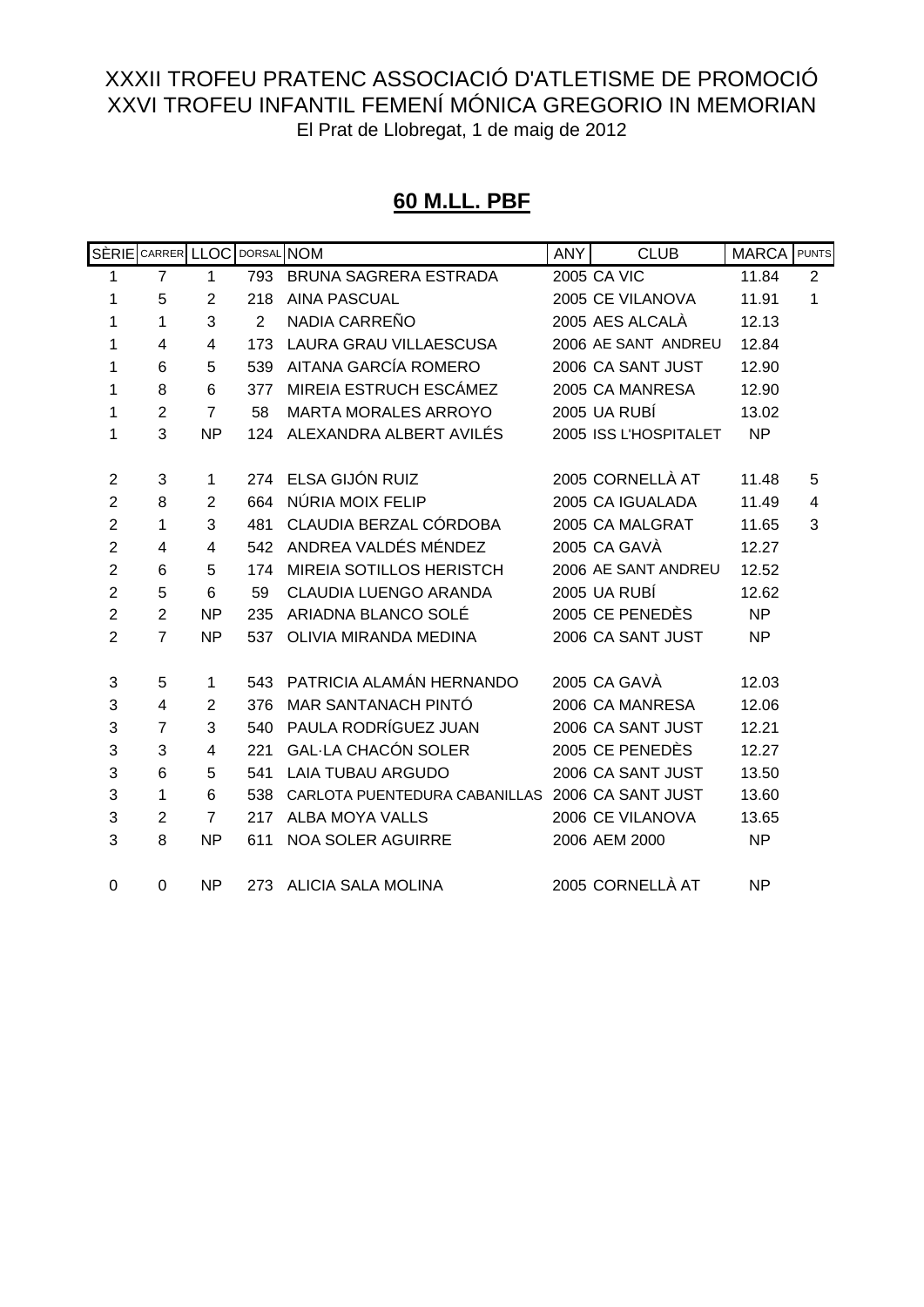#### **LLARGADA PBF**

|                | LLOC DORSAL | <b>NOM</b>                      | <b>ANY</b> | <b>CLUB</b>             | 1    | $\overline{2}$ | 3    | <b>MARCA</b> | <b>PUNTS</b>   |
|----------------|-------------|---------------------------------|------------|-------------------------|------|----------------|------|--------------|----------------|
| 1              | 578         | IRIS GRACIA BOCANEGRA           | 2005       | <b>CA MOLLET</b>        | 1,85 | 2,17           | 1,55 | 2,17         | 5              |
| $\overline{2}$ | 125         | ANNA VICENTE GARCÍA             | 2006       | <b>ISS L'HOSPITALET</b> | 1,95 | 1,89           | 1,93 | 1,95         | 4              |
| 3              | 599         | CARLA CONEJO MORENO             | 2006       | <b>ICA VILAFRANCA</b>   | 1,11 | 1,89           | 1,83 | 1,89         | 3              |
| 4              | 597         | <b>GEMMA ALBAREDA LLUSIA</b>    | 2005       | <b>ICA VILAFRANCA</b>   | 1,81 | 1,84           | 1,33 | 1,84         | $\overline{2}$ |
| 5              | 175         | JULIA ANGUITA GINÉS             | 2005       | <b>AE SANT ANDREU</b>   | 1,65 | 1,72           | 1,58 | 1,72         |                |
| 6              | 13          | ARIADNA MONTSERRAT RODRÍGUEZ    | 2006       | <b>CE UNIVERSITARI</b>  | 1,53 | 1,07           | 1,55 | 1,55         |                |
| $\overline{7}$ | 60          | AINHOA ABAD ROMERO              | 2005       | UA RUBÍ                 | 1,18 | 1,53           | 1,25 | 1,53         |                |
| 8              | 176         | NORA PERALTA CORTÉS             | 2006       | <b>AE SANT ANDREU</b>   | 1,42 | 1,03           | 1,51 | 1,51         |                |
| 9              | 600         | <b>JUDIT FIGUERAS ROSAURA</b>   | 2006       | <b>CA VILAFRANCA</b>    | 1,42 | 1,40           | 1,46 | 1,46         |                |
| 10             | 598         | ABRIL ALBAREDA LLUSIÀ           | 2006       | <b>CA VILAFRANCA</b>    | 1,16 | 1,36           | X    | 1,36         |                |
| 11             | 762         | <b>JUDITH CAMACHO BELLPUZ</b>   | 2005       | <b>PRATENC AA</b>       | 1,14 | 1,18           | 0,93 | 1,18         |                |
| 12             | 708         | LLUM DOMÍNGUEZ FERRER           | 2005       | <b>PRATENC AA</b>       | 1,15 | 1,11           | 1,07 | 1,15         |                |
| <b>NP</b>      | 275         | SILVIA SÁNCHEZ PELLISE          | 2005       | CORNELLÀ AT             |      |                |      | <b>NP</b>    |                |
| <b>NP</b>      | 709         | <b>JENIFFER ABIÁN GIMDOLINA</b> | 2005       | <b>PRATENC AA</b>       |      |                |      | <b>NP</b>    |                |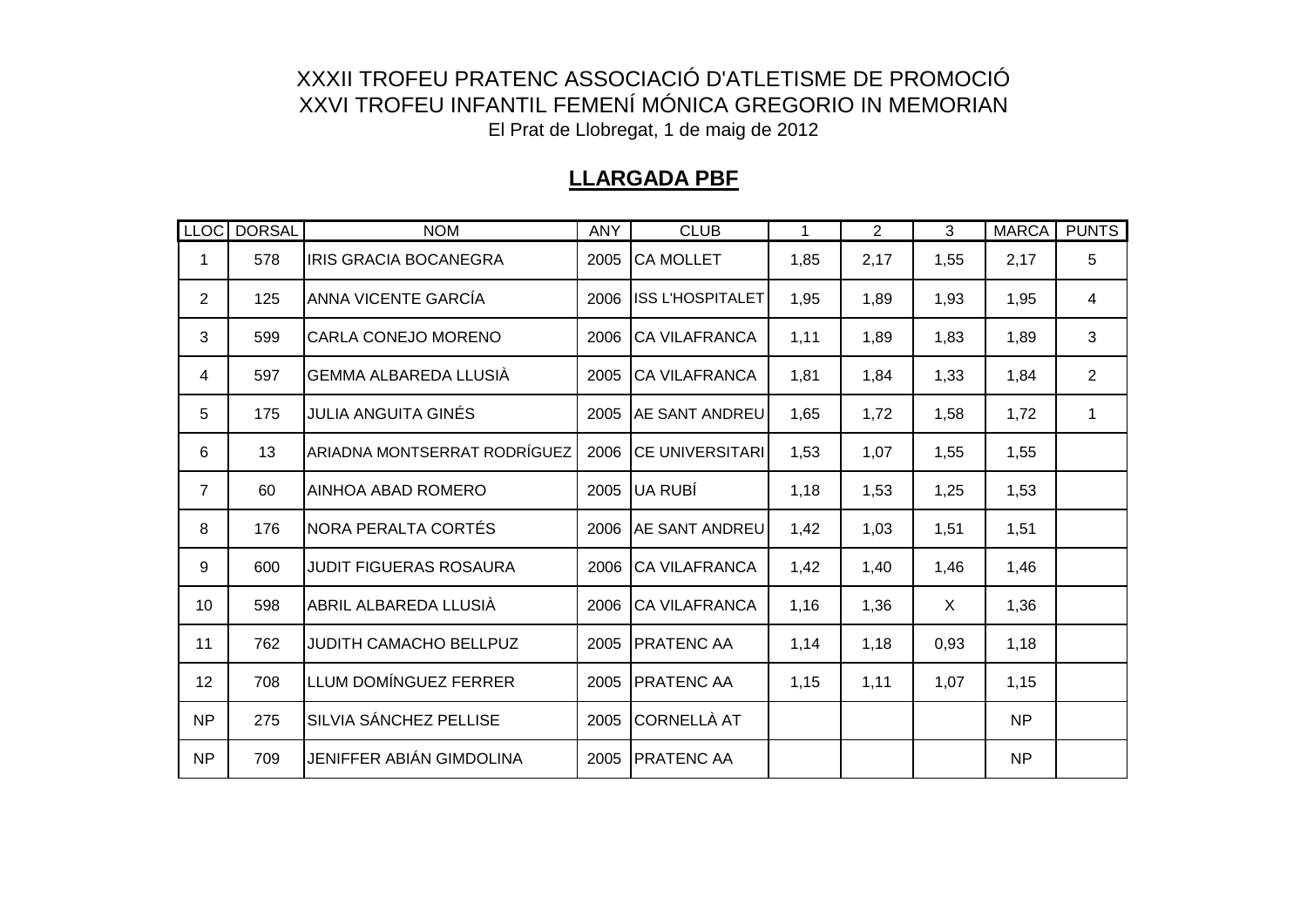#### **60 M.LL. BF**

|                | SÈRIE CARRER LLOC       |                | DORSAL NOM |                                                 | <b>ANY</b> | <b>CLUB</b>           | <b>MARCA</b> | <b>PUNTS</b>   |
|----------------|-------------------------|----------------|------------|-------------------------------------------------|------------|-----------------------|--------------|----------------|
| 1              | 1                       | 1              | 14         | SARA PÉREZ GARCÍA                               |            | 2003 CE UNIVERSITARI  | 10.18        |                |
| 1              | 4                       | $\overline{2}$ | 127        | <b>MALENA RUIZ FRANCH</b>                       |            | 2003 ISS L'HOSPITALET | 10.41        |                |
| 1              | 5                       | 3              | 177        | VIOLETA GONZÁLEZ SEGURA                         |            | 2003 AE SANT ANDREU   | 10.44        |                |
| 1              | 6                       | 4              | 228        | ELENA GARCÍA ARQUÉ                              |            | 2003 CE PENEDÈS       | 10.51        |                |
| 1              | $\overline{7}$          | 5              | 276        | ARIADNA FORCADA EDO                             |            | 2004 CORNELLÀ AT      | 10.60        |                |
| 1              | 3                       | 6              | 113        | <b>SOFIA MATA MARTY</b>                         |            | 2004 UGE BADALONA     | 11.94        |                |
| 1              | $\overline{2}$          | <b>NP</b>      | 64         | <b>INGRID SEGARRA LAMUELA</b>                   |            | 2004 UA RUBÍ          | <b>NP</b>    |                |
| $\overline{2}$ | 7                       |                | 352        | MARINA GONZÁLEZ GUTIÉRREZ                       |            | 2003 RIPOLLET UA      | 10.52        |                |
| $\overline{2}$ | $\overline{2}$          | 1              | 612        | ANOUK SOLER AGUIRRE                             |            | 2003 AEM 2000         | 10.58        |                |
| $\overline{2}$ | 3                       | 2              |            | NÚRIA CHACÓN SOLER                              |            | 2004 CE PENEDÈS       |              |                |
|                |                         | 3              | 222        |                                                 |            |                       | 10.65        |                |
| $\mathbf 2$    | 6                       | 4              | 483        | ANNA YAN FANDOS JARIOD                          |            | 2004 CA MALGRAT       | 11.20        |                |
| $\overline{2}$ | 1                       | 5              | 178        | <b>MAR MIRA ROMERO</b>                          |            | 2004 AE SANT ANDREU   | 11.28        |                |
| $\overline{c}$ | 5                       | 6              | 65         | MARTINA RUIZ MELIÀ                              |            | 2004 UA RUBÍ          | 11.66        |                |
| $\overline{2}$ | $\overline{\mathbf{4}}$ | $\overline{7}$ | 128        | MARÍA MUÑOZ GUIJARRO                            |            | 2003 ISS L'HOSPITALET | 11.87        |                |
| 3              | $\overline{2}$          | 1              |            | 544 NOA GUTIÉRREZ CASADO                        |            | 2003 CA GAVÀ          | 10.10        |                |
| 3              | 5                       | $\overline{2}$ | 354        | VICTÒRIA MARTÍNEZ CEPEDA                        |            | 2004 RIPOLLET UA      | 10.34        |                |
| 3              | 6                       | 3              | 242        | <b>MIREIA FONT GARCÍA</b>                       |            | 2003 CE PENEDÈS       | 11.10        |                |
| 3              | 1                       | 4              | 224        | NÚRIA PUIG CRUZ                                 |            | 2004 CE PENEDÈS       | 11.34        |                |
| 3              | 3                       | 5              | 179        | NURIA GÓMEZ MOLINA                              |            | 2003 AE SANT ANDREU   | 11.84        |                |
| 3              | $\overline{7}$          | 6              | 67         | ALBA VIAPLANA BALLESTA                          |            | 2004 UA RUBÍ          | 13.68        |                |
| 3              | 4                       | <b>NP</b>      | 484        | ÀLIA DURBAU DALMAU                              |            | 2004 CA MALGRAT       | <b>NP</b>    |                |
|                |                         |                |            |                                                 |            |                       |              |                |
| 4              | $\overline{2}$          | 1              | 530        | ONA MARTÍNEZ FERNÁNDEZ                          |            | 2003 CA SANT JUST     | 9.78         | 4              |
| 4              | 4                       | $\overline{2}$ | 215        | OLIVIA SALMERÓN HUCKE                           |            | 2003 CE VILANOVA      | 9.79         | 3              |
| 4              | 1                       | 3              | 233        | <b>MARTA MURIANA MORALES</b>                    |            | 2003 CE PENEDÈS       | 10.68        |                |
| 4              | $\overline{7}$          | 4              | 547        | <b>ALIX KOUASSI</b>                             |            | 2004 CA GAVÀ          | 10.72        |                |
| 4              | 5                       | 5              | 613        | CARLA MORENO MARTÍNEZ                           |            | 2004 AEM 2000         | 10.80        |                |
| 4              | 3                       | 6              | 522        | LAURA GUTIÉRREZ                                 |            | NC CA VIC             | 11.09        |                |
| 4              | 6                       | <b>NP</b>      |            | 129 GISELA BENÍTEZ BALUFO                       |            | 2003 ISS L'HOSPITALET | <b>NP</b>    |                |
| 5              | 1                       | 1              | 701        | ESTELA GARRIDO RUBIO                            |            | 2003 UA BARBERÀ       | 9.59         | 5              |
| 5              | 4                       | 2              |            | 379 ÈLIA RIUS PEDRA                             |            | 2003 CA MANRESA       | 9.87         | $\overline{2}$ |
| 5              | 5                       | 3              | 683        | MARINA SOBIRANA DÍAZ                            |            | 2003 CA IGUALADA      | 10.06        | 1              |
| 5              | 6                       | 4              |            | 482 MARTINA MARTÍNEZ SERRA                      |            | 2003 CA MALGRAT       | 10.14        |                |
| 5              | $\overline{2}$          | 5              | 711        | NAIREE BRAVO SÁNCHEZ                            |            | 2003 PRATENC AA       | 10.68        |                |
| 5              | 3                       | 6              | 527        | MARTINA PUENTEDURA CABANILLAS 2003 CA SANT JUST |            |                       | 10.92        |                |
| 5              | $\overline{7}$          | $\overline{7}$ |            | 773 ABRIL NAVARRO PADILLA                       |            | 2004 UGE BADALONA     | 14.92        |                |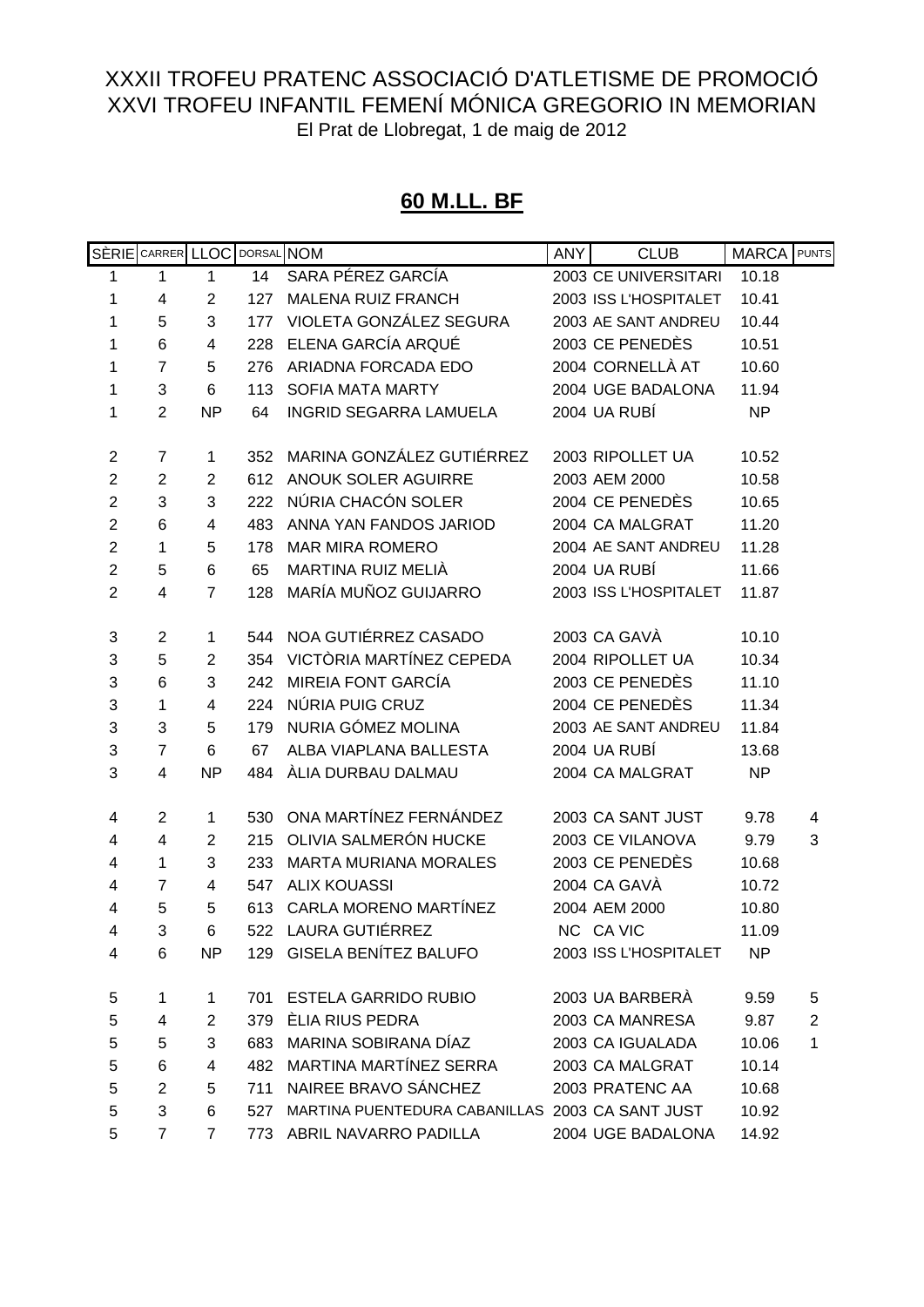# **1000 M.LL. BF**

|              | SÈRIE ORDRE LLOC |                  | DORSAL NOM |                              | <b>ANY</b> | <b>CLUB</b>          | <b>MARCA</b> | <b>PUNTS</b>            |
|--------------|------------------|------------------|------------|------------------------------|------------|----------------------|--------------|-------------------------|
| 1            | 12               | $\mathbf{1}$     | 323        | JUDITH BOHILS TENAS          |            | 2003 CA CALELLA      | 3.41.27      | 5                       |
| $\mathbf{1}$ | 29               | $\overline{2}$   | 666        | MARCEL·LA SOLÉ TOMÀS         |            | 2003 CA IGUALADA     | 3.47.52      | $\overline{\mathbf{4}}$ |
| $\mathbf{1}$ | 28               | 3                | 665        | JÚLIA SOLÉ TOMÀS             |            | 2003 CA IGUALADA     | 3.52.48      | 3                       |
| 1            | $\overline{7}$   | $\overline{4}$   | 234        | <b>MAR VALLS CASAS</b>       |            | 2003 CE PENEDÈS      | 3.54.83      | $\overline{2}$          |
| 1            | 19               | 5                | 432        | <b>BERTA TERUEL SUBIRATS</b> |            | 2004 CA CANALETES    | 3.55.66      | $\mathbf{1}$            |
| 1            | 13               | 6                | 350        | DANIELA MARTÍNEZ HERNÁNDEZ   |            | 2003 RIPOLLET UA     | 3.56.83      |                         |
| 1            | 25               | $\overline{7}$   | 545        | <b>ESTELA ROYO RUIZ</b>      |            | 2003 CA GAVÀ         | 3.58.38      |                         |
| 1            | 26               | 8                | 546        | <b>MAR BUYREU ALIAS</b>      |            | 2003 CA GAVÀ         | 3.59.19      |                         |
| 1            | $\boldsymbol{9}$ | $\boldsymbol{9}$ | 278        | MARINA LÓPEZ LÓPEZ           |            | 2003 CORNELLÀ AT     | 3.59.68      |                         |
| 1            | 30               | 10               | 680        | LAURA GIMÉNEZ PLANELL        |            | 2003 CA IGUALADA     | 4.03.35      |                         |
| 1            | 14               | 11               | 351        | <b>LAURA TORRES GARCÍA</b>   |            | 2003 RIPOLLET UA     | 4.04.00      |                         |
| 1            | 21               | 12               | 485        | <b>IRIS QUINTANA JULIO</b>   |            | 2004 CA MALGRAT      | 4.04.97      |                         |
| 1            | 8                | 13               | 277        | ANNA TUÑÓN NOVENSA           |            | 2004 CORNELLÀ AT     | 4.06.14      |                         |
| 1            | 23               | 14               | 503        | LIDIA CRIBALLÉS              |            | NC CA VIC            | 4.06.26      |                         |
| 1            | 11               | 15               | 280        | LAIA PIQUÉ MORENO            |            | 2004 CORNELLÀ AT     | 4.12.26      |                         |
| 1            | 20               | 16               | 443        | <b>CLOE SAURA</b>            |            | 2003 CA CANALETES    | 4.15.31      |                         |
| 1            | 31               | 17               | 710        | CLUDIA GONZÁLEZ MATEU        |            | 2003 PRATENC AA      | 4.18.51      |                         |
| 1            | 22               | 18               | 499        | <b>MAR QUINTANA LLOBERAS</b> |            | 2003 CA MALGRAT      | 4.21.90      |                         |
| 1            | $6\phantom{1}$   | 19               | 189        | MIRERIA PERALTA CORTÉS       |            | 2003 AE SANT ANDREU  | 4.22.73      |                         |
| 1            | 32               | 20               | 715        | <b>DAINARA GARCÍA VEGAS</b>  |            | 2004 PRATENC AA      | 4.23.75      |                         |
| 1            | 27               | 21               | 579        | <b>IRATXE MULERO MATOS</b>   |            | 2004 CA MOLLET       | 4.27.41      |                         |
| 1            | 4                | 22               | 63         | ANNA BLASCO CLARAMONTE       |            | 2004 UA RUBÍ         | 4.29.41      |                         |
| 1            | $\overline{2}$   | 23               | 61         | <b>JUDITH AGEL GELÍS</b>     |            | 2004 UA RUBÍ         | 4.31.53      |                         |
| 1            | 17               | 24               | 381        | <b>GINA DALMAU CLOTET</b>    |            | 2003 CA MANRESA      | 4.33.23      |                         |
| 1            | 10               | 25               | 279        | SARA ARRIBAS MANCHEÑO        |            | 2004 CORNELLÀ AT     | 4.35.45      |                         |
| 1            | 15               | 26               | 353        | MARTA PEÑARANDO BAREA        |            | 2003 RIPOLLET UA     | 4.48.41      |                         |
| 1            | 1                | 27               | 15         | CARLOTA GOULA BALLESTER      |            | 2004 CE UNIVERSITARI | 4.51.41      |                         |
| 1            | 3                | 28               | 62         | <b>XÈNIA AGEL GELIS</b>      |            | 2004 UA RUBÍ         | 4.52.50      |                         |
| 1            | 5                | 29               | 66         | LAURA SERRANO LOSCOS         |            | 2004 UA RUBÍ         | 5.14.30      |                         |
| 1            | 16               | <b>NP</b>        | 378        | NÚRIA BALLARÍN RUBINART      |            | 2004 CA MANRESA      | <b>NP</b>    |                         |
| 1            | 18               | <b>NP</b>        | 382        | <b>EMMA TORRES RIBAS</b>     |            | 2004 CA MANRESA      | <b>NP</b>    |                         |
| 1            | 24               | <b>NP</b>        | 528        | LUCÍA MIRANDA MEDINA         |            | 2003 CA SANT JUST    | <b>NP</b>    |                         |
| 1            | 33               | <b>NP</b>        |            | 902 LUCIA NAVARRETE PÉREZ    |            | 2003 MONTCADA        | <b>NP</b>    |                         |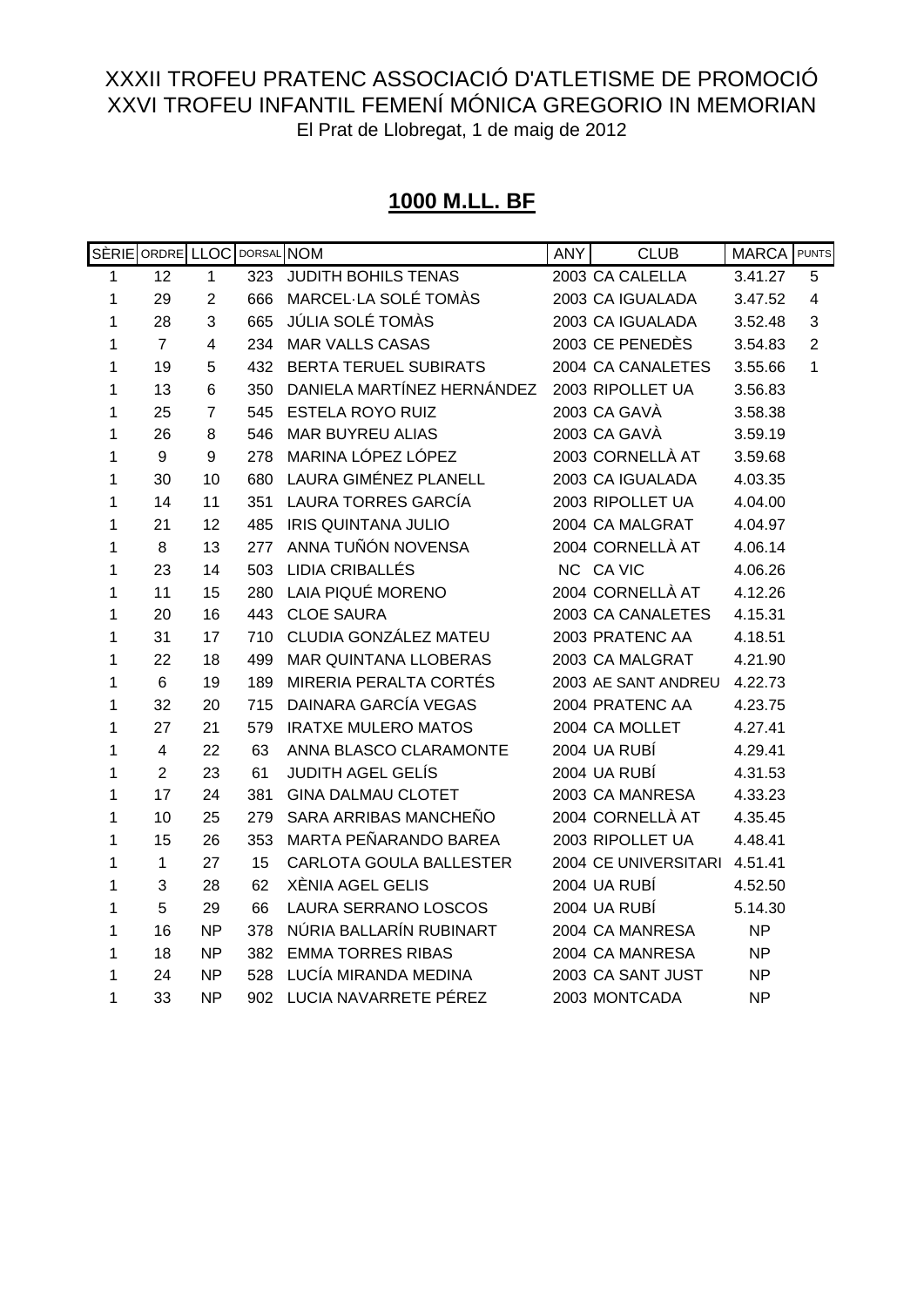#### **PILOTA BF**

| <b>LLOC</b>    | <b>DORSAL</b> | <b>NOM</b>                      | <b>ANY</b> | <b>CLUB</b>            | $\mathbf{1}$ | $\overline{2}$ | 3     | 4     | 5     | 6     | <b>MARCA</b> | <b>PUNTS</b>   |
|----------------|---------------|---------------------------------|------------|------------------------|--------------|----------------|-------|-------|-------|-------|--------------|----------------|
| $\mathbf 1$    | 529           | <b>BERTA MARTÍN MARCO</b>       | 2003       | CA SANT JUST           | 14,02        | 18,79          | 20,45 | 17,25 | 16,42 | 19,19 | 20,45        | 5              |
| $\overline{2}$ | 531           | JUDIT MILLÁN CAPILLA            | 2004       | <b>CA SANT JUST</b>    | 16,44        | 15,49          | 14,01 | 12,38 | 15,66 | 15,26 | 16,44        | 4              |
| 3              | 180           | ANNA PAÑELLA HERMENS            |            | 2003 AE SANT ANDREU    | 14,61        | 14,22          | 13,44 | 13,71 | 15,63 | 15,11 | 15,63        | 3              |
| 4              | 126           | <b>MARTA OBRADORS BARÓ</b>      |            | 2003 ISS L'HOSPITALET  | 13,04        | 13,85          | 13,15 | 12,51 | 12,11 | 13,09 | 13,85        | $\overline{2}$ |
| 5              | 182           | <b>MARTINA PEIRÓ PEIRÓ</b>      |            | 2003 AE SANT ANDREU    | X            | 12,16          | 12,85 | 11,66 | 13,80 | 10,75 | 13,80        | $\mathbf{1}$   |
| 6              | 548           | JÚLIA GONZÁLEZ                  |            | 2004 CA GAVA           | 11,28        | 13,51          | 12,60 | 12,00 | 7,76  | 10,54 | 13,51        |                |
| $\overline{7}$ | 380           | <b>MARINA CASAS CAUBA</b>       | 2004       | <b>CA MANRESA</b>      | X            | 12,46          | 9,16  | 8,16  | 10,40 | X     | 12,46        |                |
| 8              | 324           | SILVIA MAÑÉ GARCÍA              | 2004       | <b>CA CALELLA</b>      | 10,12        | 9,39           | 6,97  | 9,42  | 9,55  | 8,36  | 10,12        |                |
| 9              | 717           | <b>SINEP BENZAID</b>            | <b>NC</b>  | <b>PRATENC AA</b>      | 8,27         | 9,71           | 7,43  |       |       |       | 9,71         |                |
| 10             | 713           | CARLA GARCÍA ROYO               |            | 2003 PRATENC AA        | 7,55         | 8,70           | 9,58  |       |       |       | 9,58         |                |
| 11             | 601           | <b>MAR ALUJAS ESPRIU</b>        |            | 2003 CA VILAFRANCA     | 7,53         | 9,33           | 9,50  |       |       |       | 9,50         |                |
| 12             | 431           | <b>AINA URRUTIA</b>             | 2004       | <b>CA CANALETES</b>    | 7,75         | 8,49           | 8,02  |       |       |       | 8,49         |                |
| 13             | 716           | <b>VALERIA TORIBIO SÁNCHEZ</b>  |            | 2004 PRATENC AA        | 5,36         | 8,43           | 7,87  |       |       |       | 8,43         |                |
| 14             | 602           | LAURA ALUJAS ESPRIU             |            | 2003 CA VILAFRANCA     | X            | 8,09           | 8,10  |       |       |       | 8,10         |                |
| 15             | 714           | <b>PAULA MERINO SANTIAGO</b>    |            | 2004 PRATENC AA        | 7,37         | 6,72           | 7,47  |       |       |       | 7,47         |                |
| <b>NP</b>      | 712           | <b>MIREIA ESPIGARES SALINAS</b> | 2002       | <b>PRATENC AA</b>      |              |                |       |       |       |       | <b>NP</b>    |                |
| <b>NP</b>      | 795           | <b>EMMA COTONA DONAT</b>        | 2003       | <b>CE UNIVERSITARI</b> |              |                |       |       |       |       | <b>NP</b>    |                |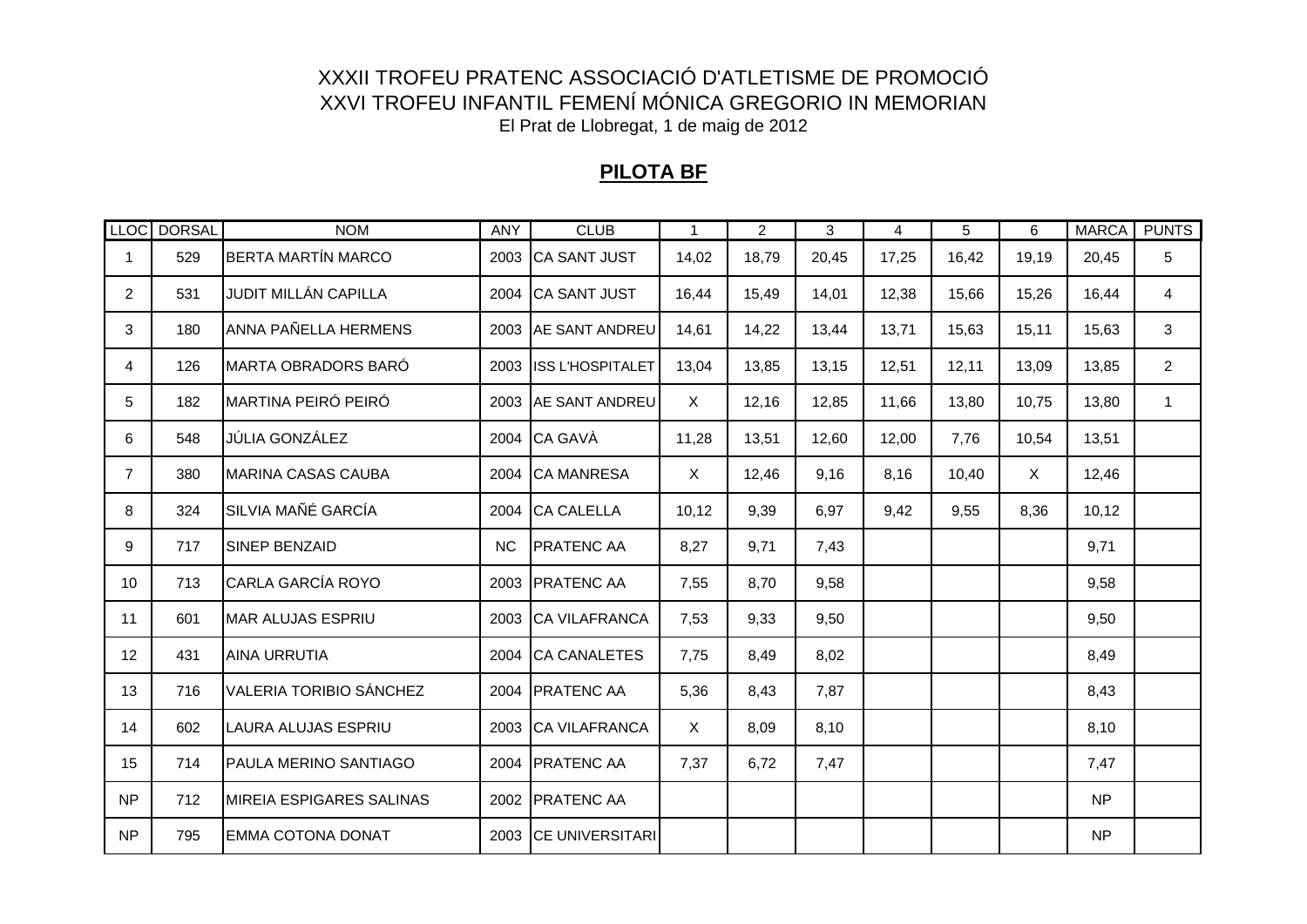#### **60 M.LL. AF**

|                | SÈRIE CARRER LLOC |                | DORSAL NOM |                                              | <b>ANY</b> | <b>CLUB</b>           | MARCA FINAL |                |
|----------------|-------------------|----------------|------------|----------------------------------------------|------------|-----------------------|-------------|----------------|
| 1              | 3                 | 1              | 16         | MARIA DE MINGO DOMÉNECH                      |            | 2001 CE UNIVERSITARI  | 8.75        | F <sub>1</sub> |
| 1              | $\overline{7}$    | 2              | 226        | LAIA MOLINA COLLADO                          |            | 2001 CE PENEDÈS       | 9.59        | F <sub>8</sub> |
| 1              | 6                 | 3              | 130        | ALBA SÁNCHEZ ROMERO                          |            | 2002 ISS L'HOSPITALET | 9.61        |                |
| 1              | 4                 | 4              | 10         | AINOA CARREÑO                                |            | 2001 AES ALCALÀ       | 9.73        |                |
| 1              | 5                 | 5              | 72         | SABINA FEIJOO MACEDO                         |            | 2002 UA RUBÍ          | 9.82        |                |
| 1              | $\overline{2}$    | 6              | 387        | NÚRIA SANTACREU PUIGGRÓS                     |            | 2002 CA MANRESA       | 10.07       |                |
| 1              | 1                 | $\overline{7}$ | 433        | MAR CAÑABATE URGEL                           |            | 2001 CA CANALETES     | 10.27       |                |
| $\overline{c}$ | 1                 | 1              | 638        | ONA GARCÍA PASTOR                            |            | 2001 CE UNIVERSITARI  | 9.73        |                |
| $\overline{2}$ | 5                 | $\overline{c}$ | 17         | ANNA DE MINGO DOMÉNECH                       |            | 2002 CE UNIVERSITARI  | 10.22       |                |
| $\overline{2}$ | $\overline{2}$    | 3              | 131        | ANDREA FERRER FERNÁNDEZ                      |            | 2002 ISS L'HOSPITALET | 10.61       |                |
| $\overline{2}$ | 6                 | 4              | 11         | <b>MARTA PRADES</b>                          |            | 2001 AES ALCALÀ       | 10.71       |                |
| $\overline{2}$ | 4                 | 5              | 231        | CARLA ACHCAOUCAOU ARROYO                     |            | 2002 CE PENEDÈS       | 11.48       |                |
| $\overline{2}$ | 3                 | NP             | 216        | <b>JESSICA LAND</b>                          |            | 2001 CE VILANOVA      | <b>NP</b>   |                |
| $\overline{2}$ | $\overline{7}$    | <b>NP</b>      | 388        | JUDITH DEVERS CANTERO                        |            | 2002 CA MANRESA       | <b>NP</b>   |                |
| 3              | 3                 | 1              |            | 435 CRISTINA BARTOLOMÉ ORO                   |            | 2001 CA CANALETES     | 9.23        | F <sub>2</sub> |
| 3              | 4                 | 2              | 384        | JUDITH CANAL MARTÍNEZ                        |            | 2002 CA MANRESA       | 9.34        | F <sub>3</sub> |
| 3              | 5                 | 3              | 115        | SILVIA MERCHÁN BUSTOS                        |            | 2001 UGE BADALONA     | 9.38        | F <sub>5</sub> |
| 3              | $\overline{2}$    | 4              | 12         | <b>ABIGAIL ASMAH</b>                         |            | 2001 AES ALCALÀ       | 9.69        |                |
| 3              | 6                 | 5              | 232        | NATÀLIA JURCZAK                              |            | 2002 CE PENEDÈS       | 9.88        |                |
| 3              | 1                 | 6              | 236        | NATÀLIA HERRERA ESPALLARGUES 2001 CE PENEDES |            |                       | 9.90        |                |
| 3              | $\overline{7}$    | $\overline{7}$ | 134        | NÚRIA PEREIRAS NEIRA                         |            | 2002 ISS L'HOSPITALET | 10.44       |                |
| 4              | 7                 | 1              | 549        | <b>MARIA BRULLAS</b>                         |            | 2001 CA GAVÀ          | 9.51        | F <sub>6</sub> |
| 4              | $\overline{2}$    | $\overline{c}$ | 386        | MERITXELL ESTRUCH ESCÁMEZ                    |            | 2001 CA MANRESA       | 9.82        |                |
| 4              | $\overline{4}$    | 3              | 614        | <b>EMMA PEDROL VILA</b>                      |            | 2001 AEM 2000         | 10.31       |                |
| 4              | 6                 | 4              | 437        | MARTA LÓPEZ CABALLER                         |            | 2002 CA CANALETES     | 11.06       |                |
| 4              | 5                 | 5              | 135        | ANNA ROS BAUTISTA                            |            | 2002 ISS L'HOSPITALET | 11.14       |                |
| 4              | 1                 | ΝP             | 436        | ANDREA GIL LÓPEZ                             |            | 2001 CA CANALETES     | <b>NP</b>   |                |
| 4              | 3                 | NP             |            | 229 CARLA DOMENECH FERRÉ                     |            | 2002 CE PENEDÈS       | <b>NP</b>   |                |
| 5              | 6                 | 1              |            | 769 PAMELA BADA MPELL                        |            | 2001 ISS L'HOSPITALET | 9.43        | F4             |
| 5              | $\mathbf{1}$      | $\overline{2}$ |            | 765 JÚLIA SANTÍN                             |            | NC CE VILANOVA        | 9.55        | F7             |
| 5              | 5                 | 3 <sup>1</sup> |            | 719 LARA VIRTUS MARTÍN                       |            | 2001 PRATENC AA       | 10.79       |                |
| 5              | 4                 | $\overline{4}$ |            | 721 LYDIA LÓPEZ PANIAGUA                     |            | 2002 PRATENC AA       | 10.88       |                |
| 5              | $\overline{2}$    | NP             |            | 486 NOELIA VELASCO ANDÚJAR                   |            | 2002 CA MALGRAT       | <b>NP</b>   |                |
| 5              | 3                 | NP             |            | 434 RAHMA BOUCHAID LAKHHBIRI                 |            | 2002 CA CANALETES     | <b>NP</b>   |                |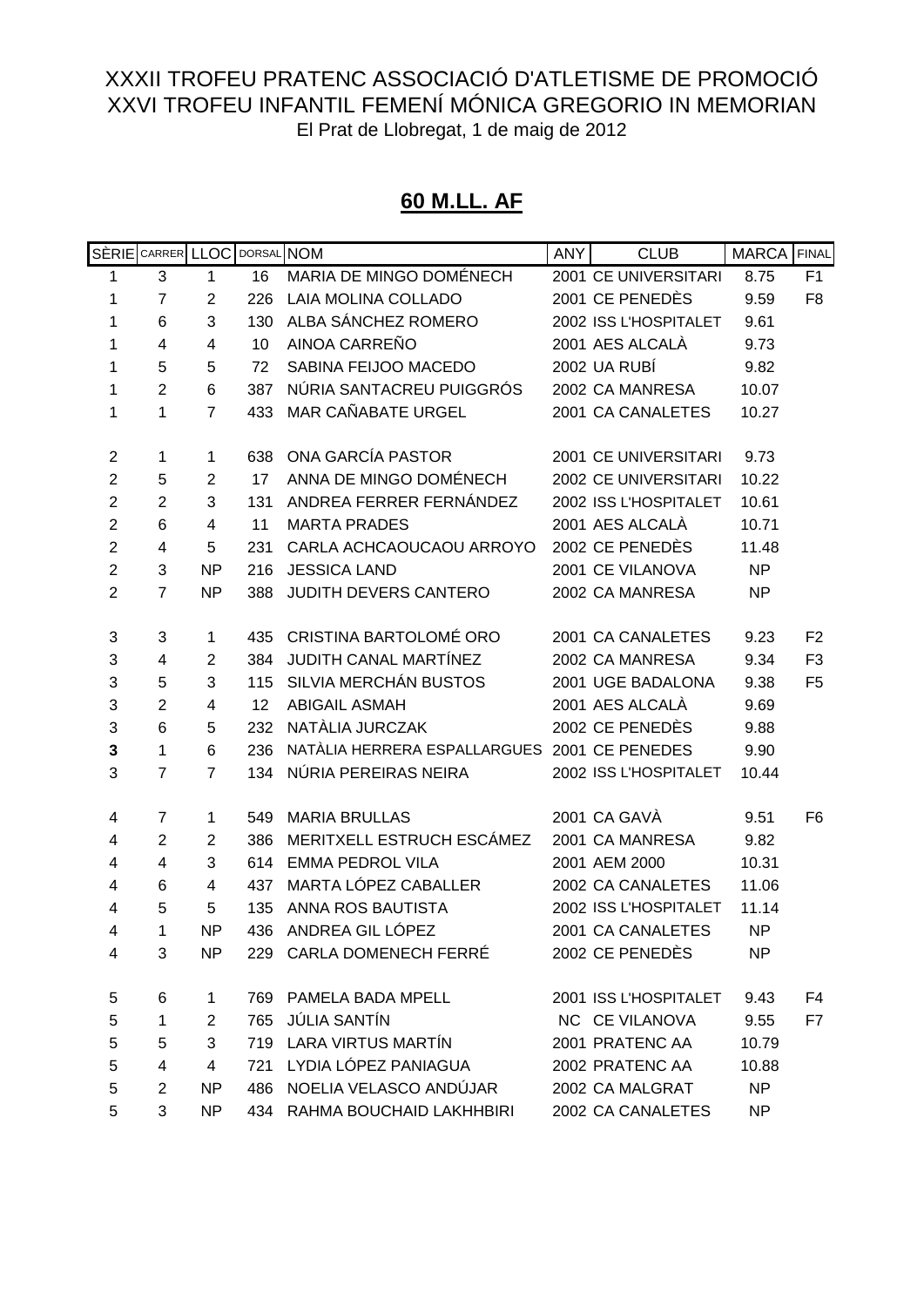|              | SÈRIE CARRER LLOC DORSAL NOM |   |      |                            | <b>ANY</b> | <b>CLUB</b>           | <b>MARCA</b> | <b>PUNTS</b> |
|--------------|------------------------------|---|------|----------------------------|------------|-----------------------|--------------|--------------|
| <b>FINAL</b> | 4                            |   | 16   | MARIA DE MINGO DOMÉNECH    |            | 2001 CE UNIVERSITARI  | 8.75         | 5            |
| <b>FINAL</b> | 5                            | 2 |      | 435 CRISTINA BARTOLOMÉ ORO |            | 2001 CA CANALETES     | 9.16         | 4            |
| <b>FINAL</b> | 2                            | 3 |      | 115 SILVIA MERCHÂN BUSTOS  |            | 2001 UGE BADALONA     | 9.18         | 3            |
| <b>FINAL</b> | 3                            | 4 |      | 384 JUDITH CANAL MARTINEZ  |            | 2002 CA MANRESA       | 9.29         | 2            |
| <b>FINAL</b> | 6                            | 5 | 769. | PAMELA BADA MPELL          |            | 2001 ISS L'HOSPITALET | 9.42         |              |
| <b>FINAL</b> |                              | 6 | 549  | <b>MARÍA BRULLAS</b>       |            | 2001 CA GAVA          | 9.45         |              |
| <b>FINAL</b> | 8                            |   | 226. | LAIA MOLINA COLLADO        |            | 2001 CE PENEDÈS       | 9.49         |              |
| <b>FINAL</b> |                              | 8 | 765. | <b>JULIA SANTIN</b>        |            | NC CE VILANOVA        | 9.69         |              |

# **60 M.LL. AF FINAL**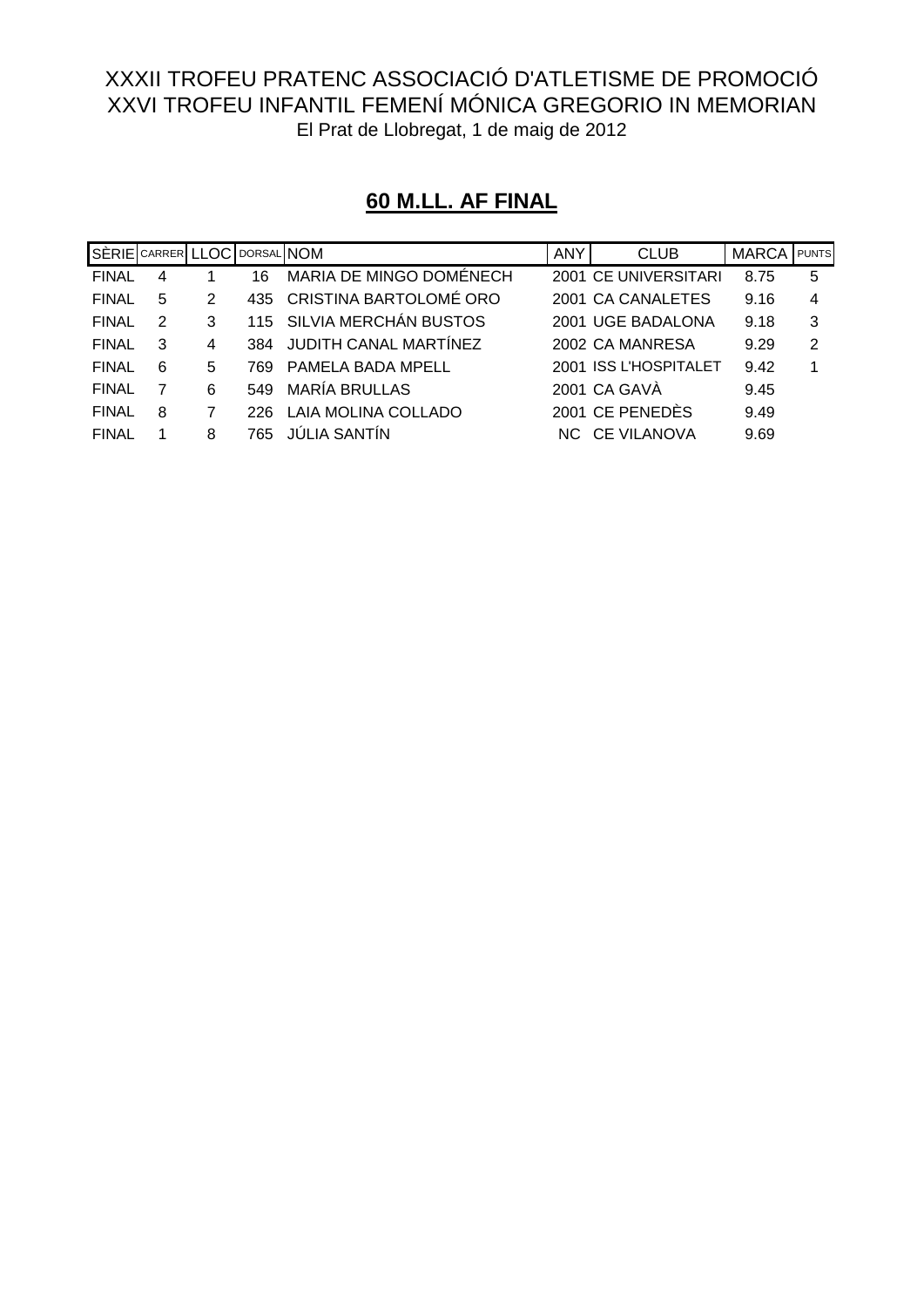#### **600 M.LL. AF**

|   | SÈRIE ORDRE LLOC |                |     | DORSAL NOM                      | <b>ANY</b> | <b>CLUB</b>           | <b>MARCA</b> | <b>PUNTS</b>   |
|---|------------------|----------------|-----|---------------------------------|------------|-----------------------|--------------|----------------|
| 1 | 10               | 1              | 227 | <b>SABAH DAOUDI</b>             |            | 2001 CE PENEDÈS       | 1.55.14      | 5              |
| 1 | 11               | $\overline{2}$ | 230 | AIDA SANTACANA GARCÍA           |            | 2001 CE PENEDÈS       | 1.56.15      | 4              |
| 1 | 21               | 3              | 667 | <b>LAIA MOIX FELIP</b>          |            | 2001 CA IGUALADA      | 1.58.14      | 3              |
| 1 | 20               | 4              | 580 | GISELA PADILLA RODRÍGUEZ        |            | 2002 CA MOLLET        | 1.58.85      | $\overline{2}$ |
| 1 | 8                | 5              | 137 | NATALIA COBOS PASCUAL           |            | 2002 ISS L'HOSPITALET | 2.02.25      | 1              |
| 1 | 5                | 6              | 114 | ANDREA VIZUETE BRUSAU           |            | 2001 UGE BADALONA     | 2.05.23      |                |
| 1 | $\overline{2}$   | $\overline{7}$ | 18  | <b>IRENE RUBIO MIRALLES</b>     |            | 2002 CE UNIVERSITARI  | 2.06.27      |                |
| 1 | 15               | 8              | 327 | <b>MIREIA BOHILS TENAS</b>      |            | 2001 CA CALELLA       | 2.07.01      |                |
| 1 | 6                | 9              | 116 | <b>JULIA SALGADO BOIXADERAS</b> |            | 2002 UGE BADALONA     | 2.07.15      |                |
| 1 | 13               | 10             | 283 | ELENA MARTÍNEZ GONZÁLEZ         |            | 2001 CORNELLÀ AT      | 2.08.36      |                |
| 1 | 14               | 11             | 326 | ANNA GAROLERA GARCÍA            |            | 2001 CA CALELLA       | 2.10.58      |                |
| 1 | $\mathbf{1}$     | 12             | 9   | AITANA PALACIOS FERNÁNDEZ       |            | 2001 AES ALCALÀ       | 2.10.96      |                |
| 1 | 17               | 13             | 385 | JÚLIA DALMAU CLOTET             |            | 2001 CA MANRESA       | 2.13.31      |                |
| 1 | 4                | 14             | 101 | BERTA NÚÑEZ CAPILLA             |            | 2002 JA MONTCADA      | 2.14.45      |                |
| 1 | $\overline{7}$   | 15             | 117 | MARIA PASCUAL BARBANY           |            | 2001 UGE BADALONA     | 2.14.62      |                |
| 1 | 19               | 16             | 550 | <b>CINTA RICART</b>             |            | 2002 CA GAVÀ          | 2.15.12      |                |
| 1 | 9                | 17             | 216 | <b>JESSICA LAND</b>             |            | 2001 CE VILANOVA      | 2.15.96      |                |
| 1 | 16               | 18             | 355 | <b>ASMAE DAHAK</b>              |            | 2001 RIPOLLET UA      | 2.16.55      |                |
| 1 | 22               | 19             | 722 | PAULA GONZÁLEZ MATEO            |            | 2001 PRATENC AA       | 2.16.91      |                |
| 1 | 3                | 20             | 19  | BLANCA RUFFO FERNÁNDEZ          |            | 2002 CE UNIVERSITARI  | 2.17.08      |                |
| 1 | 23               | 21             | 774 | LUCIA VÁZQUEZ                   |            | 2001 UGE BADALONA     | 2.17.47      |                |
| 1 | 18               | 22             | 434 | RAHMA BOUCHAID                  |            | 2002 CA CANALETES     | 2.28.90      |                |
|   | 24               | 23             | 905 | MARTA TRIANO LÓPEZ              |            | 2001 INDEPENDENT      | 2.33.23      |                |
| 1 | 12               | 24             | 281 | EVA DELGADO OSORIO              |            | 2002 CORNELLÀ AT      | 2.34.81      |                |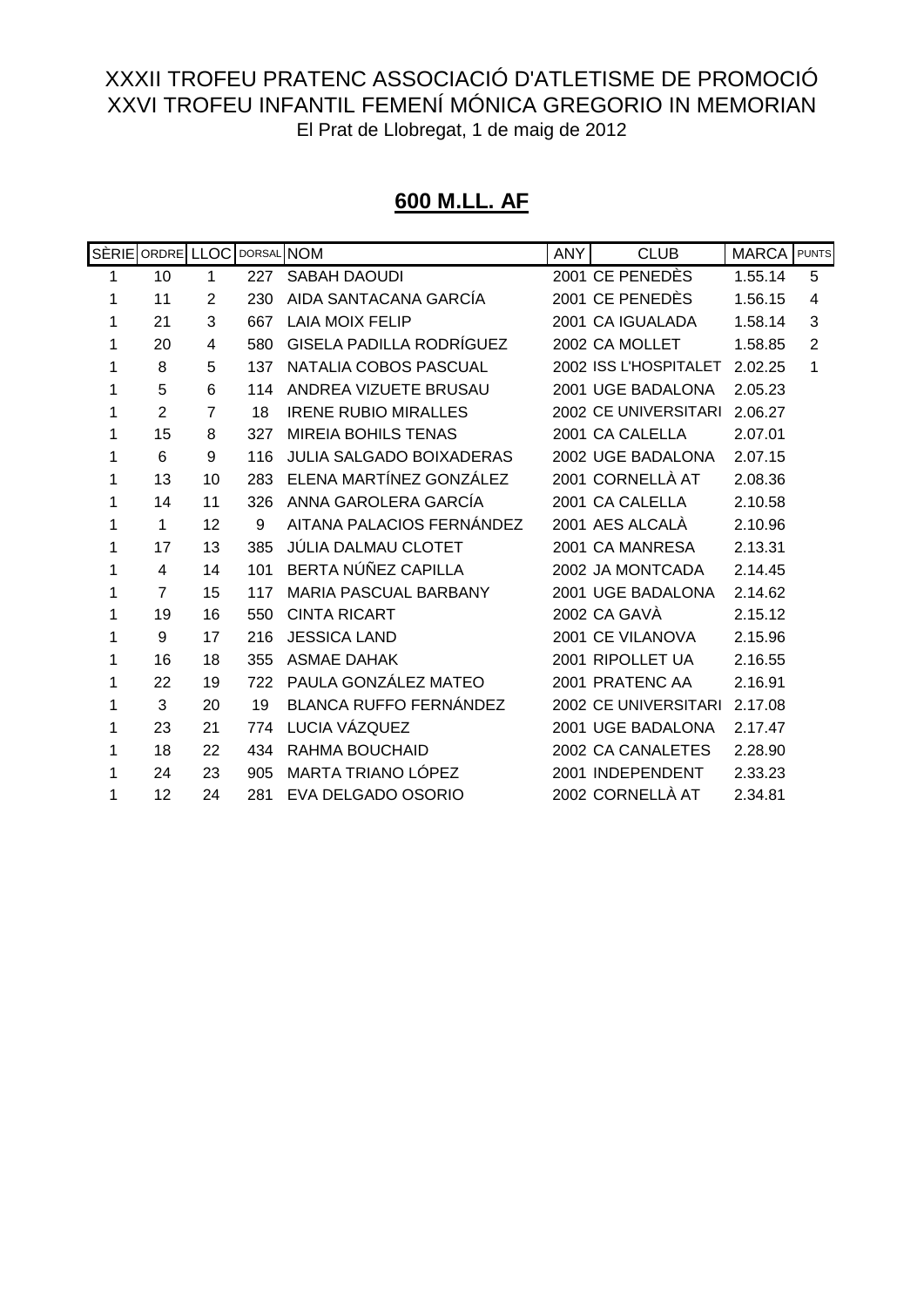### **LLARGADA AF**

|                       | LLOC DORSAL | <b>NOM</b>                        | <b>ANY</b> | <b>CLUB</b>             | 1    | 2    | 3            | 4       | 5            | 6            | <b>MARCA</b> | <b>PUNTS</b>   |
|-----------------------|-------------|-----------------------------------|------------|-------------------------|------|------|--------------|---------|--------------|--------------|--------------|----------------|
| 1                     | 136         | <b>MARIA VICENTE GARCÍA</b>       | 2001       | <b>ISS L'HOSPITALET</b> | 4,30 | 4,22 | 3,96         | 4,26    | 4,10         | 4,19         | 4,30         | 5              |
| $\mathbf{2}^{\prime}$ | 183         | KARLA MONGAY MARTÍNEZ             |            | 2002 AE SANT ANDREU     | 3,61 | 3,28 | 3,47         | 3,73    | 3,66         | 3,57         | 3,73         | 4              |
| 3                     | 133         | <b>JÚLIA GARCÍA ROBLEDO</b>       | 2001       | <b>ISS L'HOSPITALET</b> | 3,55 | 3,64 | 3,70         | 3,39    | 3,60         | 3,36         | 3,70         | 3              |
| 4                     | 68          | <b>AINA GARCÍA GIRAUT</b>         | 2001       | UA RUBÍ                 | 3,69 | 3,40 | 3,61         | 3,44    | 3,47         | 3,68         | 3,69         | $\overline{2}$ |
| 5                     | 69          | <b>MIREIA MORALES ARROYO</b>      | 2001       | UA RUBÍ                 | 3,31 | 3,53 | $\mathsf{X}$ | $\sf X$ | 3,53         | $\mathsf{X}$ | 3,53         | $\mathbf{1}$   |
| 6                     | 775         | <b>IRENE GARCÍA FERRÁN</b>        | 2001       | CA GAVÀ                 | 2,72 | X    | 3,27         | X       | X            | 3,52         | 3,52         |                |
| $\overline{7}$        | 71          | ALBA ARJONA HOLGADO               | 2001       | UA RUBÍ                 | 3,33 | 3,13 | 3,07         | 3,29    | 3,06         | 3,22         | 3,33         |                |
| 8                     | 551         | <b>LAURA GIL</b>                  | 2001       | <b>CA GAVÀ</b>          | 3,10 | 3,10 | 3,11         | 3,30    | $\mathsf{X}$ | 3,26         | 3,30         |                |
| 9                     | 70          | ALBA ALARCÓN PÉREZ                | 2001       | UA RUBÍ                 | 2,32 | 3,10 | 3,07         |         |              |              | 3,10         |                |
| 10                    | 325         | <b>JUDIT VALLE ROCA</b>           |            | 2002 CA CALELLA         | 3,10 | 2,97 | 3,04         |         |              |              | 3,10         |                |
| 11                    | 581         | <b>I</b> PAULA RODRÍGUEZ GONZÁLEZ |            | 2002 CA MOLLET          | 2,67 | 2,85 | 2,64         |         |              |              | 2,85         |                |
| 12 <sup>°</sup>       | 185         | ADRIANA COZAR MARTÍN              |            | 2002 AE SANT ANDREU     | 2,62 | 2,70 | $\mathsf{X}$ |         |              |              | 2,70         |                |
| 13                    | 506         | <b>MARTINA MASSAGUÉ</b>           | NC         | <b>CA VIC</b>           | X    | 2,57 | 2,69         |         |              |              | 2,69         |                |
| 14                    | 132         | DANIELA FERRER FERNÁNDEZ          |            | 2002 ISS L'HOSPITALET   | X    | 2,65 | $\mathsf{X}$ |         |              |              | 2,65         |                |
| 15                    | 184         | <b>MARTA MITJANS BARCELÓ</b>      |            | 2002 AE SANT ANDREU     | 2,61 | 2,39 | 2,33         |         |              |              | 2,61         |                |
| <b>NP</b>             | 720         | <b>JÚLIA DESCALZO REBOLLO</b>     |            | 2002 PRATENC AA         |      |      |              |         |              |              | <b>NP</b>    |                |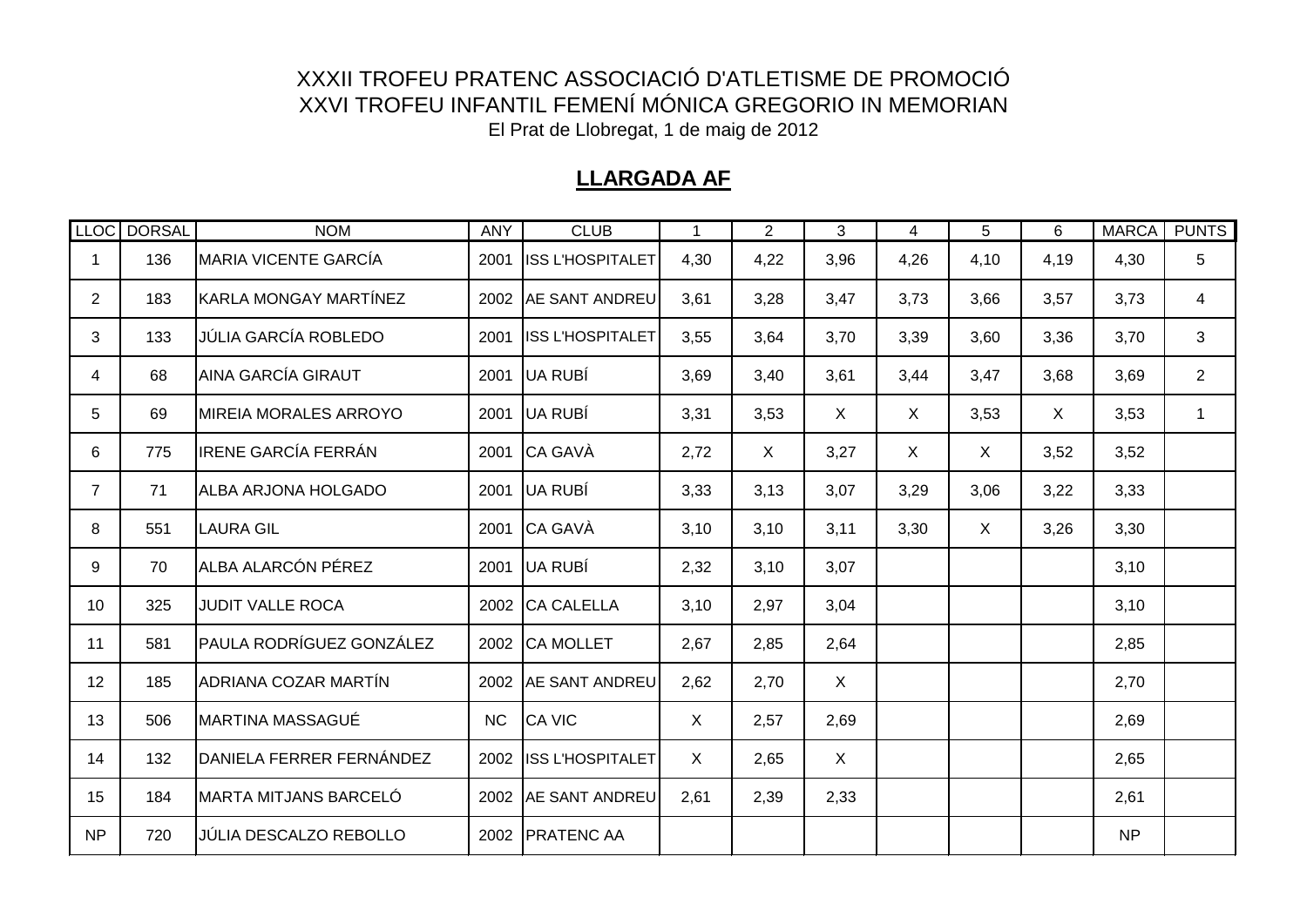### **PILOTA AF**

|   | LLOC   DORSAL | <b>NOM</b>                | ANY | <b>CLUB</b>          |       | 2     | 3     | 4     | 5     | 6     | <b>MARCA</b> | <b>PUNTS</b>   |
|---|---------------|---------------------------|-----|----------------------|-------|-------|-------|-------|-------|-------|--------------|----------------|
|   | 553           | KALA GUTIÉRREZ            |     | 2001 CA GAVÀ         | 27,10 | 27,28 | 26,54 | 26,74 | 28,20 | 28,65 | 28,65        | 5              |
| 2 | 552           | ANNA PÓRTOLES             |     | 2001 CA GAVÀ         | 22,90 | 24,67 | 23,85 | 23,25 | 22,25 | 22,44 | 24,67        | $\overline{4}$ |
| 3 | 223           | <b>NURIA FONT MIRET</b>   |     | 2001 CE PENEDÈS      | 17,73 | 17,94 | 16,30 | 18,20 | 16,13 | 15,66 | 18,20        | 3              |
| 4 | 718           | ELENA GRUESO ÁLVAREZ      |     | 2001 PRATENC AA      | 15,00 | 15,35 | 14,90 | 15,61 | 15,05 | 14,91 | 15,61        | 2              |
| 5 | 795           | <b>EMMA COTONAT DONAT</b> |     | 2002 CE UNIVERSITARI | 11,80 | 15,31 | 9,67  | X     | 11,27 | 11,10 | 15,31        |                |
| 6 | 797           | IRIS JIMÉNEZ MARTÍN       |     | 2001 PRATENC AA      | 14,66 | 12,62 | 11,41 | 8,35  | 13,03 | 15,00 | 15,00        |                |
|   | 282           | PAOLA SAYAGO CEREZO       |     | 2001 CORNELLÀ AT     | 11,68 | 12,75 | 13,91 | X     | 12,42 | 13,48 | 13,91        |                |
| 8 | 383           | LAURA PIEROLA MAÑAS       |     | 2001 ICA MANRESA     | 9,60  | 11,28 | 10,72 | 9,23  | 9,34  | 10,58 | 11,28        |                |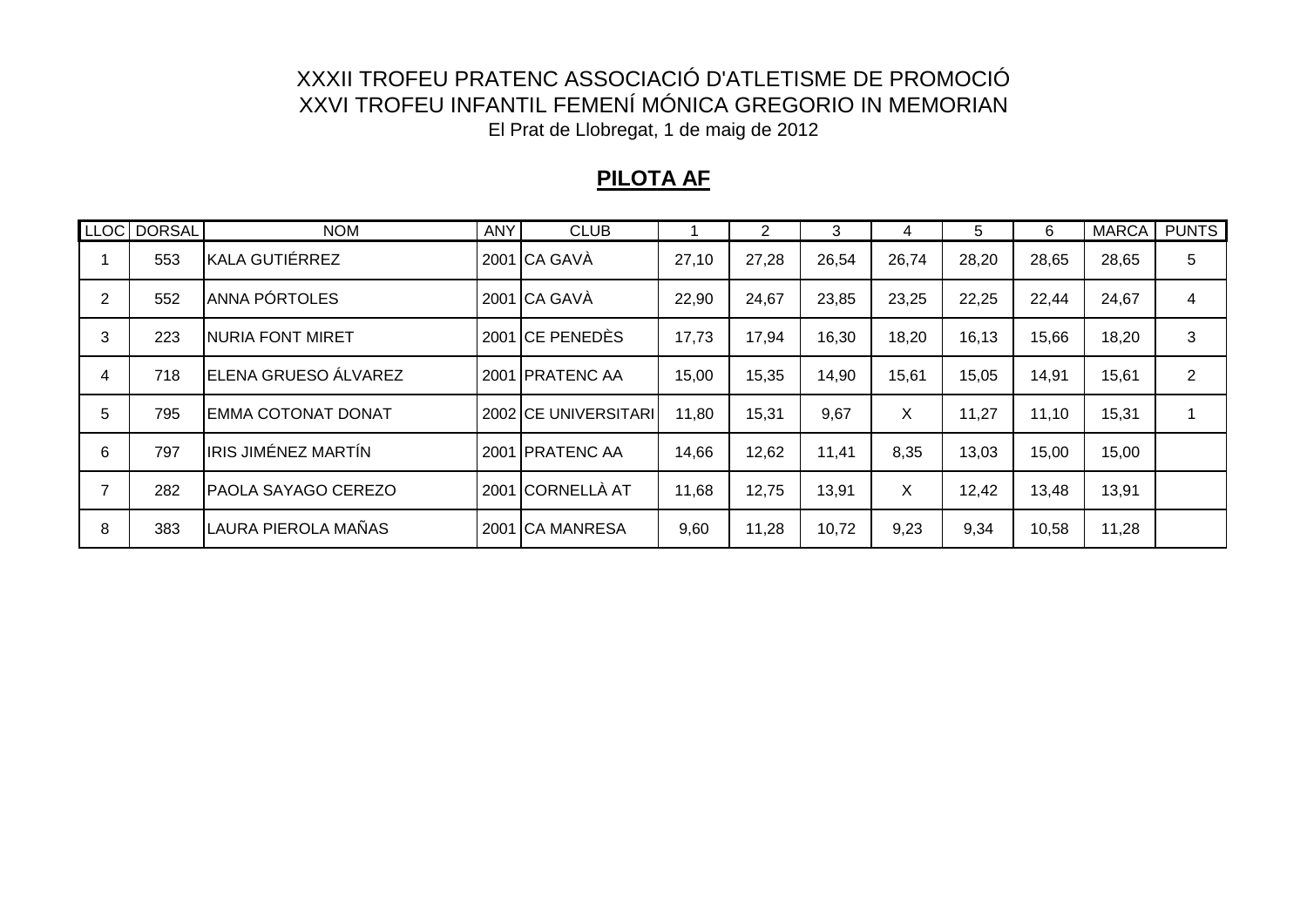#### **80 M.LL. IF**

|                           | SÈRIE CARRER LLOC |                | DORSAL NOM |                                                     | <b>ANY</b> | <b>CLUB</b>                 | MARCA FINAL |                |
|---------------------------|-------------------|----------------|------------|-----------------------------------------------------|------------|-----------------------------|-------------|----------------|
| 1                         | $\overline{2}$    | 1              | 239        | <b>MARTA HITA RUIZ</b>                              |            | 1999 CE PENEDÈS             | 11.20       | F <sub>3</sub> |
| 1                         | $\overline{7}$    | $\overline{2}$ | 390        | ANNA LOZANO PÉREZ                                   |            | 1999 CA MANRESA             | 11.48       | F <sub>5</sub> |
| 1                         | 5                 | 3              | 73         | MARIA BLASCO CLARAMONTE                             |            | 2000 UA RUBÍ                | 11.75       |                |
| 1                         | $\overline{4}$    | $\overline{4}$ | 102        | EDITH SALVADOR ORTEGA                               |            | 1999 JA MONTCADA            | 11.75       |                |
| 1                         | 6                 | 5              | 22         | <b>MARINA PORTA PAPELL</b>                          |            | <b>1999 CE UNIVERSITARI</b> | 12.15       |                |
| 1                         | 3                 | 6              | 328        | LAURA RUSCALLEDA SAULEDA                            |            | 1999 CA CALELLA             | 12.40       |                |
| 1                         | 1                 | $\overline{7}$ | 443        | PAULA NAVARRETE MORETA                              |            | 2000 CA CANALETES           | <b>NP</b>   |                |
|                           |                   |                |            |                                                     |            |                             |             |                |
| $\overline{2}$            | 1                 | 1              | 329        | <b>CIRE DAMBOUYA</b>                                |            | 1999 CA CALELLA             | 11.18       | F <sub>2</sub> |
| $\overline{2}$            | 5                 | $\overline{2}$ | 555        | <b>IRENE ROVIRA</b>                                 |            | 1999 CA GAVÀ                | 11.50       | F <sub>6</sub> |
| $\overline{2}$            | 6                 | 3              | 220        | <b>PAULA DEIROS</b>                                 |            | 1999 CA LAIETÀNIA           | 11.55       | F7             |
| $\overline{c}$            | $\overline{7}$    | 4              | 103        | <b>USHA POLO LLORENS</b>                            |            | 1999 JA MONTCADA            | 11.56       | F <sub>8</sub> |
| $\overline{2}$            | $\overline{2}$    | 5              | 246        | NÚRIA NÚÑEZ RUBIÓ                                   |            | 1999 CE PENEDÈS             | 12.28       |                |
| $\overline{2}$            | 3                 | 6              | 27         | <b>LIA ALSINA VIRGILI</b>                           |            | 2000 CE UNIVERSITARI        | 14.28       |                |
| $\overline{2}$            | $\overline{4}$    | $\overline{7}$ | 444        | OLIVIA PIERA CATALÁN                                |            | 2000 CA CANALETES           | <b>NP</b>   |                |
|                           |                   |                |            |                                                     |            |                             |             |                |
| $\ensuremath{\mathsf{3}}$ | 4                 | 1              | 677        | MARTINA BALLESTEROS LLOBET                          |            | 1999 CA LAIETÀNIA           | 11.07       | F <sub>1</sub> |
| 3                         | 3                 | $\overline{2}$ | 445        | <b>LAURA RIBAS LOP</b>                              |            | 1999 CA CANALETES           | 11.23       | F <sub>4</sub> |
| 3                         | 6                 | 3              | 446        | PAULA RAYMON DE LA NOGAREDA TOMÁS 1999 CA CANALETES |            |                             | 11.69       |                |
| 3                         | $\overline{7}$    | 4              | 332        | <b>ROSER PUJAL VILA</b>                             |            | 1999 CA CALELLA             | 12.36       |                |
| 3                         | $\overline{2}$    | 5              | 331        | MARTA GARRIDO SÁNCHEZ                               |            | 1999 CA CALELLA             | 13.00       |                |
| 3                         | 5                 | 6              | 724        | AÏDA MONTESINOS GARRIDO                             |            | 2000 PRATENC AA             | 13.75       |                |
| 3                         | 1                 | $\overline{7}$ | 28         | LUCIA CARRERA CALBETÓ                               |            | 2000 CE UNIVERSITARI        | <b>NP</b>   |                |
|                           |                   |                |            |                                                     |            |                             |             |                |
| 4                         | 1                 | 1              | 766        | ONA FALCÓ VIDAL                                     |            | 1999 FC BARCELONA           | 11.61       |                |
| $\overline{\mathbf{4}}$   | 3                 | $\overline{2}$ | 630        | AINHOA RUBIA ALARCÓN                                |            | 2000 CA OLESA               | 11.70       |                |
| 4                         | 4                 | 3              | 29         | <b>JUDIT HUGUET SORO</b>                            |            | 2000 CE UNIVERSITARI        | 11.85       |                |
| 4                         | 5                 | 4              | 447        | CLAUDIA MUÑOZ VICENTE                               |            | 2000 CA CANALETES           | 12.38       |                |
| 4                         | $\overline{2}$    | 5              | 772        | <b>MARC NAVARRO PADILLA</b>                         |            | 2000 UGE BADALONA           | 12.75       |                |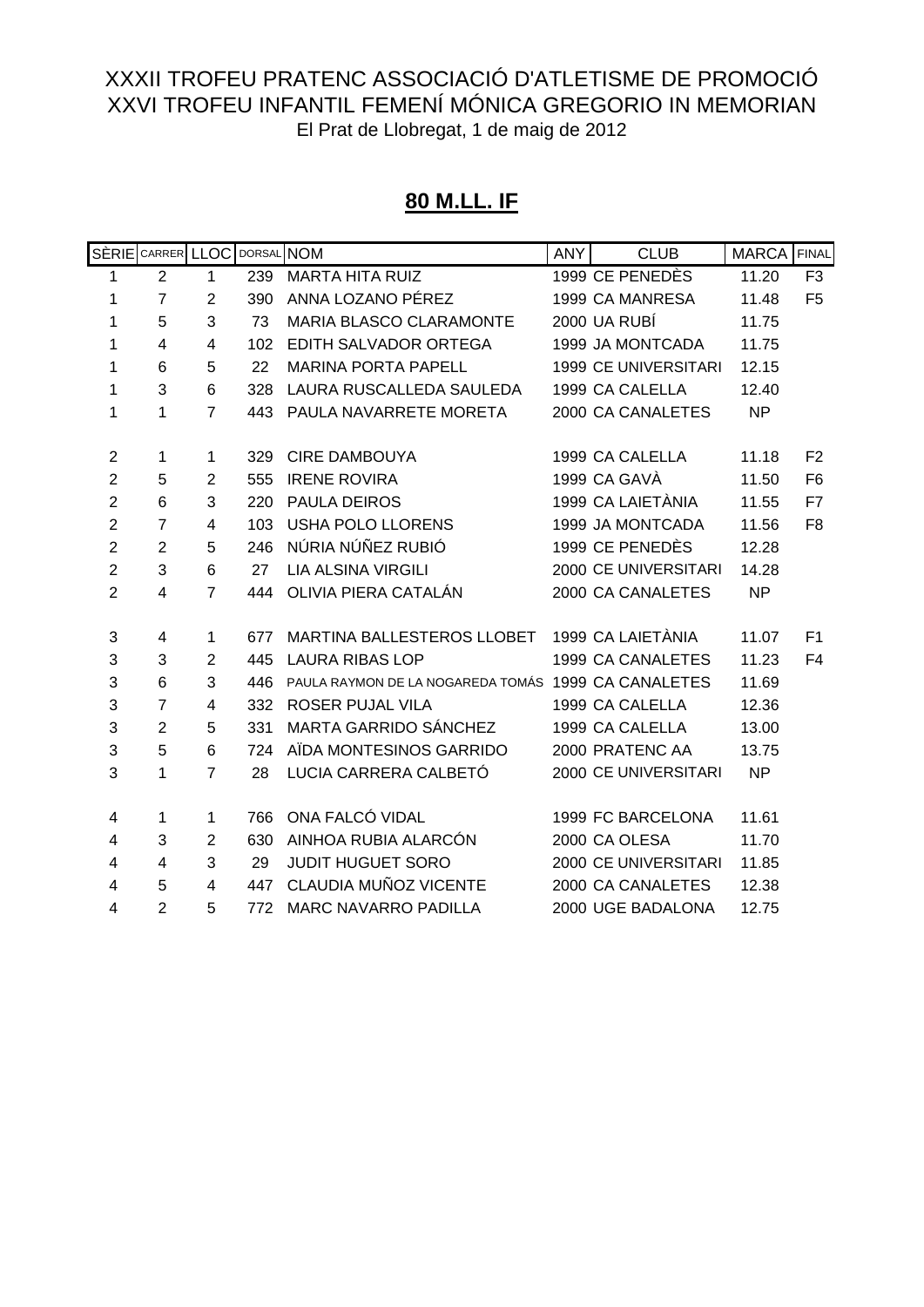# **80 M.LL. IF FINAL**

| SÈRIE CARRER LLOC DORSAL NOM |   |   |      |                                   | <b>ANY</b> | <b>CLUB</b>       | <b>MARCA</b> PUNTS |                |
|------------------------------|---|---|------|-----------------------------------|------------|-------------------|--------------------|----------------|
| <b>FINAL</b>                 | 4 |   | 677  | <b>MARTINA BALLESTEROS LLOBET</b> |            | 1999 CA LAIETÀNIA | 11,00              | -5             |
| <b>FINAL</b>                 | 6 | 2 |      | 445 LAURA RIBAS LOP               |            | 1999 CA CANALETES | 11.15              | $\overline{4}$ |
| <b>FINAL</b>                 | 3 | 3 | 239  | MARTA HITA RUIZ                   |            | 1999 CE PENEDÈS   | 11.32              | 3              |
| <b>FINAL</b>                 | 2 | 4 | 390  | ANNA LOZANO PÉREZ                 |            | 1999 CA MANRESA   | 11.46              | 2              |
| <b>FINAL</b>                 |   | 5 | 220. | <b>PAULA DEIROS</b>               |            | 1999 CA LAIETÀNIA | 11.64              | 1              |
| <b>FINAL</b>                 |   | 6 | 555  | <b>IRENE ROVIRA</b>               |            | 1999 CA GAVÀ      | 11.82              |                |
| <b>FINAL</b>                 | 5 |   | 329  | <b>CIRE DAMBOUYA</b>              |            | 1999 CA CALELLA   | 11.82              |                |
| <b>FINAL</b>                 | 8 | 8 |      | USHA POLO LLORENS                 |            | 1999 JA MONTCADA  | 11.88              |                |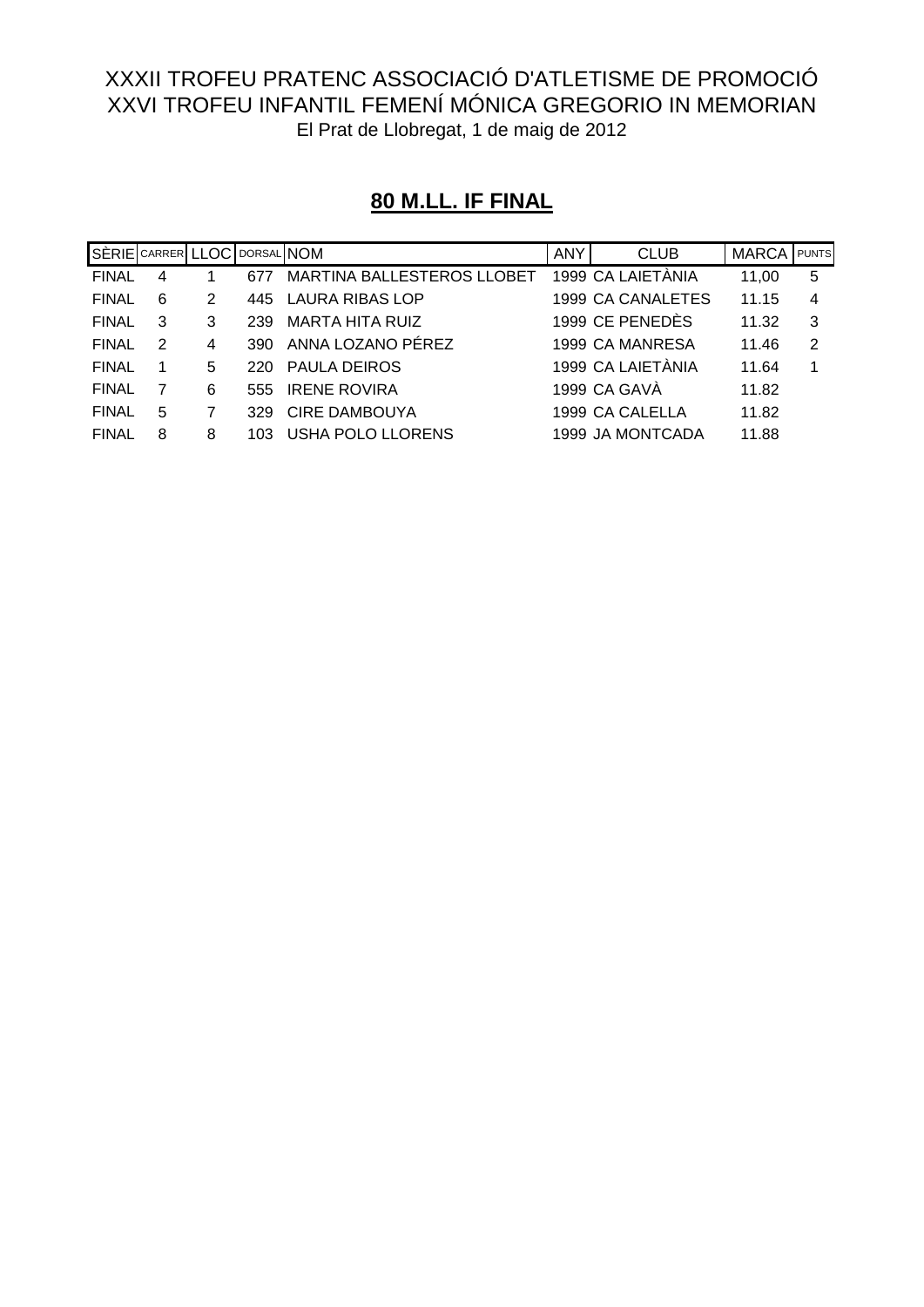# **1000 M.LL. IF**

|                         | SÈRIE ORDRE LLOC |                |     | DORSAL NOM                        | <b>ANY</b> | <b>CLUB</b>           | <b>MARCA</b> | <b>PUNTS</b> |
|-------------------------|------------------|----------------|-----|-----------------------------------|------------|-----------------------|--------------|--------------|
| 1                       | 10               | $\mathbf 1$    | 241 | <b>NAIMA AIT ALIBOU</b>           |            | 1999 CE PENEDÈS       | 3.12.50      | 5            |
| 1                       | 3                | $\overline{2}$ | 24  | SARA GALLEGO SOTELO               |            | 2000 CE UNIVERSITARI  | 3.16.00      | 4            |
| 1                       | 13               | 3              | 356 | PAOLA CARMONA MARTÍNEZ            |            | 1999 RIPOLLET UA      | 3.20.60      | 1            |
| 1                       | $\overline{7}$   | 4              | 104 | PAULA MOLINA SAURA                |            | 1999 JA MONTCADA      | 3.22.82      |              |
| 1                       | 12               | 5              | 286 | <b>LAURA VILA PLAZA</b>           |            | 2000 CORNELLÀ AT      | 3.32.27      |              |
| 1                       | $\mathbf{1}$     | 6              | 20  | VINYET BIGORDÀ SORIANO            |            | 1999 CE UNIVERSITARI  | 3.37.12      |              |
| 1                       | 11               | 7              | 284 | CARLA MARTÍNEZ GONZÁLEZ           |            | 1999 CORNELLÀ AT      | 3.38.78      |              |
| 1                       | 4                | 8              | 25  | CLAUDIA RUFFO FERNÁNDEZ           |            | 2000 CE UNIVERSITARI  | 3.39.24      |              |
| 1                       | 9                | 9              | 140 | CARLA GARCÍA HOMBRAVELLA          |            | 2000 ISS L'HOSPITALET | 3.39.28      |              |
| 1                       | 15               | 10             | 439 | MIREIA URRUTIA HERRERA            |            | 2000 CA CANALETES     | 3.40.95      |              |
| 1                       | 14               | 11             | 357 | <b>SARA RUBIO GRACIA</b>          |            | 1999 RIPOLLET UA      | 3.41.53      |              |
| 1                       | 8                | 12             | 139 | <b>GEMMA FREIXAS ANGUERA</b>      |            | 2000 ISS L'HOSPITALET | 3.50.65      |              |
| 1                       | 16               | 13             | 440 | JÚLIA VIZCAÍNO ESTRADA            |            | 2000 CA CANALETES     | 3.50.66      |              |
| 1                       | $\sqrt{2}$       | 14             | 23  | <b>MARIA COMA PUJADAS</b>         |            | 2000 CE UNIVERSITARI  | 3.53.72      |              |
| 1                       | 5                | 15             | 26  | SOFÍA TARRAGONA SALVADOR          |            | 2000 CE UNIVERSITARI  | 4.11.56      |              |
| 1                       | $\,6$            | 16             | 77  | <b>IRENE LÓPEZ BRUSTENGA</b>      |            | 2000 UA RUBÍ          | 4.12.92      |              |
|                         |                  |                |     |                                   |            |                       |              |              |
| $\overline{2}$          | 16               | 1              | 696 | BERTA CASANAS TIRAPU              |            | 1999 FC BARCELONA     | 3.16.74      | 3            |
| $\overline{2}$          | 15               | $\overline{2}$ | 660 | <b>GEENA STEPHENS CO</b>          |            | 1999 UA TERRASSA      | 3.16.77      | 2            |
| $\overline{2}$          | $\boldsymbol{9}$ | 3              | 441 | ELIA SAURA PETEGNIEF              |            | 2000 CA CANALETES     | 3.21.44      |              |
| $\overline{2}$          | 3                | 4              | 142 | RAQUEL MORENO VILLAECIJA          |            | 1999 ISS L'HOSPITALET | 3.23.13      |              |
| $\overline{2}$          | 5                | 5              | 288 | LAURA GIROL REBORDOSA             |            | 1999 CORNELLÀ AT      | 3.24.74      |              |
| $\overline{\mathbf{c}}$ | 11               | 6              | 514 | <b>JANA AGUILAR</b>               |            | NC CA VIC             | 3.25.63      |              |
| $\overline{2}$          | 10               | 7              | 442 | <b>CRISTINA MONTOBBIO MAESTRE</b> |            | 1999 CA CANALETES     | 3.26.94      |              |
| $\overline{2}$          | 12               | 8              | 603 | LAIA ROVIRA TORNÉ                 |            | 1999 CA VILAFRANCA    | 3.30.31      |              |
| $\overline{2}$          | 14               | 9              | 637 | <b>LAIA VIRGILI BLANCO</b>        |            | 2000 CA TORREDEMBARRA | 3.31.05      |              |
| $\overline{2}$          | 17               | 10             | 706 | JÚLIA DOMÍNGUEZ MARTÍNEZ          |            | 1999 CM SANT CUGAT    | 3.33.65      |              |
| $\overline{2}$          | 1                | 11             | 21  | <b>MARTA SUÑER SAINZ</b>          |            | 1999 CE UNIVERSITARI  | 3.46.60      |              |
| $\overline{2}$          | 18               | 12             | 726 | OLGA ROVIRA MONTANÉ               |            | 1999 PRATENC AA       | 4.05.53      |              |
| $\overline{2}$          | $\,6$            | 13             | 358 | <b>GEMMA SEPÚLVEDA GRAELL</b>     |            | 2000 RIPOLLET UA      | 4.06.08      |              |
| $\overline{2}$          | $\overline{2}$   | <b>NP</b>      | 141 | NEREA ALONSO SUÁREZ               |            | 1999 ISS L'HOSPITALET | <b>NP</b>    |              |
| $\overline{2}$          | 4                | <b>NP</b>      | 240 | ANNA COLOMÉ SADURNÍ               |            | 1999 CE PENEDÈS       | <b>NP</b>    |              |
| $\overline{2}$          | 7                | <b>NP</b>      | 389 | SALMA MEHAND EL HANKARI           |            | 2000 CA MANRESA       | <b>NP</b>    |              |
| $\overline{2}$          | 8                | <b>NP</b>      | 391 | NORA TIERZ CHETOUAN               |            | 1999 CA MANRESA       | <b>NP</b>    |              |
| $\overline{2}$          | 13               | ΝP             | 604 | <b>ROSER CLAVER PROS</b>          |            | 1999 CA VILAFRANCA    | <b>NP</b>    |              |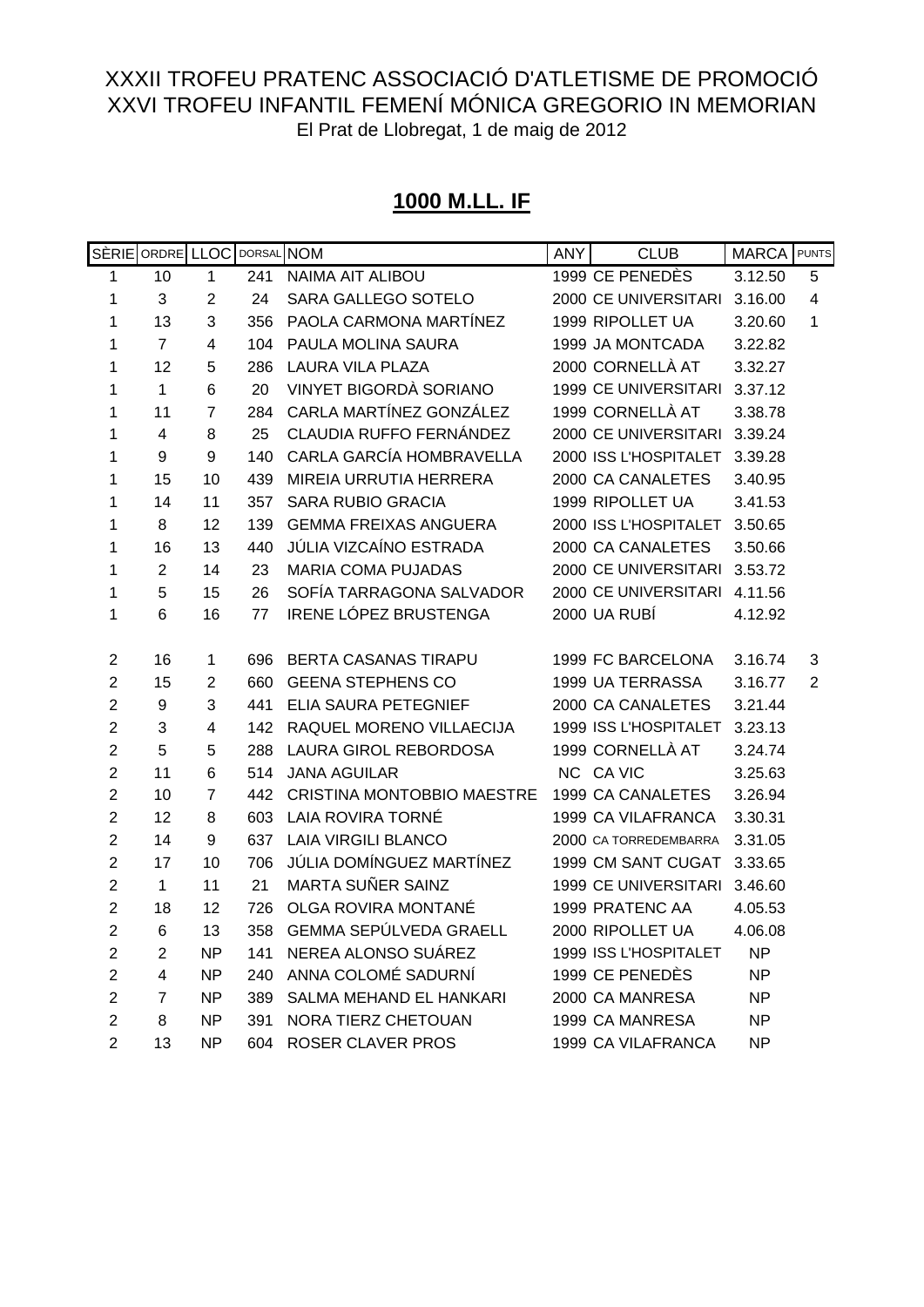#### **ALÇADA IF**

|   | LLOC DORSAL | <b>NOM</b>                   | <b>ANY</b> | <b>CLUB</b>           | 1,05    | 1,10    | .15        | .20     | .25        | 1.30       | .33        | 1.36 | 1.39       | <b>MARCA</b> | <b>PUNTS</b> |
|---|-------------|------------------------------|------------|-----------------------|---------|---------|------------|---------|------------|------------|------------|------|------------|--------------|--------------|
|   | 786         | <b>MARTA PÉREZ AMIEL</b>     |            | 1999 JA SABADELL      | $\circ$ | $\circ$ | $\circ$    | O       | $\circ$    | O          | $\circ$    | O    | <b>XXX</b> | 1,36         | 5            |
|   | 525         | ALBA MARTÍNEZ FERNÁNDEZ      |            | 2000 ICA SANT JUST    |         |         |            | O       | $\circ$    | $\Omega$   | $\circ$    | XXO  | <b>XXX</b> | 1,36         |              |
|   | 285         | ELENA MARTÍNEZ SÁNCHEZ       |            | 1999 CORNELLÀ AT      |         |         | $\circ$    | $\circ$ | $\Omega$   | XO         | <b>XXX</b> |      |            | 1,30         | 3            |
|   | 138         | IANNA PEREIRAS NEIRA         |            | 2000 ISS L'HOSPITALET |         |         | $\circ$    | $\circ$ | XXO        | <b>XXX</b> |            |      |            | 1,25         |              |
|   | 515         | LAURA VAN ESCH               | NC.        | CA VIC                | -       | O       | $\circ$    | $\circ$ | XXO        | $X -$      |            |      |            | 1,25         |              |
|   | 556         | <b>INES IVY</b>              |            | 1999 CA GAVÀ          |         | $\circ$ | $\circ$    | $\circ$ | XXO        | <b>XXX</b> |            |      |            | 1,25         |              |
|   | 727         | <b>CARLA GÁLVEZ CARDENAS</b> |            | 1999 PRATENC AA       |         | $\circ$ | $\circ$    | XO      | <b>XXX</b> |            |            |      |            | 1,20         |              |
| 8 | 725         | LAURA ARENAS DE LA FUENTE    |            | 2000 PRATENC AA       | $\circ$ | $\circ$ | <b>XXX</b> |         |            |            |            |      |            | 1,10         |              |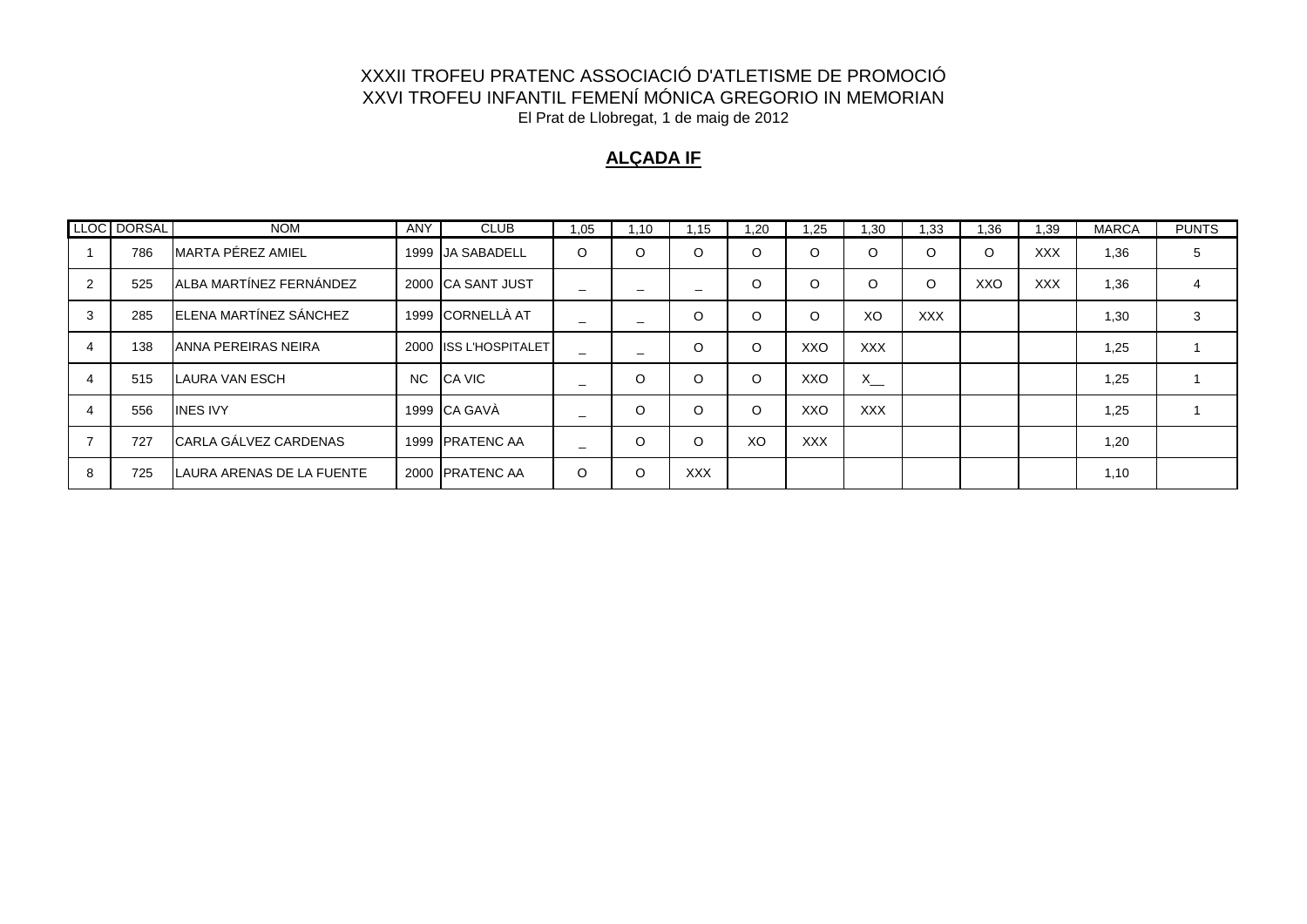### **TRIPLE IF**

|                | LLOC DORSAL | <b>NOM</b>                     | ANY  | <b>CLUB</b>             |              | $\overline{2}$ | 3    | 4    | 5       | 6    | <b>MARCA</b> | <b>PUNTS</b>   |
|----------------|-------------|--------------------------------|------|-------------------------|--------------|----------------|------|------|---------|------|--------------|----------------|
|                | 287         | MARINA CARRASCO MARTÍN         | 1999 | CORNELLÀ AT             | 9,37         | 9,70           | 9,30 | 9,38 | 9,39    | 9,76 | 9,76         | 5              |
| $\overline{2}$ | 723         | ANGELA DESCALZO REBOLLO        | 1999 | <b>PRATENC AA</b>       | X            | 9,15           | 8,73 | 8,40 | 8,83    | 9,08 | 9,15         | 4              |
| 3              | 245         | ANNA QUERALTÓ RÍOS             | 1999 | <b>CE PENEDÈS</b>       | X            | 9,09           | 8,94 | 9,00 | 8,89    | 8,96 | 9,09         | 3              |
| 4              | 392         | <b>IELSA LIRIA RUIZ</b>        | 1999 | <b>CA MANRESA</b>       | 8,69         | 9,35           | 8,25 | X.   | 8,97    | 8,67 | 8,97         | $\overline{2}$ |
| 5              | 30          | <b>MONICA RODRÍGUEZ SAYROL</b> | 2000 | <b>CE UNIVERSITARI</b>  | X.           | 8,95           | 8,88 | 8,70 | $\sf X$ | X    | 8,95         |                |
| 6              | 593         | ANNA ZÚÑIGA                    | 2000 | <b>CA MOLLET</b>        | X            | X              | 8,89 | X    | 8,87    | 8,89 | 8,89         |                |
| $\overline{7}$ | 74          | <b>CLARA EGEA JIMÉNEZ</b>      | 1999 | UA RUBÍ                 | 8,64         | 8,61           | 8,23 | 8,24 | $\sf X$ | 8,89 | 8,89         |                |
| 8              | 375         | MADELENE LUBAKI BOTITA         | 2000 | <b>ISS L'HOSPITALET</b> | X            | 8,52           | 8,59 | X.   | $\sf X$ | X    | 8,59         |                |
| 9              | 438         | <b>RUT SENDRA DEMUNT</b>       | 1999 | <b>CA CANALETES</b>     | $\mathsf{X}$ | 7,73           | 7,85 |      |         |      | 7,85         |                |
| 10             | 76          | BERTA OLMOS GONZÁLEZ           |      | 2000 UA RUBÍ            | 7,30         | 7,15           | 7,21 |      |         |      | 7,30         |                |
| <b>NP</b>      | 75          | SILVIA JIMÉNEZ MUÑIZ           | 1999 | UA RUBÍ                 |              |                |      |      |         |      | <b>NP</b>    |                |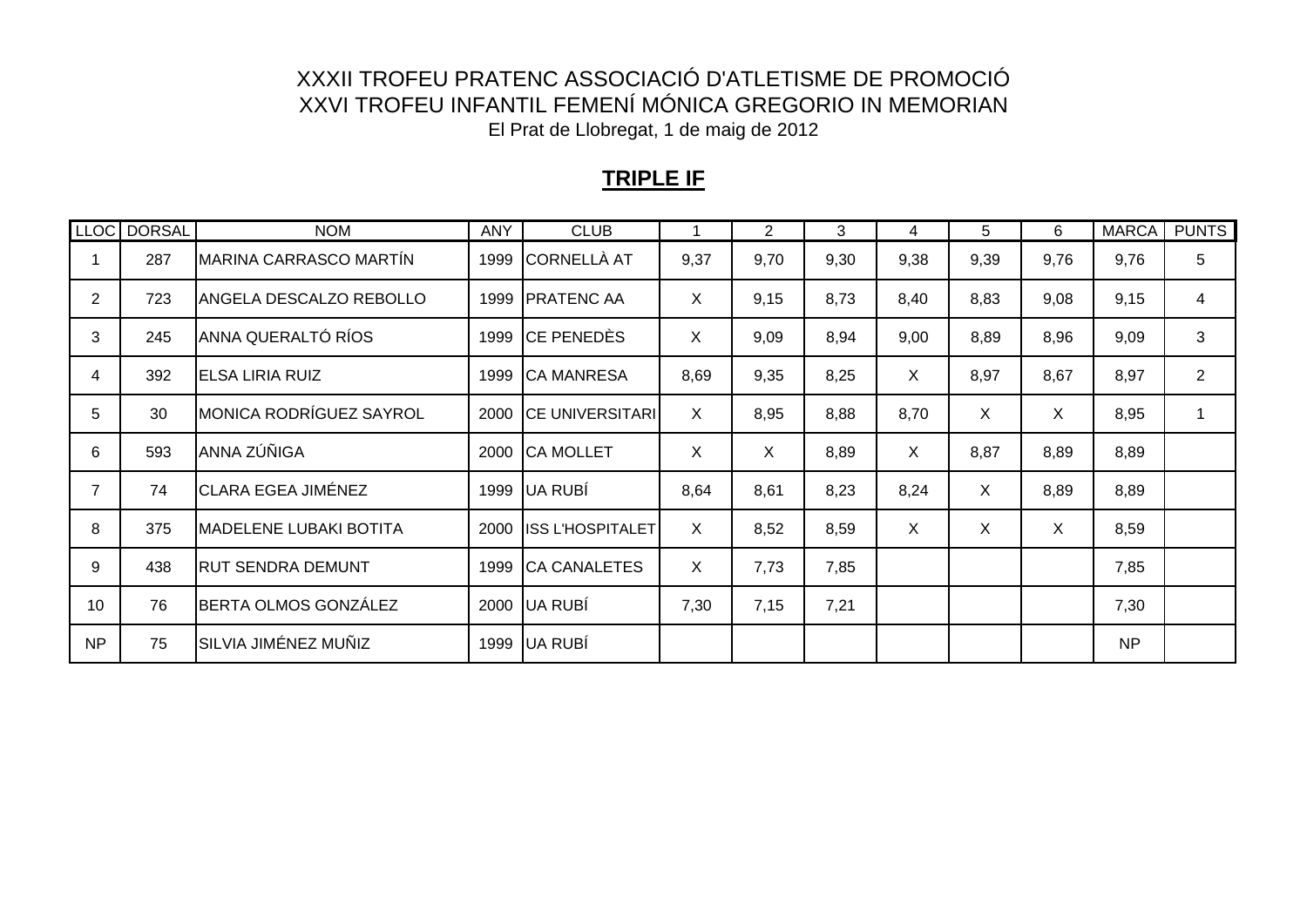### **PES IF**

| LLOC <sup>1</sup> | <b>DORSAL</b> | <b>NOM</b>                  | <b>ANY</b> | <b>CLUB</b>            |      | $\overline{2}$ | 3    | 4    | 5    | 6    | <b>MARCA</b> | <b>PUNTS</b>   |
|-------------------|---------------|-----------------------------|------------|------------------------|------|----------------|------|------|------|------|--------------|----------------|
|                   | 330           | <b>ESTEL ROSSELL FONT</b>   |            | 2000 CA CALELLA        | 9,09 | 8,90           | 9,32 | 9,13 | 9,73 | 8,19 | 9,73         | 5              |
| $\overline{2}$    | 629           | <b>OLGA MORRAJA MOSTAZO</b> |            | 2000 CA OLESA          | 8,25 | 8,90           | 9,42 | 8,17 | 8,50 | 8,57 | 9,42         | 4              |
| 3                 | 728           | IRINA DOÍINGUEZ NAVARRETE   |            | 1999 <b>PRATENC AA</b> | 8,30 | 8,49           | 8,37 | 9,26 | 8,38 | 8,79 | 9,26         | 3              |
| 4                 | 554           | ARIADNA ESTEVE              |            | 2000 CA GAVÀ           | 9,13 | 8,53           | 8,65 | 9,12 | 9,19 | 8,42 | 9,19         | $\overline{2}$ |
| 5                 | 448           | <b>CARMEN MIGUEL DUARTE</b> |            | 2000 CA CANALETES      | 8,12 | 8,39           | 8,01 | 8,36 | 7,88 | 7,82 | 8,39         |                |
| 6                 | 794           | <b>ELISA VERDE GLOR</b>     |            | 1999 CA GAVÀ           | 7,35 | 7,00           | 8,01 | 7,68 | 7,78 | 7,65 | 8,01         |                |
|                   | 449           | <b>JÚLIA CASTELLS LLACH</b> |            | 2000 CA CANALETES      | 6,34 | 6,75           | 6,85 | 6,53 | 6,93 | 5,29 | 6,93         |                |
| <b>NP</b>         | 393           | SILVIA TOZZI GONZÁLEZ       |            | 1999 CA MANRESA        |      |                |      |      |      |      | <b>NP</b>    |                |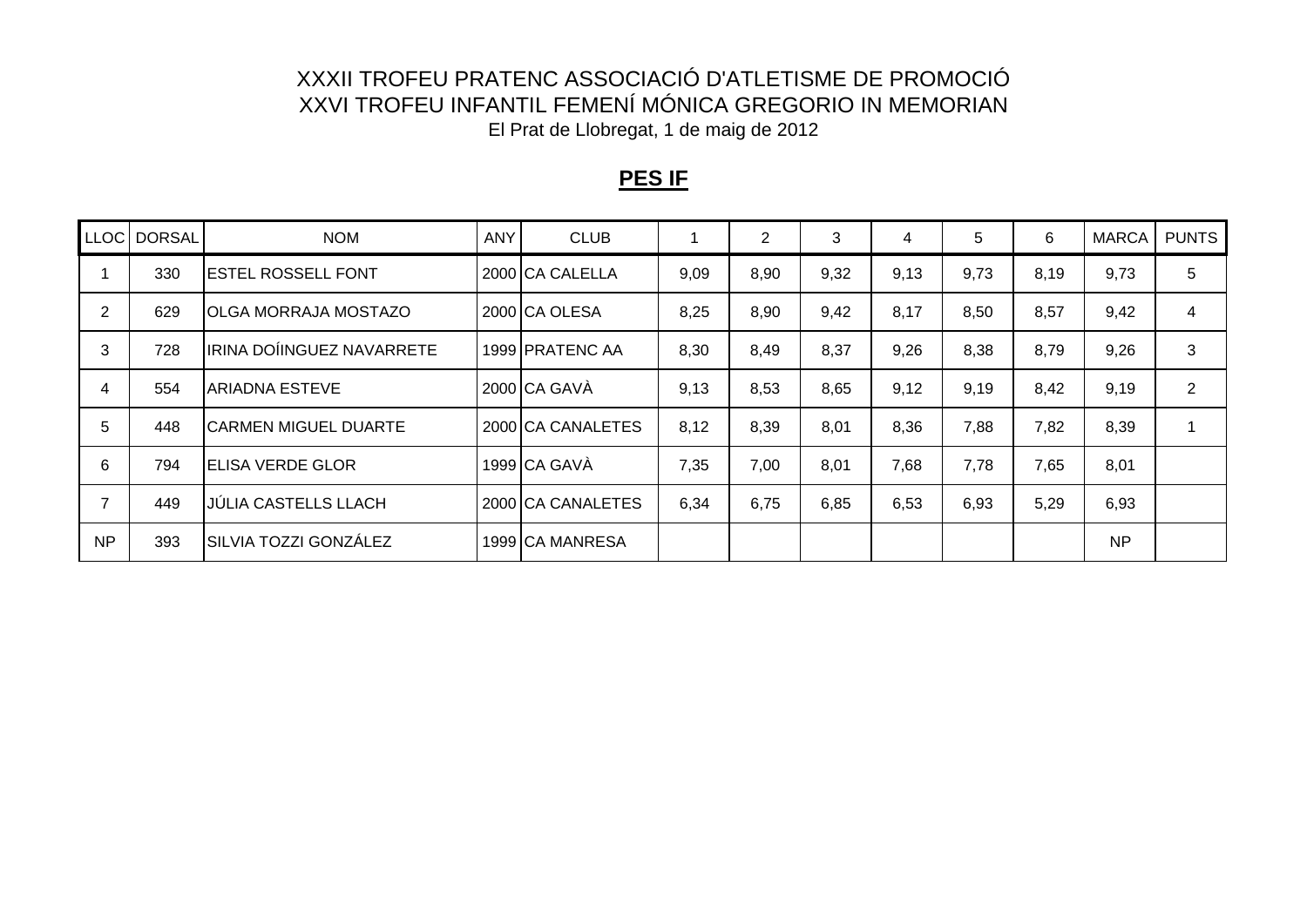# **100 M.LL. CF**

|                | SÈRIE CARRER LLOC |                | DORSAL NOM |                                                     | <b>ANY</b> | <b>CLUB</b>                 | <b>MARCA</b> FINAL |                |
|----------------|-------------------|----------------|------------|-----------------------------------------------------|------------|-----------------------------|--------------------|----------------|
|                |                   |                |            | VENT: $+0.6$                                        |            |                             |                    |                |
| 1              | 1                 | 1              | 291        | <b>MARINA TOVAR ARJONA</b>                          |            | 1997 CORNELLÀ AT            | 13.05              | F <sub>2</sub> |
| 1              | 4                 | $\overline{2}$ | 558        | SONIA ALAMÁN HERNANDO                               |            | 1998 CA GAVÀ                | 13.40              | F <sub>4</sub> |
| 1              | $\overline{7}$    | 3              | 763        | BERTA TENAS UREÑA                                   |            | NC CA VIC                   | 13.52              | F <sub>5</sub> |
| 1              | 5                 | 4              | 778        | <b>GISELA FONTANALS CEPERO</b>                      |            | 1997 UGE BADALONA           | 13.68              | F7             |
| 1              | $\overline{2}$    | 5              | 244        | <b>AINA TROTONDA MIQUEL</b>                         |            | 1997 CE PENEDÈS             | 13.74              | F <sub>8</sub> |
| 1              | 3                 | 6              | 33         | ANNA ARTÍMEZ SALA                                   |            | <b>1998 CE UNIVERSITARI</b> | 14.39              |                |
| 1              | $6\phantom{1}6$   | $\overline{7}$ | 647        | <b>KELLY SMITH ROVIRA</b>                           |            | 1997 UA RUBÍ                | 14.72              |                |
| 1              | 8                 | <b>NP</b>      | 153        | AINTZANE CASTARLENAS MARTÍNEZ 1997 ISS L'HOSPITALET |            |                             | <b>NP</b>          |                |
|                |                   |                |            |                                                     |            |                             |                    |                |
|                |                   |                |            | VENT: $+0,8$                                        |            |                             |                    |                |
| $\overline{2}$ | 4                 | 1              | 333        | ONA ROSSELL FONT                                    |            | 1998 CA CALELLA             | 12.70              | F <sub>1</sub> |
| $\overline{2}$ | 6                 | $\overline{2}$ | 150        | <b>CLARA SISQUELLA ANDRÉS</b>                       |            | 1998 ISS L'HOSPITALET       | 13.05              | F <sub>3</sub> |
| $\overline{2}$ | 5                 | 3              | 631        | <b>GEMMA ORTEGA RAMS</b>                            |            | 1998 CA OLESA               | 13.67              | F <sub>6</sub> |
| $\overline{2}$ | 3                 | 4              | 219        | <b>LLUISA HURTADO</b>                               |            | 1997 CE VILANOVA            | 13.79              |                |
| $\overline{2}$ | $\overline{2}$    | 5              | 250        | PAULA VON JESS ROSÓN                                |            | 1997 CE PENEDÈS             | 14.44              |                |
| $\overline{2}$ | 8                 | 6              | 648        | ANDREA ARJONA OLGADO                                |            | 1998 UA RUBÍ                | 14.53              |                |
| $\overline{2}$ | 1                 | $\overline{7}$ | 295        | LYDIA ARROYO SIERRA                                 |            | 1998 CORNELLÀ AT            | 14.99              |                |
| $\overline{2}$ | $\overline{7}$    | <b>NF</b>      | 34         | SOFIA FERER TRATTMANSDORFF 1998 CE UNIVERSITARI     |            |                             | <b>NF</b>          |                |
|                |                   |                |            |                                                     |            |                             |                    |                |
|                |                   |                |            |                                                     |            |                             |                    |                |
| 0              | $\Omega$          | <b>NP</b>      | 146        | ANNA OBRADORS BARÓ                                  |            | 1997 ISS L'HOSPITALET       | <b>NP</b>          |                |
| 0              | 0                 | <b>NP</b>      | 684        | Mª DEL MAR MARTÍNEZ PEÑALVER 1997 CA NOU BARRIS     |            |                             | <b>NP</b>          |                |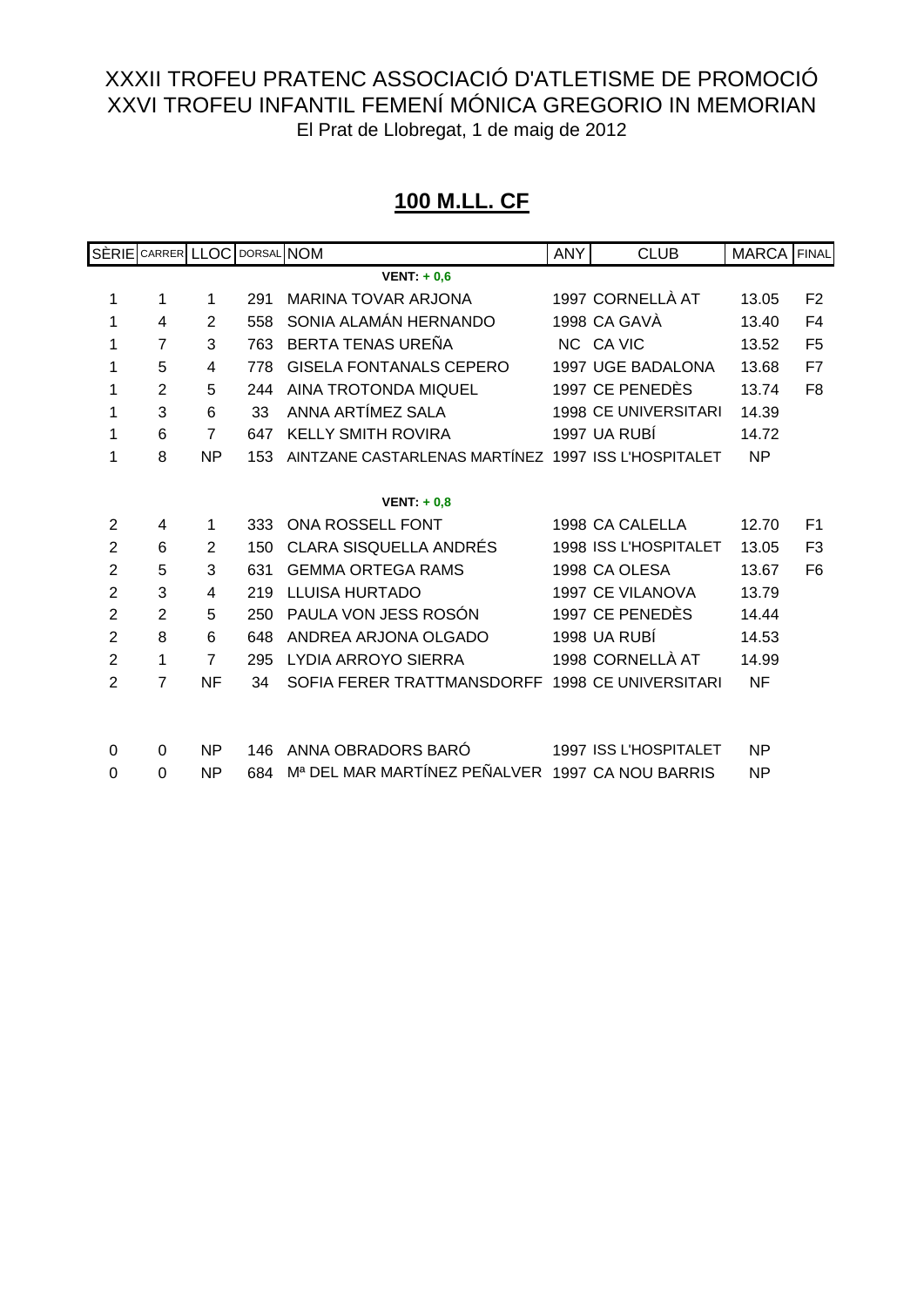| <b>100 M.LL. CF FINAL</b> |
|---------------------------|
|---------------------------|

|              | SÈRIE CARRER LLOC DORSAL NOM |    |     |                                | <b>ANY</b> | <b>CLUB</b>           | <b>MARCA</b> | <b>PUNTS</b> |
|--------------|------------------------------|----|-----|--------------------------------|------------|-----------------------|--------------|--------------|
|              |                              |    |     | $VENT. - 1,2$                  |            |                       |              |              |
| <b>FINAL</b> | 4                            |    | 333 | ONA ROSSELL FONT               |            | 1998 CA CALELLA       | 12.88        | 5            |
| <b>FINAL</b> | 3                            | 2  | 150 | <b>CLARA SISQUELLA ANDRÉS</b>  |            | 1998 ISS L'HOSPITALET | 13.12        | 4            |
| <b>FINAL</b> | 5                            | 3  | 291 | <b>MARINA TOVAR ARJONA</b>     |            | 1997 CORNELLÀ AT      | 13.15        | 3            |
| <b>FINAL</b> | 6                            | 4  | 558 | SONIA ALAMAN HERNANDO          |            | 1998 CA GAVA          | 13.30        | 2            |
| <b>FINAL</b> | $\mathcal{P}$                | 5  | 763 | BERTA TENAS UREÑA              |            | NC CA VIC             | 13.61        | 1            |
| <b>FINAL</b> | 8                            | 6  | 244 | AINA TROTONDA MIQUEL           |            | 1997 CE PENEDÈS       | 13.73        |              |
| <b>FINAL</b> |                              |    | 631 | <b>GEMMA ORTEGA RAMS</b>       |            | 1998 CA OLESA         | 13.75        |              |
| <b>FINAL</b> |                              | DQ | 778 | <b>GISELA FONTANALS CEPERO</b> |            | 1997 UGE BADALONA     | art.162.7    |              |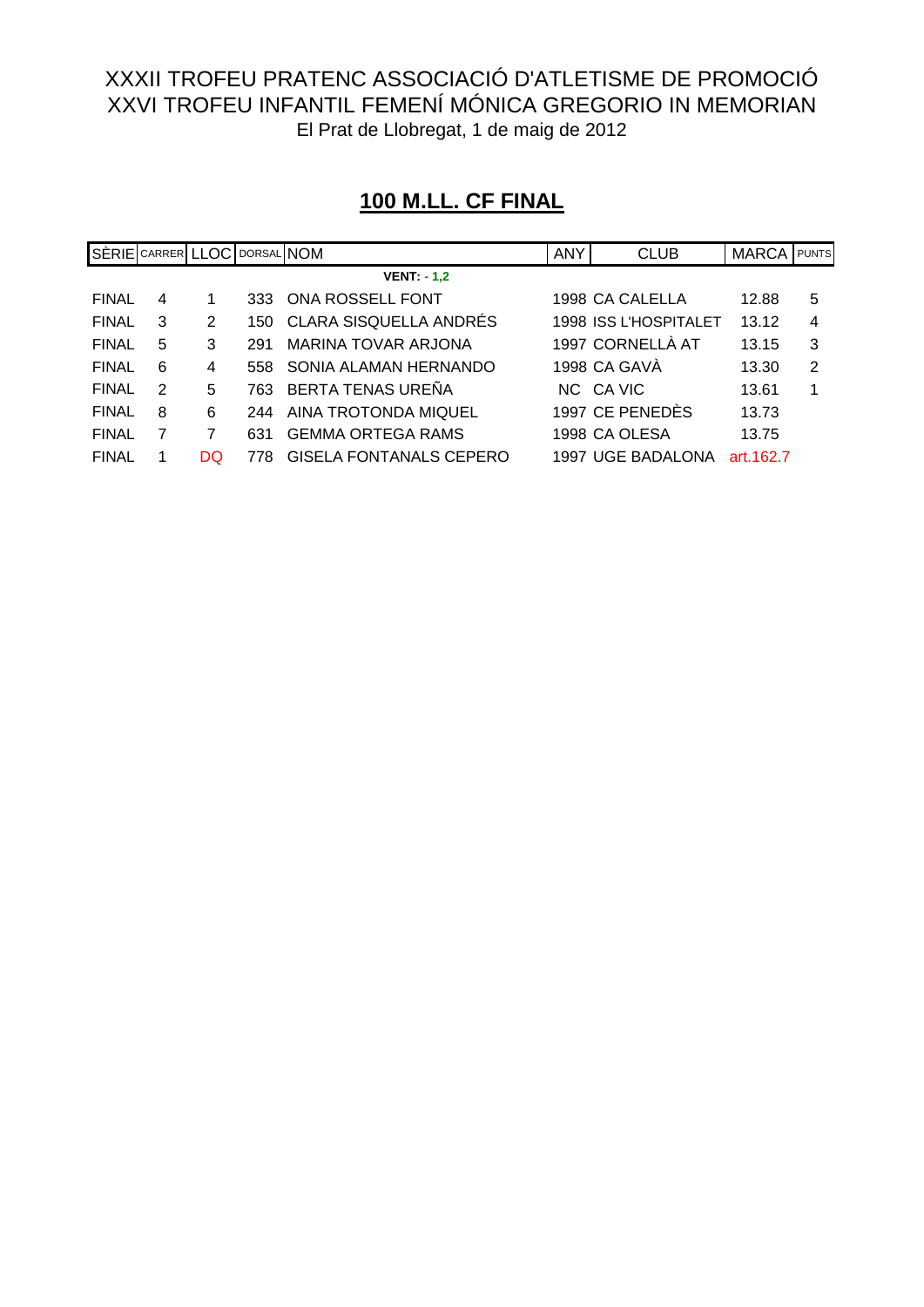# **300 M.LL. CF**

|                | SÈRIE CARRER LLOC |                | DORSAL NOM |                               | <b>ANY</b> | <b>CLUB</b>           | <b>MARCA</b> | <b>PUNTS</b>   |
|----------------|-------------------|----------------|------------|-------------------------------|------------|-----------------------|--------------|----------------|
|                | 5                 | 1              | 583        | <b>INGRID ANDRES</b>          |            | NC CA MOLLET          | 41.58        | 5              |
| 1              | 4                 | $\overline{2}$ | 144        | <b>NEUS CAMINS VILA</b>       |            | 1997 ISS L'HOSPITALET | 41.90        | $\overline{4}$ |
|                | 3                 | 3              | 690        | <b>BLANCA RIUS SANSALVADO</b> |            | 1997 CM SANT CUGAT    | 42.15        | 3              |
|                | 8                 | 4              | 649        | <b>LAURA DOMINGO LAFUENTE</b> |            | 1997 UA RUBI          | 42.24        | $\overline{2}$ |
|                | 6                 | 5              | 621        | <b>SARA DORSA SANS</b>        |            | 1997 GA LLUÏSOS-M     | 42.47        | 1              |
| 1              | 1                 | 6              | 401        | JÚLIA QUEVEDO SUBIRATS        |            | 1997 CA MANRESA       | 43.53        |                |
| 1              | $\overline{2}$    | $\overline{7}$ | 906        | SOFÍA PINEDA                  |            | 1997 CA GRANOLLERS    | 43.66        |                |
|                | $\overline{7}$    | 8              | 152        | ELENA BLANCO SÁNCHEZ          |            | 1997 ISS L'HOSPITALET | 44.13        |                |
|                |                   |                |            |                               |            |                       |              |                |
| 2              | 6                 | 1              | 450        | <b>HANNA BOUCHAID</b>         |            | 1998 CA CANALETES     | 43.88        |                |
| $\overline{2}$ | 3                 | $\mathfrak{p}$ | 293        | JUDIT CAMAÑO MARTÍNEZ         |            | 1998 CORNELLÀ AT      | 46.46        |                |
| $\overline{2}$ | 1                 | 3              | 904        | <b>SANDRA BORONAT</b>         |            | 1999 CA SANT CELONI   | 47.39        |                |
| $\overline{2}$ | 5                 | 4              | 292        | ANA LÓPEZ LÓPEZ               |            | 1998 CORNELLÀ AT      | 47.69        |                |
| 2              | 4                 | 5              | 582        | ANDREA LÓPEZ SEGURA           |            | 1997 CA MOLLET        | 48.34        |                |
| $\overline{2}$ | $\overline{2}$    | 6              | 402        | ELINA SANS NARBONA            |            | 1997 CA MANRESA       | 48.53        |                |
| 2              | 7                 | $\overline{7}$ | 557        | SONIA FERNÁNDEZ FORNET        |            | 1998 CA GAVA          | 49.15        |                |
|                |                   |                |            |                               |            |                       |              |                |
| 0              | $\Omega$          | <b>NP</b>      | 335        | LÍDIA CERDÁN SAULEDA          |            | 1998 CA CALELLA       | <b>NP</b>    |                |
| 0              | $\Omega$          | ΝP             | 668        | DIANA GONZÁLEZ BOQUERA        |            | 1997 CA IGUALADA      | <b>NP</b>    |                |
| 0              | $\Omega$          | ΝP             | 703        | AINA BERENGUER TORRES         |            | 1997 CA SANT CELONI   | NP           |                |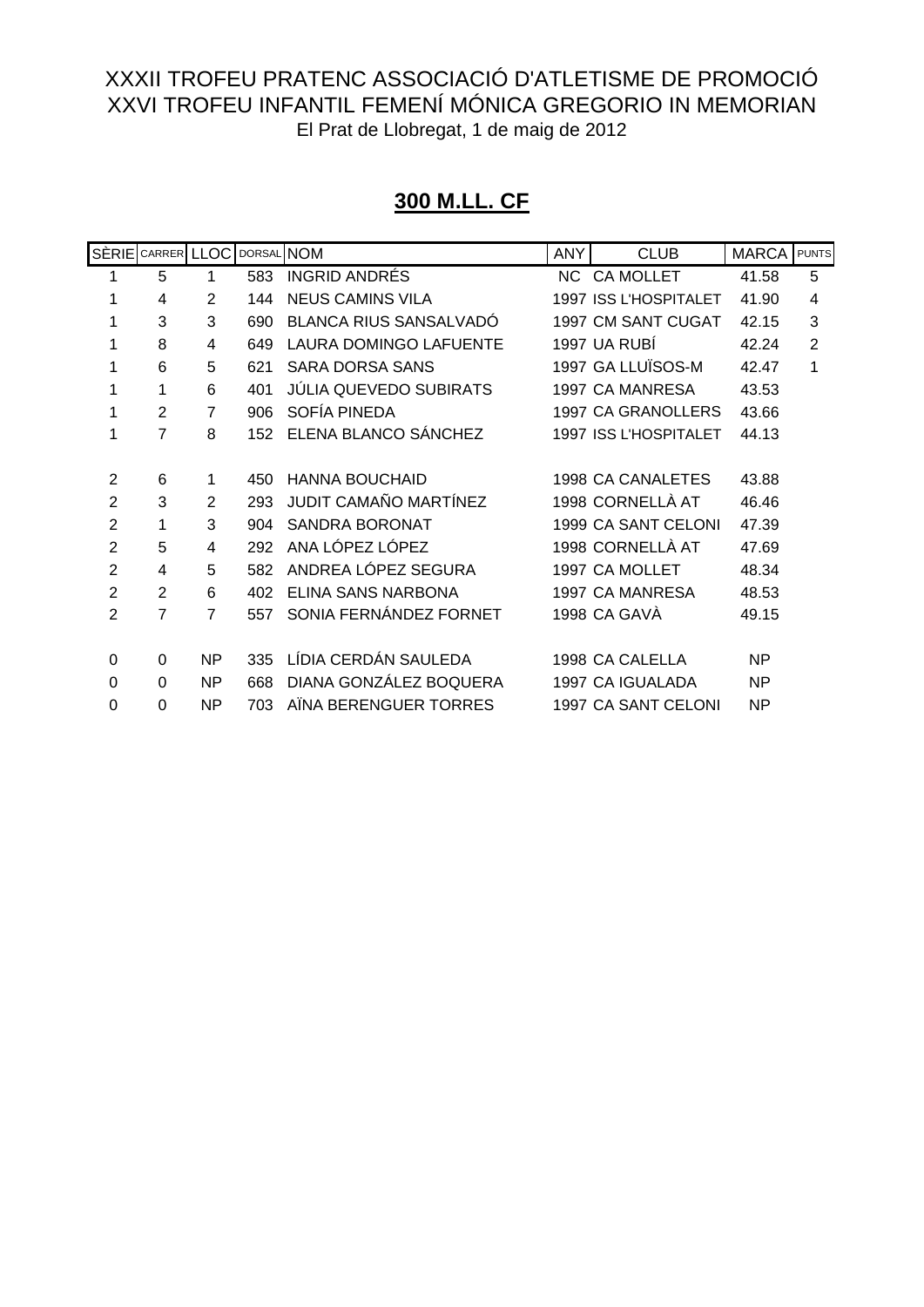# **1000 M.LL. CF**

|                | SÈRIE ORDRE LLOC DORSAL NOM |                |     |                                                   | <b>ANY</b> | <b>CLUB</b>                 | <b>MARCA</b> PUNTS |                |
|----------------|-----------------------------|----------------|-----|---------------------------------------------------|------------|-----------------------------|--------------------|----------------|
| 1              | 3                           | 1              | 143 | JUDIT PÉREZ MARZO                                 |            | 1997 ISS L'HOSPITALET       | 2.59.24            | 5              |
| 1              | 5                           | 2              | 394 | <b>NAJWA CHOUATI</b>                              |            | 1997 CA MANRESA             | 3.09.89            | $\overline{4}$ |
| 1              | 10                          | 3              | 620 | <b>OUMAIMA BLAL LAHLIMI</b>                       |            | 1997 GA LLUÏSOS-M           | 3.12.02            | 3              |
| 1              | 4                           | 4              | 359 | CLAUDIA MARTÍNEZ HERNÁNDEZ                        |            | 1997 RIPOLLET UA            | 3.15.58            | 1              |
| 1              | 1                           | 5              | 31  | CLAUDIA GALLEGO SOTELO                            |            | 1997 CE UNIVERSITARI        | 3.17.65            |                |
| 1              | 6                           | 6              | 451 | SANDRA GALCERÁN MENDIZÁBAL 1998 CA CANALETES      |            |                             | 3.20.35            |                |
| 1              | 14                          | $\overline{7}$ | 791 | <b>JULIA FOLGUERA BEFAMÍ</b>                      |            | 1998 FC BARCELONA           | 3.21.58            |                |
| 1              | $\overline{2}$              | 8              | 118 | <b>INES BERMEJO PÉREZ</b>                         |            | 1997 UGE BADALONA           | 3.23.46            |                |
| 1              | 15                          | 9              | 792 | PAULA DEL AMO BUSTOS                              |            | 1997 FC BARCELONA           | 3.27.37            |                |
| 1              | 13                          | 10             | 732 | <b>TABATA CANO VEGAS</b>                          |            | 1998 PRATENC AA             | 3.31.00            |                |
| 1              | $\overline{7}$              | 11             | 507 | JÚLIA MASSAGUÉ                                    |            | NC CA VIC                   | 3.31.20            |                |
| 1              | 9                           | 12             | 605 | XÈNIA CLAVER PROS                                 |            | 1998 CA VILAFRANCA          | 3.42.24            |                |
| 1              | 8                           | <b>NF</b>      | 523 | MARIA TORTRAS DE LA CRUZ                          |            | 1997 CA SANT JUST           | <b>NF</b>          |                |
| 1              | 11                          | <b>NP</b>      | 662 | ANDREA PÉREZ ALGARRA                              |            | 1997 UA TERRASSA            | <b>NP</b>          |                |
| 1              | 12                          | <b>NP</b>      | 696 | BERTA CABANES TIRAPU                              |            | 1998 FC BARCELONA           | <b>NP</b>          |                |
|                |                             |                |     |                                                   |            |                             |                    |                |
| $\overline{2}$ | 5                           | 1              | 395 | MIREIA VÍA COMAS                                  |            | 1998 CA MANRESA             | 3.15.20            | 2              |
| $\overline{2}$ | $\overline{2}$              | $\overline{2}$ | 149 | CRISTINA GARCÍA HOMBRAVELLA 1998 ISS L'HOSPITALET |            |                             | 3.20.56            |                |
| $\overline{2}$ | $\overline{7}$              | 3              | 452 | NURIA VIZCAÍNO ESTRADA                            |            | 1998 CA CANALETES           | 3.29.78            |                |
| $\overline{2}$ | 13                          | 4              | 689 | ANDREA DE MAS ARIZA                               |            | 1998 CM ST. CUGAT           | 3.30.36            |                |
| $\overline{2}$ | 10                          | 5              | 594 | <b>CELINA JANCZAK</b>                             |            | 1997 CA MOLLET              | 3.32.26            |                |
| $\overline{c}$ | 6                           | 6              | 396 | <b>TAMARA CUROPOS COSTA</b>                       |            | 1998 CA MANRESA             | 3.34.31            |                |
| $\overline{2}$ | 9                           | $\overline{7}$ | 513 | <b>LAIA AGUILAR</b>                               |            | NC CA VIC                   | 3.35.19            |                |
| $\overline{2}$ | 11                          | 8              | 639 | <b>CLARIS ODENA TEIXIDOR</b>                      |            | <b>1998 CE UNIVERSITARI</b> | 3.37.57            |                |
| $\overline{2}$ | 1                           | 9              | 32  | NURIA IBÁÑEZ COLOMINA                             |            | <b>1998 CE UNIVERSITARI</b> | 3.39.73            |                |
| $\overline{2}$ | 8                           | 10             | 453 | SILVIA BRETOS LAHERA                              |            | 1998 CA CANALETES           | 3.40.25            |                |
| $\overline{2}$ | 3                           | 11             | 240 | ANNA COLOMÉ                                       |            | 1998 CE PENEDÈS             | 4.05.08            |                |
| $\overline{2}$ | 4                           | <b>NP</b>      | 360 | ANNA CALDERÓN GARCÍA                              |            | 1997 RIPOLLET UA            | <b>NP</b>          |                |
| $\overline{2}$ | 12                          | <b>NP</b>      | 663 | SÒNIA UTRERA CRESPO                               |            | 1998 UA TERRASSA            | <b>NP</b>          |                |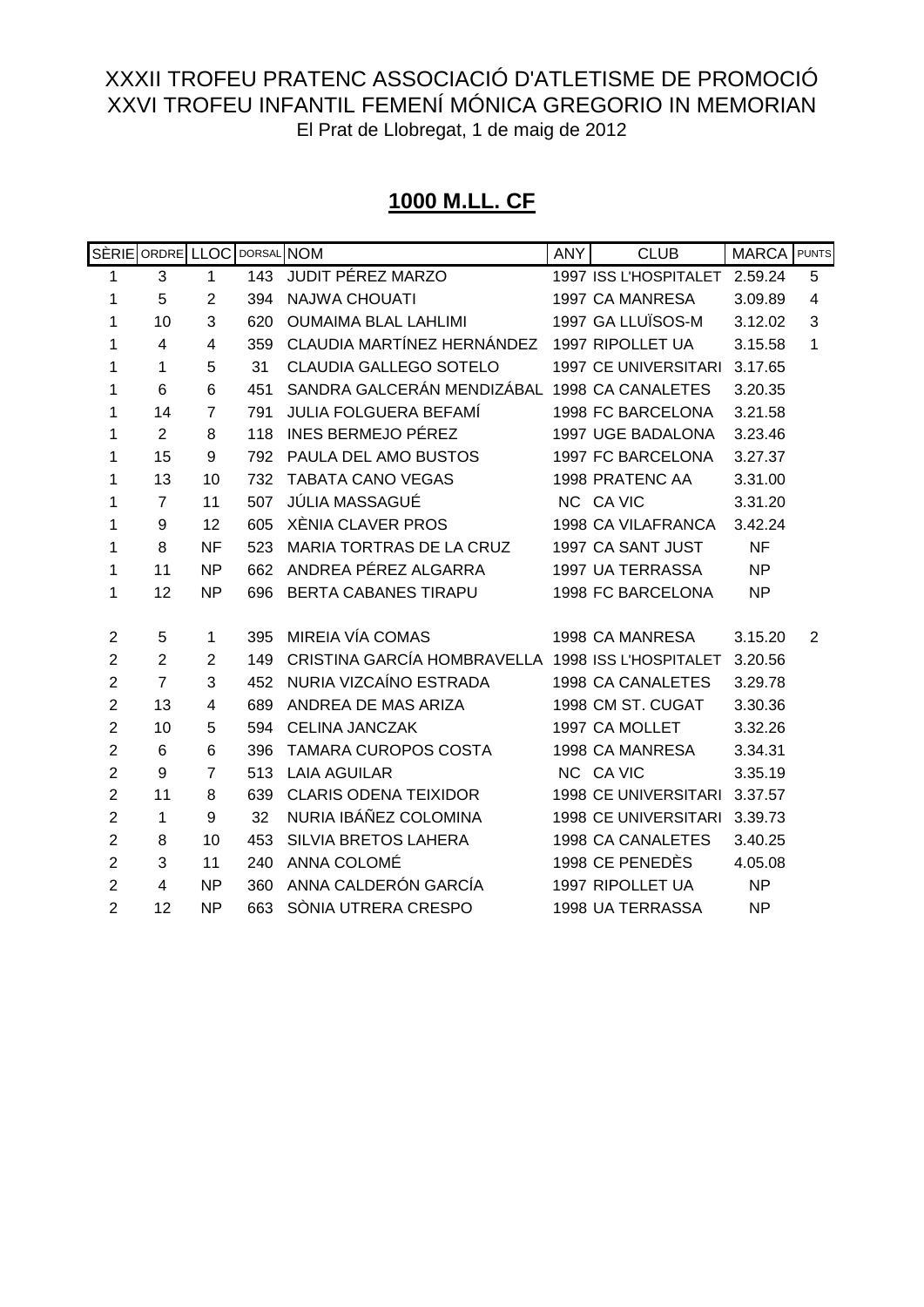#### **LLARGADA CF**

|                | LLOC DORSAL | <b>NOM</b>                    | <b>ANY</b> | <b>CLUB</b>           | $\mathbf 1$    | $\overline{2}$ | 3              | 4              | 5                 | 6                        | <b>MARCA</b>    | <b>PUNTS</b>   |
|----------------|-------------|-------------------------------|------------|-----------------------|----------------|----------------|----------------|----------------|-------------------|--------------------------|-----------------|----------------|
| 1              | 148         | LAURA CHAMERO MEGÍAS          |            | 1998 ISS L'HOSPITALET | $\mathsf{X}$   | 5,04<br>$+3,0$ | 4,95<br>$+3,1$ | 4,63<br>$+1,8$ | 4,98<br>$+3.0$    | 4,37<br>$+3,6$           | 5,04<br>$+3.0$  | 5              |
| $\overline{2}$ | 147         | MARTA HERNÁNDEZ SUBIRANA      |            | 1997 ISS L'HOSPITALET | 4,72<br>$+2,3$ | 4,40<br>$+1,3$ | 4,48<br>$+1,8$ | X              | 4,33<br>$+3.9$    | X                        | 4,72<br>$+2,3$  | 4              |
| 3              | 151         | ELENA SANIAGO MERINO          |            | 1998 ISS L'HOSPITALET | 4,38<br>$+2,1$ | $\mathsf{X}$   | 4,66<br>$+3,6$ | 3,94<br>$+1,3$ | 4,46<br>$+1,8$    | 4,56<br>$+1,6$           | 4,66<br>$+3,6$  | 3              |
| 4              | 661         | YAIZA GALÁN AGUILAR           |            | 1997 UA TERRASSA      | X              | $\sf X$        | 4,55<br>$+1,9$ | X              | 4,63<br>$+4,0$    | $\mathsf{X}$             | 4,63<br>$+4,0$  | $\overline{2}$ |
| 5              | 334         | <b>COUMBA SABALY</b>          |            | 1998 CA CALELLA       | 4,58<br>$+2,4$ | 4,49<br>$+3,7$ | 4,33<br>$+1,1$ | $\mathsf{X}$   | 4,59<br>$+1,9$    | $\mathsf{X}$             | 4,59<br>$+1,9$  | $\mathbf{1}$   |
| 6              | 153         | <b>ELISABETH COBERIO</b>      |            | 1998 ISS L'HOSPITALET | 4,45<br>$+2,4$ | 4,30<br>$+1,8$ | 4,45<br>$+3,7$ | 4,11<br>$+2,3$ | 4,25<br>$+1,3$    | 4,37<br>$+4,2$           | 4,45<br>$+2,4$  |                |
| $\overline{7}$ | 799         | <b>GLORIA CABRERA BORATÁN</b> |            | 1997 CA SANT CELONI   | 4,28<br>$+1,7$ | 4,44<br>$+3,0$ | 4,18<br>$+1,2$ | X              | 3,84<br>$+1,7$    | $\mathsf{X}$             | 4,44<br>$+3.0$  |                |
| 8              | 903         | <b>PAULA GARCÍA RODRÍGUEZ</b> |            | 1997 CORNELLÀ AT      | 4,18<br>$+2.9$ | X              | 4,42<br>$+1,7$ | $-$            | $\qquad \qquad -$ | $\overline{\phantom{m}}$ | 4,42<br>$+1,7$  |                |
| 9              | 238         | <b>JUDIT CASALS CISA</b>      |            | 1997 CE PENEDÈS       | 3,92<br>$+3.5$ | 4,15<br>$+2,1$ | 4,16<br>$+1,6$ |                |                   |                          | 4,16<br>$+ 1,6$ |                |
| 10             | 237         | <b>CLAUDIA GARCÍA GARCÍA</b>  |            | 1997 CE PENEDÈS       | 4,16<br>$+2,2$ | 3,98<br>$+2,6$ | $\sf X$        |                |                   |                          | 4,16<br>$+2,2$  |                |
| 11             | 243         | RADKA ANATOLIEVA ROMANOVA     |            | 1997 CE PENEDÈS       | 4,09<br>$+2,3$ | 4,03<br>$+2,0$ | 3,67<br>$+2,4$ |                |                   |                          | 4,09<br>$+2,3$  |                |
| 12             | 294         | ANA ARRIBAS MANCHEÑO          |            | 1998 CORNELLÀ AT      | 3,96<br>$+2,4$ | 3,49<br>$+3,0$ | 3,76<br>$+2,4$ |                |                   |                          | 3,96<br>$+2,4$  |                |
| 13             | 225         | <b>LAIA SAUMELL CASTRO</b>    |            | 1998 CE PENEDÈS       | 3,54<br>$+1,9$ | 3,51<br>$+2,5$ | 3,64<br>$+2,8$ |                |                   |                          | 3,64<br>$+2,8$  |                |
| <b>NULS</b>    | 187         | <b>SARA SÁNCHEZ LLIURO</b>    |            | 1998 AE SANT ANDREU   | $\mathsf{X}$   | $\sf X$        | $\sf X$        |                |                   |                          | <b>NULS</b>     |                |
| <b>NP</b>      | 186         | <b>IKRAM LHIOUI</b>           |            | 1998 AE SANT ANDREU   |                |                |                |                |                   |                          | <b>NP</b>       |                |
| <b>NP</b>      | 400         | <b>EMILIA DEL HOYO PÉREZ</b>  |            | 1997 CA MANRESA       |                |                |                |                |                   |                          | <b>NP</b>       |                |
| <b>NP</b>      | 403         | ALEXANDRA FERNÁNDEZ TOMÉ      |            | 1997 CA MANRESA       |                |                |                |                |                   |                          | <b>NP</b>       |                |
| <b>NP</b>      | 404         | <b>IELISABET PUJOLAR DÍAZ</b> |            | 1998 CA MANRESA       |                |                |                |                |                   |                          | <b>NP</b>       |                |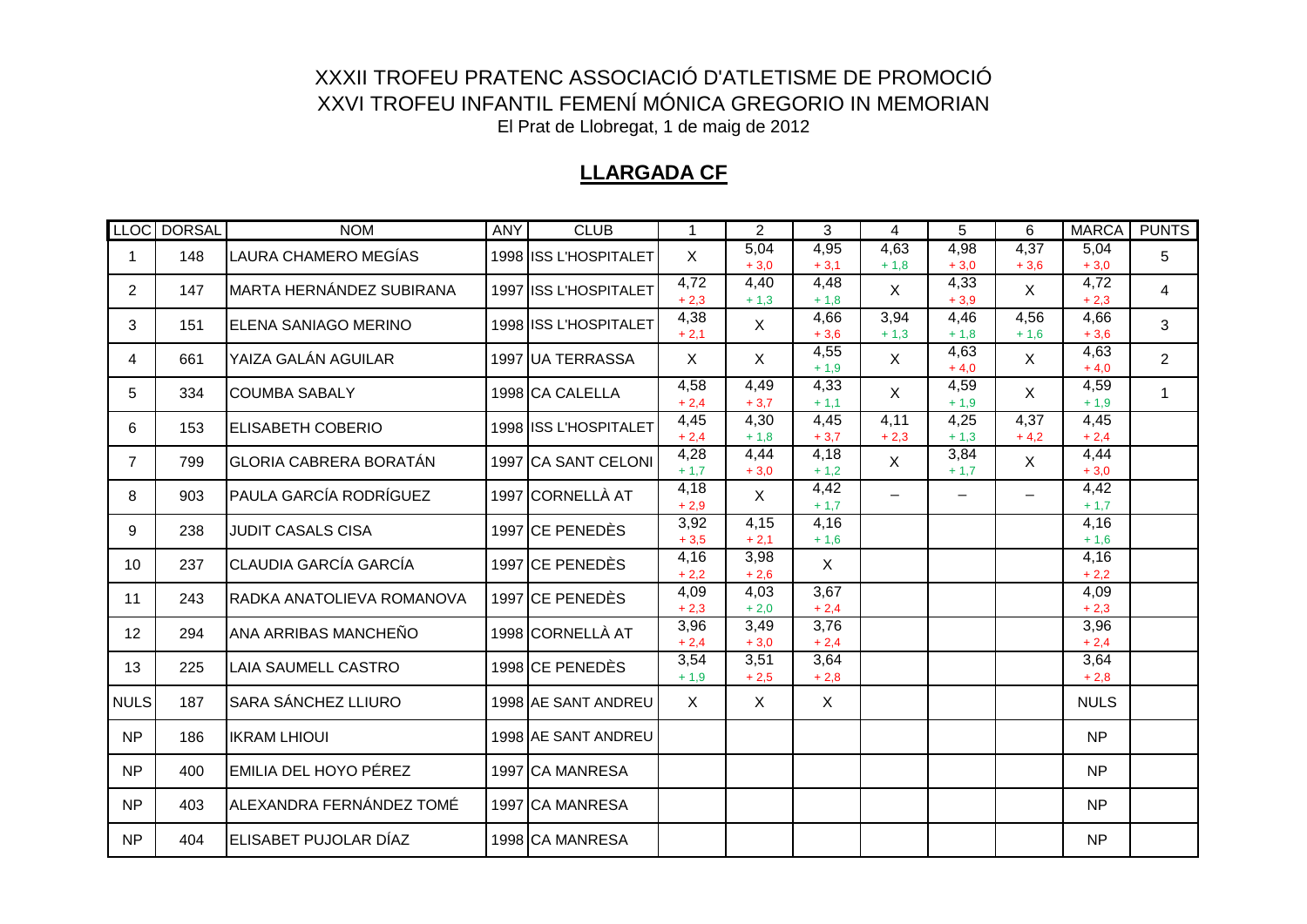#### **PERXA CF**

|             | LLOC DORSAL | <b>NOM</b>                     | ANY | <b>CLUB</b>       | 1.80                     | 1.90                     | 2.00                     | 2.10                     | 2.20                     | 2.30                     | 2.40     | 2.50                     | 2.60       | 2.70 | 2.80 | 2.90 | 3.05    | 3.15       | 3.25    | 3.35 | 3.42    | 3.48       | <b>MARCA</b> | <b>PUNTS</b> |
|-------------|-------------|--------------------------------|-----|-------------------|--------------------------|--------------------------|--------------------------|--------------------------|--------------------------|--------------------------|----------|--------------------------|------------|------|------|------|---------|------------|---------|------|---------|------------|--------------|--------------|
|             | 777         | ANNA MASSA                     |     | 1998 GIRONA CB    |                          | $\overline{\phantom{0}}$ | $\overline{\phantom{0}}$ | $\overline{\phantom{0}}$ | $\overline{\phantom{0}}$ |                          | -        | -                        |            |      |      |      | $\circ$ |            | $\circ$ | XO   | $\circ$ | <b>XXX</b> | 3.42         |              |
|             | 397         | <b>SARA FLORES TALÓN</b>       |     | 1997 ICA MANRESA  | $\overline{\phantom{0}}$ | $\overline{\phantom{0}}$ | $\overline{\phantom{0}}$ | $\overline{\phantom{0}}$ | $\overline{\phantom{0}}$ | $\overline{\phantom{0}}$ | O        |                          |            |      | XXO  | XXO  | XXO     | <b>XXX</b> |         |      |         |            | 3,05         |              |
|             | 730         | <b>CRISTINA ARANSAY URRIOS</b> |     | 1998 PRATENC AA   | $\Omega$                 | $\Omega$                 |                          | $\Omega$                 |                          | $\epsilon$               | XO       | XO                       | <b>XXX</b> |      |      |      |         |            |         |      |         |            | 2.50         |              |
|             | 398         | JÚLIA TORRENTÓ SERRA           |     | 1998 CA MANRESA   |                          | $\overline{\phantom{0}}$ | <b>__</b>                | $\sim$                   | XXO                      | O                        | $\Omega$ | XXO                      | <b>XXX</b> |      |      |      |         |            |         |      |         |            | 2.50         |              |
|             | 248         | <b>MARIA FLORENTÍN PLANAS</b>  |     | 1998 CE PENEDÈS   | $\Omega$                 | $\Omega$                 |                          | <b>XXX</b>               |                          |                          |          |                          |            |      |      |      |         |            |         |      |         |            | 2.00         | 0.5          |
|             | 289         | PAULA CRESPO LINARES           |     | 1998 CORNELLÀ AT  |                          | $\overline{\phantom{a}}$ |                          | <b>XXX</b>               |                          |                          |          |                          |            |      |      |      |         |            |         |      |         |            | 2,00         | 0,5          |
|             | 399         | <b>CARLA GUITART MERCADAL</b>  |     | 1998 CA MANRESA   |                          | <b>XXX</b>               |                          |                          |                          |                          |          |                          |            |      |      |      |         |            |         |      |         |            | 1,80         |              |
| <b>NULS</b> | 675         | <b>CELIA GASPAR RANJEL</b>     |     | 1997 CA LAIETÀNIA |                          | $\overline{\phantom{a}}$ | $\overline{\phantom{0}}$ | $\sim$                   | $\overline{\phantom{0}}$ | $\overline{\phantom{0}}$ | -        | $\overline{\phantom{0}}$ | <b>XXX</b> |      |      |      |         |            |         |      |         |            | <b>NULS</b>  |              |
| <b>NULS</b> | 731         | INÉS MISRABI BERTUL            |     | 1997 PRATENC AA   | <b>XXX</b>               |                          |                          |                          |                          |                          |          |                          |            |      |      |      |         |            |         |      |         |            | <b>NULS</b>  |              |
| NP          | 247         | JANA SOS SABRIÀ                |     | 1998 CE PENEDÈS   |                          |                          |                          |                          |                          |                          |          |                          |            |      |      |      |         |            |         |      |         |            | <b>NP</b>    |              |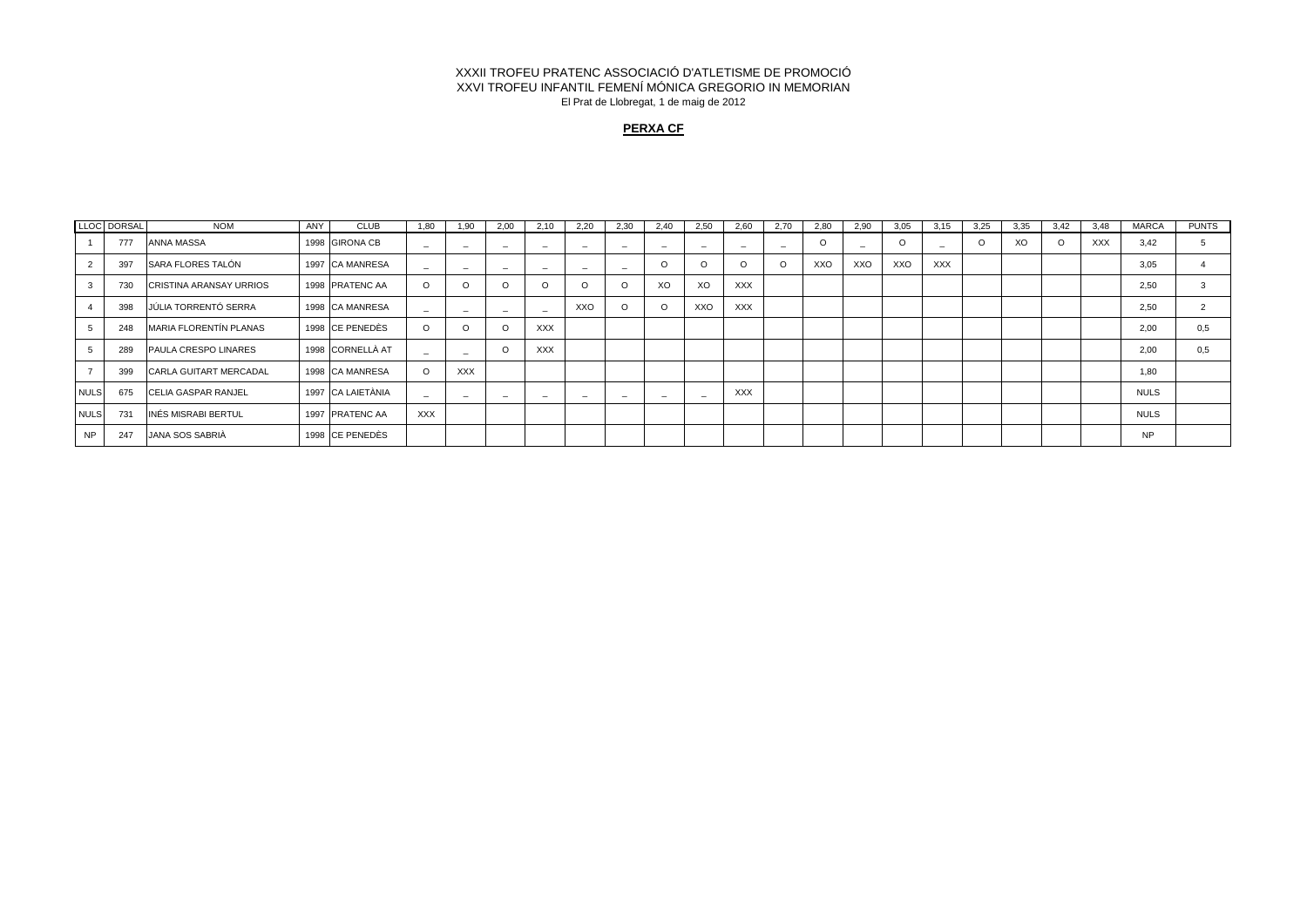### **PES CF**

|           | LLOC DORSAL | <b>NOM</b>                                    | ANY | <b>CLUB</b>           |       | 2     | 3    |      | 5    | 6    | <b>MARCA</b> | <b>PUNTS</b>   |
|-----------|-------------|-----------------------------------------------|-----|-----------------------|-------|-------|------|------|------|------|--------------|----------------|
|           | 697         | <b>IMIREIA ROYO SAMPER</b>                    |     | 1997 FC BARCELONA     | 10,28 | 10,16 | 9,96 | 9,64 | 9,05 | X.   | 10,28        | 5              |
|           | 682         | CRISTINA FERNÁNDEZ RODRÍGUEZ 1997 CA IGUALADA |     |                       | 9,96  | 9,50  | X    | 9,96 | 9,11 | X    | 9,96         | 4              |
|           | 249         | <b>GEMMA FLORENTÍN PLANAS</b>                 |     | 1998 CE PENEDÈS       | 8,64  | 9,38  | 9,36 | 9,26 | 9,03 | 9,59 | 9,59         | 3              |
| 4         | 290         | IRINA PEÑA SANCHEZ                            |     | 1998 CORNELLÀ AT      | 7,26  | 7,66  | 8,21 | 7,61 | 8,11 | 7,84 | 8,21         | $\overline{2}$ |
| 5         | 510         | IMARTA AYATS                                  | NC  | <b>CA VIC</b>         | 7,71  | 7,11  | 7,97 | 7,98 | 7,52 | 7,23 | 7,97         |                |
| 6         | 729         | <b>ROSER CASTILLEJOS PINA</b>                 |     | 1998 PRATENC AA       | 5,72  | X     | 6,31 | 6,75 | 6,66 | 6,76 | 6,76         |                |
| <b>NP</b> | 145         | ROSER RODRÍGUEZ FAUROUX                       |     | 1998 ISS L'HOSPITALET |       |       |      |      |      |      | <b>NP</b>    |                |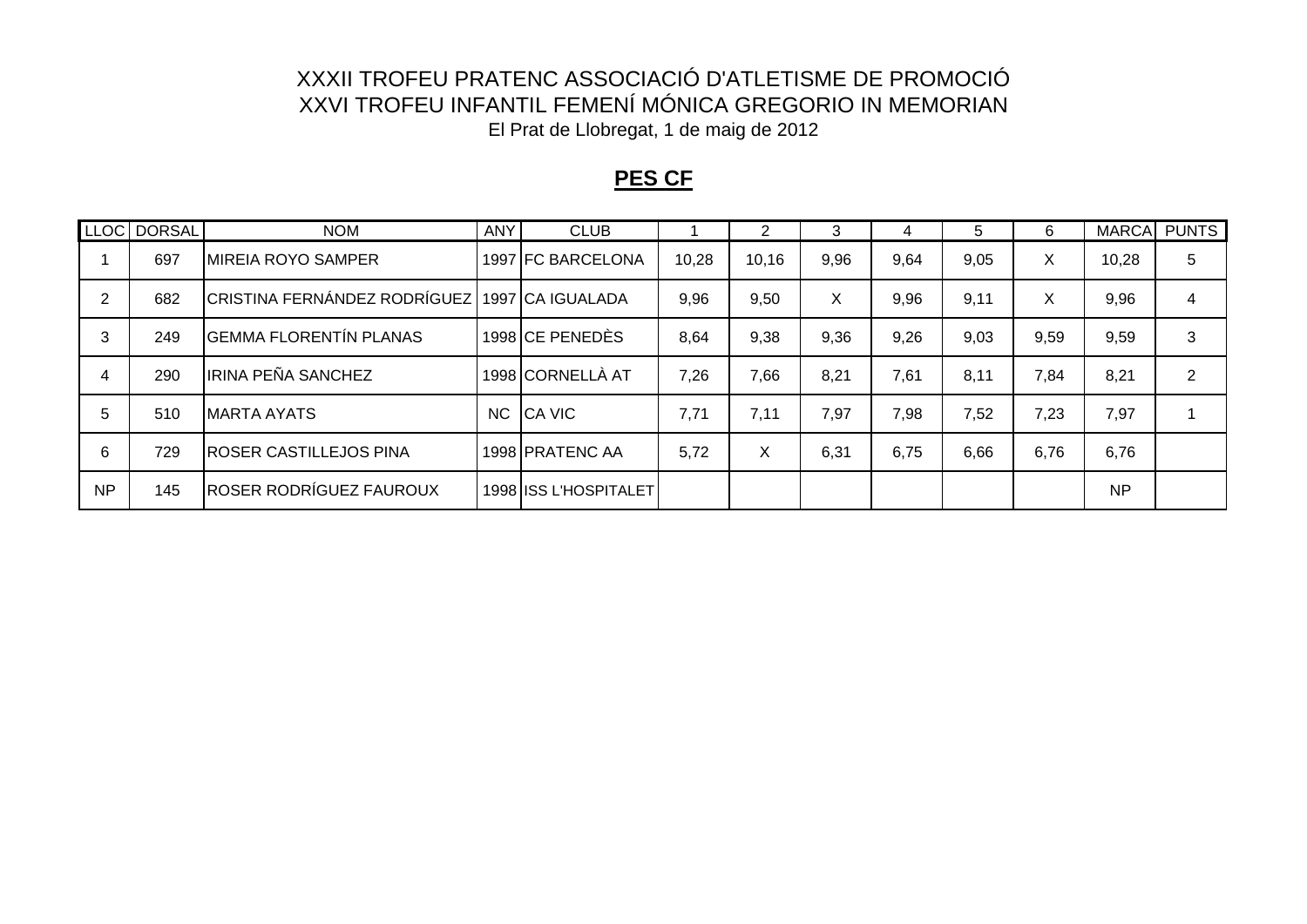# **TROFEU MÓNICA GREGORIO**

|   | LLOC DORSAL | <b>NOM</b>                        | <b>ANY</b> | <b>CLUB</b>        | <b>PROVA</b>  | <b>MARCA</b> | <b>PUNTS</b> |
|---|-------------|-----------------------------------|------------|--------------------|---------------|--------------|--------------|
|   | 266         | MARINA CARRASCO MARTÍN            |            | 1999 CORNELLÀ AT   | <b>TRIPLE</b> | 9,76         | 661          |
| 2 | 241         | NAIMA AIT ALIBOU                  |            | 1999 CE PENEDÈS    | 1000 M.LL.    | 3.12.50      | 653          |
| 3 | 677         | <b>MARTINA BALLESTEROS LLOBET</b> |            | 1999 CA LAIETÀNIA  | 80 M.LL.      | 11.00        | 643          |
| 4 | 330         | <b>ESTEL ROSELL FONT</b>          |            | 2000 CA CALELLA    | <b>PES</b>    | 9,73         | 573          |
| 5 | 786         | MARTA PÉREZ AMIEL                 |            | 1999 JJA SABADELLL | <b>ALÇADA</b> | 1,36         | 545          |
| 5 | 525         | ALBA MARTÍNEZ FERNÁNDEZ           |            | 2000 CA SANT JUST  | <b>ALÇADA</b> | 1,36         | 545          |